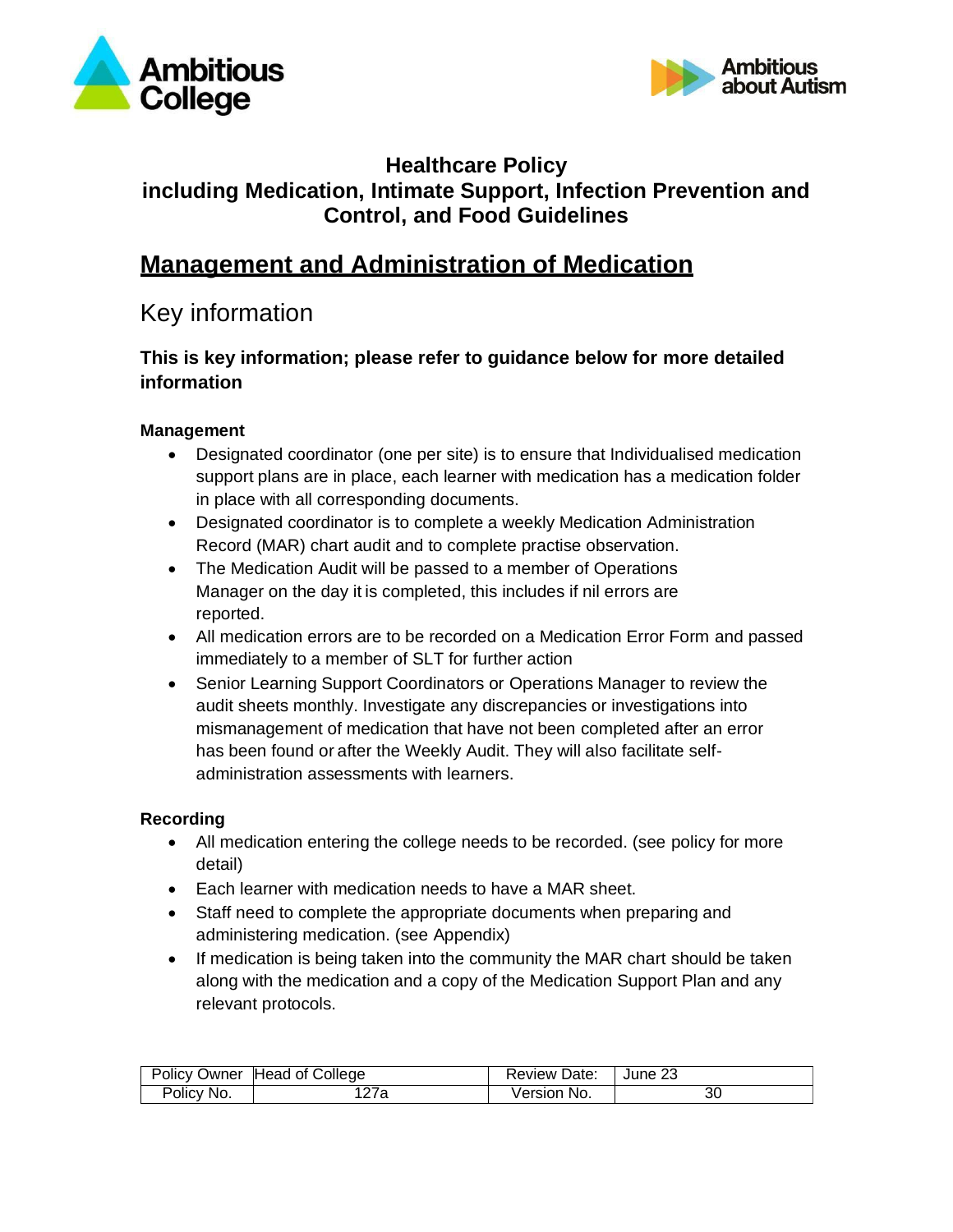



#### **Pre- administering medication**

- Staff need to have conducted all appropriate training (see list below) and have read and understood the learner's medication support plan.
- Before administering the staff need to check the MAR sheet and ensure that medication has not already been administered
- The medicine container must be in the original bottle, staff must check the label and match to the MAR sheet, they need to check it is for the correct named person, the dose, route and expiry date.
- If there is any doubt staff need to contact LSC or Operations Manager.

## **Protocol of Administering**

- Medication must only be administered to one learner at a time.
- Two members of staff will prepare the medication in accordance with the individual learner's Medication Support Plan. This must be checked for accuracy every time medication is prepared
- The same two members of staff will be present at administration. One member of staff to administer the medication and sign to say they have done so and one to sign as a witness.
- If there are reasons a different member of staff witnesses the medication being administered and not prepared, this must be noted on the MARS sheet.
- . If out in the community with only one member of staff, the Senior Learning Support Coordinators or Senior Manager on site must be notified with a rational as to single person administration.
- We do not hide medication in food unless signed off by a medical practitioner. This will be documented in the medication support plan.
- We do not open medication capsules or crush tablets unless this has been signed off by the parent and pharmacist. This will be documented in the medication support plan.
- If you are opening a new medication this needs to be labelled, dated and included on the MAR sheet.
- It is the responsibility of the team supporting the learner to ensure that medication is administered in a safe, timely manner in line with the medication administration and medication support plans. Failure to follow the protocol could lead to disciplinary action.

#### **Emergency Medication**

• Emergency medication such as Midazolam must be carried with the learner. All emergency medication will always be carried securely in a Medlock bag.

|            | Policy Owner Head of College | <b>Review Date:</b> | June 23 |
|------------|------------------------------|---------------------|---------|
| Policy No. | 127a                         | Version No.         | 30      |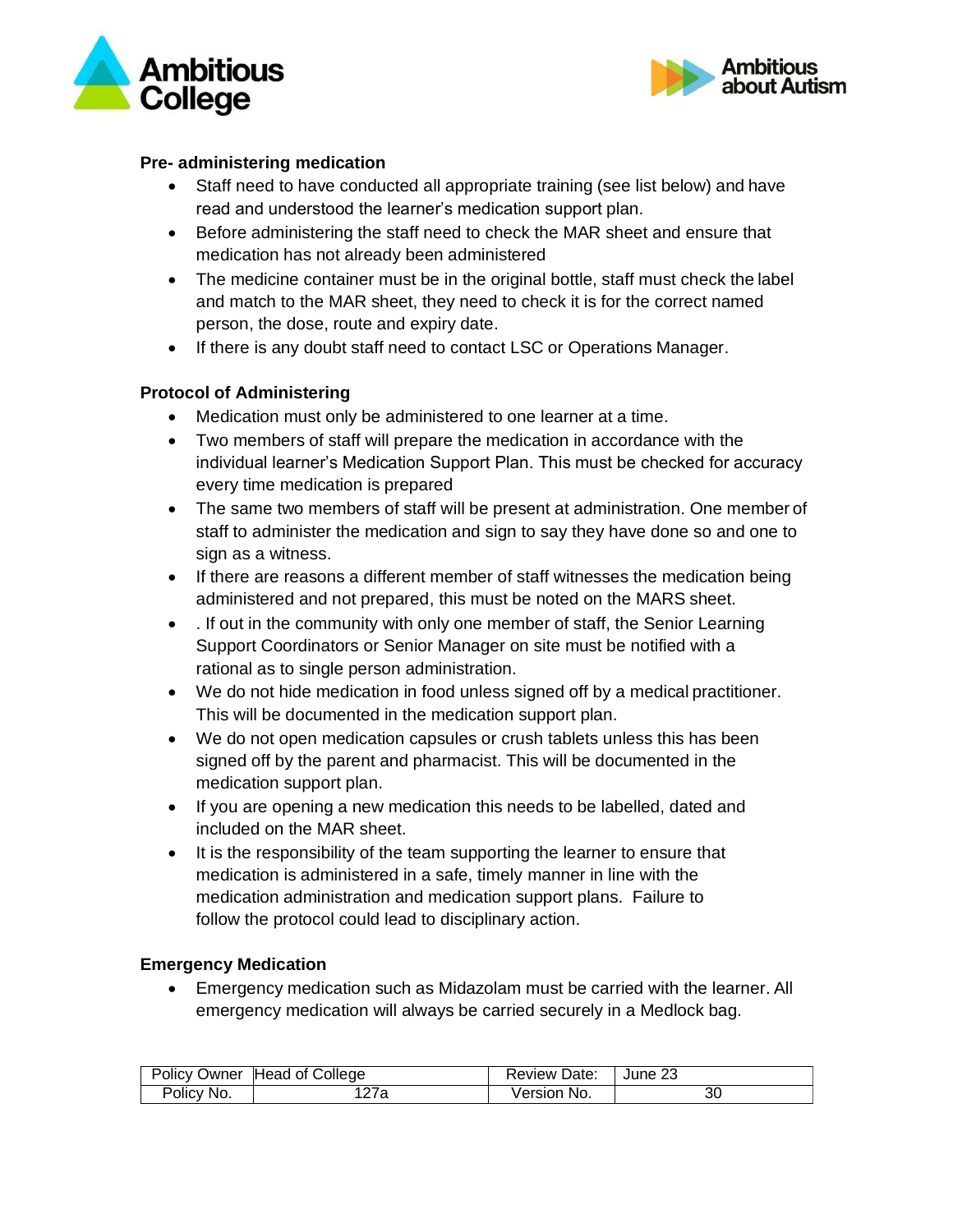



#### **Refusal/ disposal of medication**

- If a learner refuses, allow a 15-minute gap before trying again, if there are three attempts and the learner is still refusing this must be documented as a refusal. If the staff have immediate concerns around the learner's health, then they need to contact a member of SLT.
- Spoiled medication needs to be put in a zip lock bag, labelled with detail of medication and who's medication. This needs to be notes on the learnersMAR chart and taken to the local pharmacy each week.

#### **Medication Errors.**

All medication errors must be reported immediately to a Learning Support Co-ordinator or a member of SLT. This can include:

- Medication not prepared in accordance with the Medication Support Plan.
- Medication is administered to the wrong learner.
- Medication missing or unavailable when required.
- Overdose of medication
- Under-dose of medication.
- Medication is administered early or late
- Staff does not sign MARS chart.
- Inaccurate information on MARS chart

It is essential all staff with a responsibility to prepare and administer medication understand their responsibilities to report any errors immediately they are discovered. Failure to report a known error could result in disciplinary action.

Any medication errors that occur are taken seriously and investigated, any errors will be reported to the designated safeguard lead and Head of College.

#### **Key Documents**

- •
- A medication support plan consented to by a medical practitioner and someone with parent responsibility.
- Personalised medication administration record (MAR chart).
- MAR sheet, PRN log and recording sheet (for controlled drugs this will be paginated)
- Signing in and out medication sheet
- Signature sample sheet
- Each learner needs to have a copy of the medication policy in their file if they

|            | Policy Owner Head of College | Review Date: | June 23 |
|------------|------------------------------|--------------|---------|
| Policy No. |                              | Version No.  | 30      |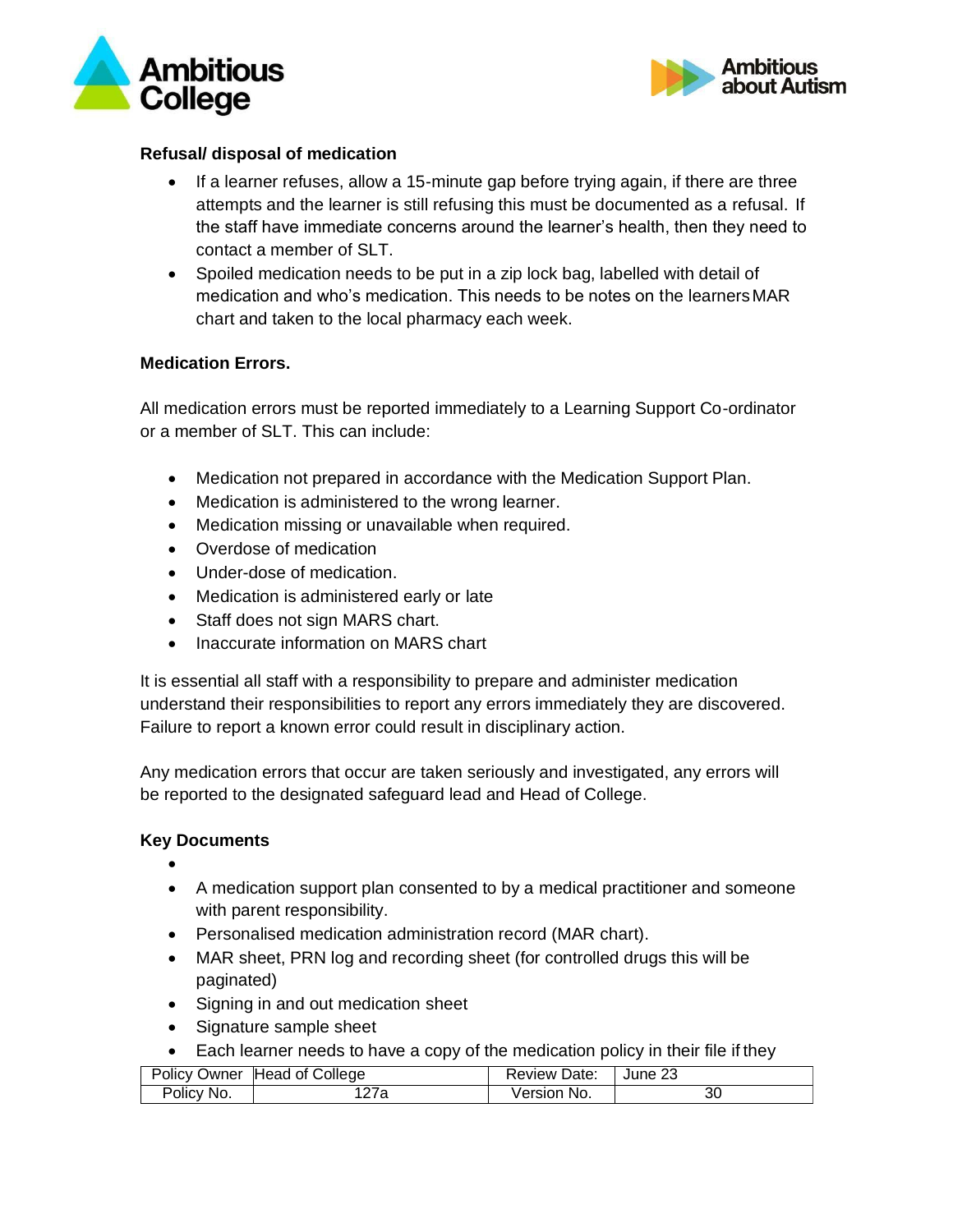



require the administration of medication.

• In the case of emergency medication for example seizures such as Buccal Midazolam, a protocol must be provided to the college from a prescribing health practitioner, this should be reflected on the prescribing label of the medication. An Emergency Protocol document will be written and should be available in the Medication Folder and available with the medication at all times. This should be updated on a yearly basis.

# **Training**

- Before administering medication, staff need to have completed the following:
	- o E learning module of Administration of Medication.
	- o Buccal Midazolam Training.
	- $\circ$  T1-T3 with that learner including the administration of medication.
- It is the Learning Support Co-ordinators responsibility to ensure that a Medication Observation occurs within the academic year with all staff administering medication.
- Senior LSC will conduct medication observations with Learning Support Coordinators and undertake a review of the audit process and spot checks when necessary

## **Personal Protective Equipment**

- All staff preparing and administering medication must wear gloves.
- If administering and preparing medication is completed in the community then staff must ensure that they take gloves and any other items necessary with them.

|            | Policy Owner Head of College | <b>Review Date:</b> | June 23 |
|------------|------------------------------|---------------------|---------|
| Policy No. | 127a                         | Version No.         | 30      |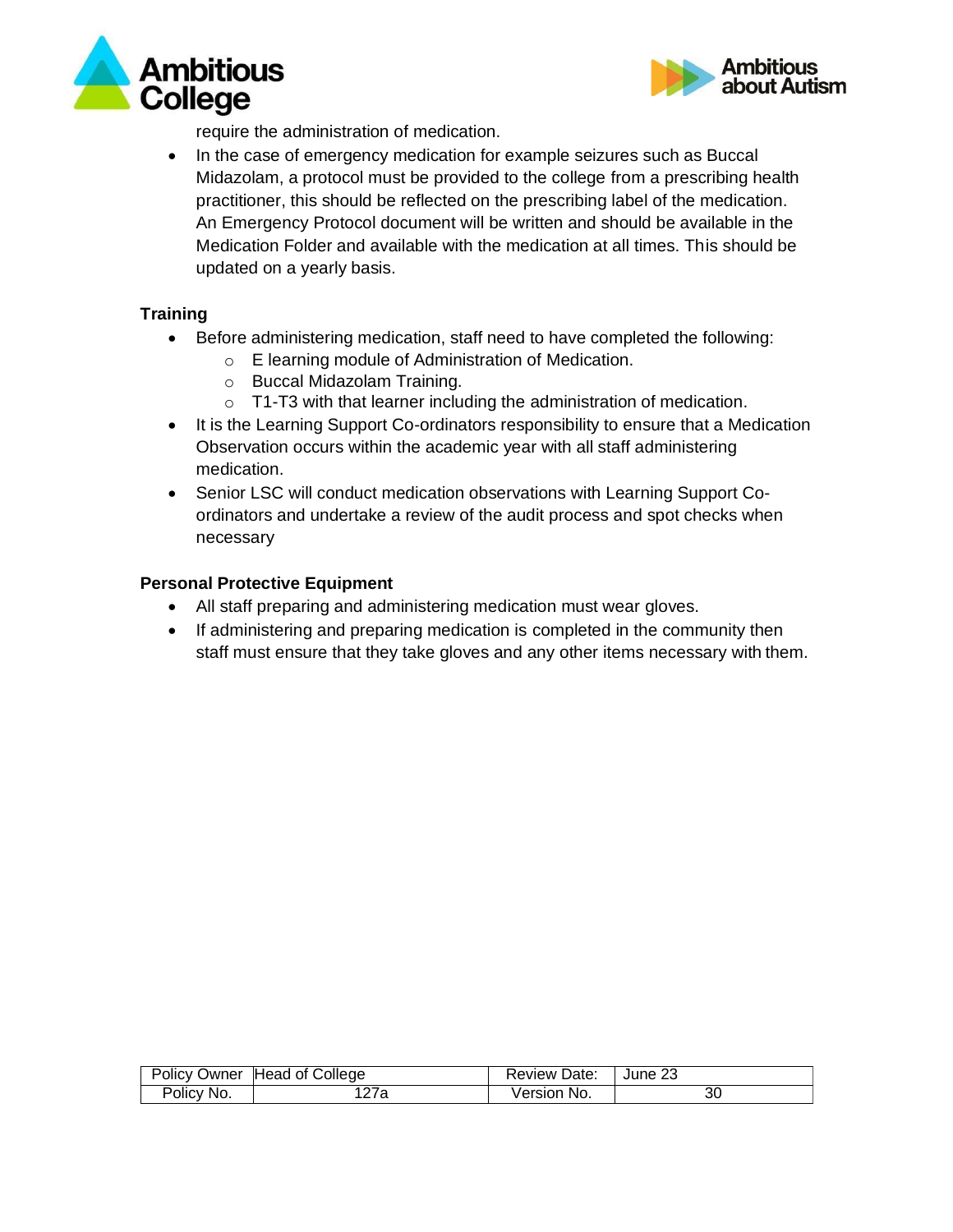



# **Content of Policy**

- 1. Introduction
- 2. Responsibilities
- 3. Mental capacity and medication
- 4. Self-administration
- 5. Administration of medication by Ambitious College staff
- 6. Consent
- 7. Maintaining a supply of medication
- 8. Administration
- 9. Hiding medicine
- 10. Crushing or opening medicine
- 11. Re-administration
- 12. Refusal of medicine
- 13. Spoilt medication
- 14. Recording
- 15. Errors
- 16. Storage of medication
- 17. Emergency supplies of medication
- 18. Disposal of medication
- 19. Theft of medication
- 20. Controlled drugs
- 21. PRN medication
- 22. Homely remedies
- 23. Confidentiality and information sharing

Appendix 1 Example Medication support plan

Appendix 2 Example Medication Administration Record (MAR) chart

Appendix 3 Example record of detail sheet

Appendix 4 Example Daily medication sign in/out sheet

Appendix 5 Example medication stock cupboard sign in/out form

Appendix 6 Example PRN log

Appendix 7 Example weekly medication cabinet stock check sheet

Appendix 8 Record of Medication Error

Appendix 9 Record of Medication Audit

Appendix 10 Example of Emergency Protocol

|            | Policy Owner Head of College | <b>Review Date:</b> | June 23 |
|------------|------------------------------|---------------------|---------|
| Policy No. | 27a                          | Version No.         | 30      |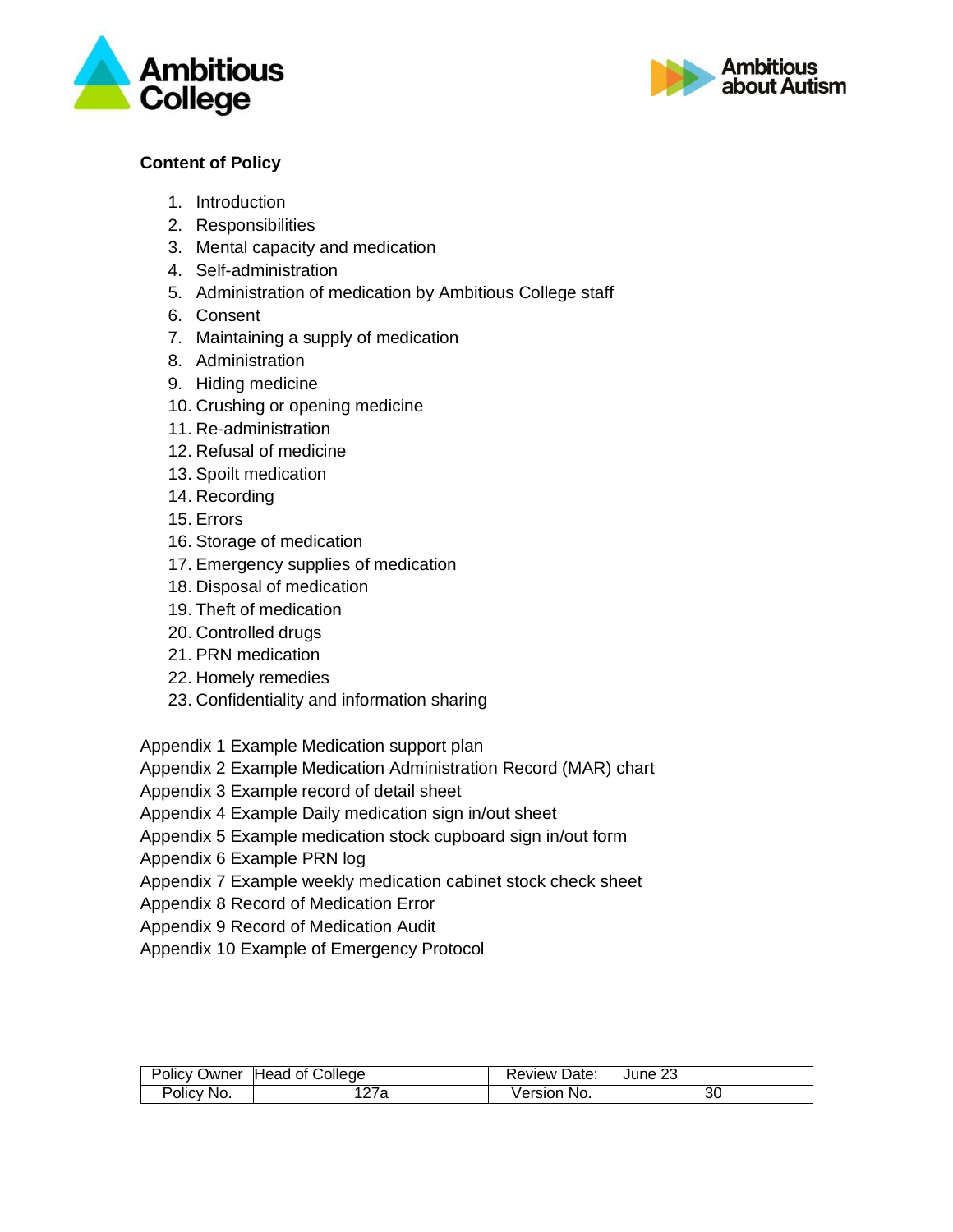



# **Management and Administration of Medication**

## **Purpose and Scope**

In accordance with Regulation 13 of the Health and Social Care Act (2008), and guidance from the DfE Ambitious College is committed to ensuring that learner take their medication in a safe and supportive environment. This policy applies to all Ambitious College campuses where medication is administered to learners. This policy should be read in accordance with the following:

- Safeguarding Adults at Risk Policy and Procedure
- Safeguarding Children at Risk Policy and Procedure
- Infection Control Policy
- Health and Safety Policy

#### **1 Introduction**

Staff have a duty of care for the learners of Ambitious College. For some, this may include the administration of medication or supporting learners to self-administer medicine.

Ambitious College is committed to enabling learners to have as much independence and control as possible over their health and medication.

Every part of the medication process must be carried out by members of staff that have been trained in the management and administration of medication. In addition, staff must not undertake the following unless they have completed additional training:

- Epilepsy Awareness and the administration of buccal midazolam;
- Rectal administration;
- Injectable drugs (and received delegated authority from the community nurse who is responsible for the learner's care);
- Administration through a Percutaneous Endoscopic Gastronomy (PEG);
- Giving oxygen;
- Administering EpiPen's.
- Diabetes awareness and management.

It is the responsibility of the line manager to book members of staff onto training prior to them being involved in administering medication.

It is the responsibility of the staff member in charge of supporting learners with medication any training needs and competency concerns they may have with the management team.

Members of staff must ensure that when they administer medicine, it is conducted in a way which respects a learner's rights, choices, dignity, and privacy. This will be stated on the learner's medication support plan.

|            | Policy Owner Head of College | <b>Review Date:</b> | June 23 |
|------------|------------------------------|---------------------|---------|
| Policy No. | 127a                         | Version No.         | 30      |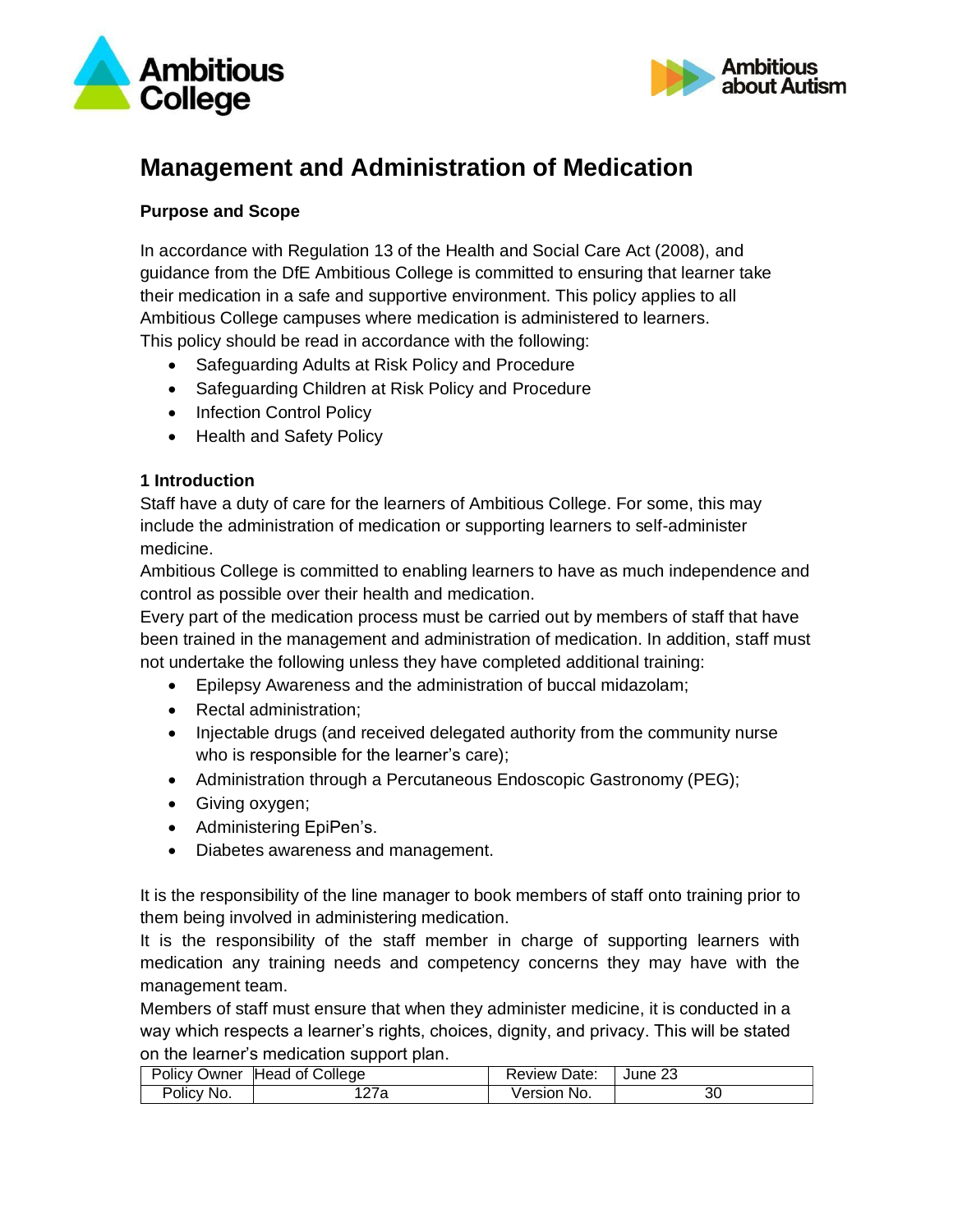



#### **2 Responsibilities**

## *Those with Parental Responsibility*

The responsibilities of those with parental responsibility are:

Before the learner attends Ambitious College to have carried out the following:

- Informed the service in writing of the learner's medical needs when approvedfor placement, and again as soon as there are any changes to these needs;
- Provide any medication required, ensuring that it is fit for use, clearly labelled, in the original container and includes instructions for administration;
- Pass on to the staff any information about the side effects or adverse effects of the medication.
- Provide an up to date protocol drawn up by a medical practitioner for any PRN medication, the college will take any information from the prescribing as accurate and up to date. Any additional protocol for Emergency conditions to be shared with the College.
- To sign and return the Medication Support Plan to the College.

To ensure that a learner's prescription is up to date and is reviewed as the learner's needs or condition changes.

For dating all creams, drops, and liquids if they are first opened at home and are sent in for use at Ambitious College. Those with parental responsibility must confirm with the prescriber how long the cream, drops or liquid is meant be used for to prevent prolonged use. They must advise staff accordingly.

# *The Designated Lead Co-Ordinator*

Each learner will be designated a lead co-ordinator at Ambitious College. It is their responsibility to:

Translate the information provided by those with parental responsibility into an individualised medication support plan (appendix 1). This will detail:

- The learner's details including medical condition;
- Emergency contact details and registered medical practitioner;
- Medication required, administration and storage details;
- Dosage to be given;
- The learners preferred way to take the medication (if known);
- Pro re nata  $(PRN)^1$  quidelines for administration and pain profiles/ Asthma profiles/ epilepsy guidelines as required;
- Possible side effects and signs to look for i.e. wheeziness, eyes running, itching etc;
- Emergency procedures to be followed.

<sup>&</sup>lt;sup>1</sup> Medicines that are taken "as needed" are known as PRN medications. "PRN" is the Latin term that

|            | Policy Owner Head of College | <b>Review Date:</b> | June 23 |
|------------|------------------------------|---------------------|---------|
| Policy No. | 127a                         | Version No.         | 30      |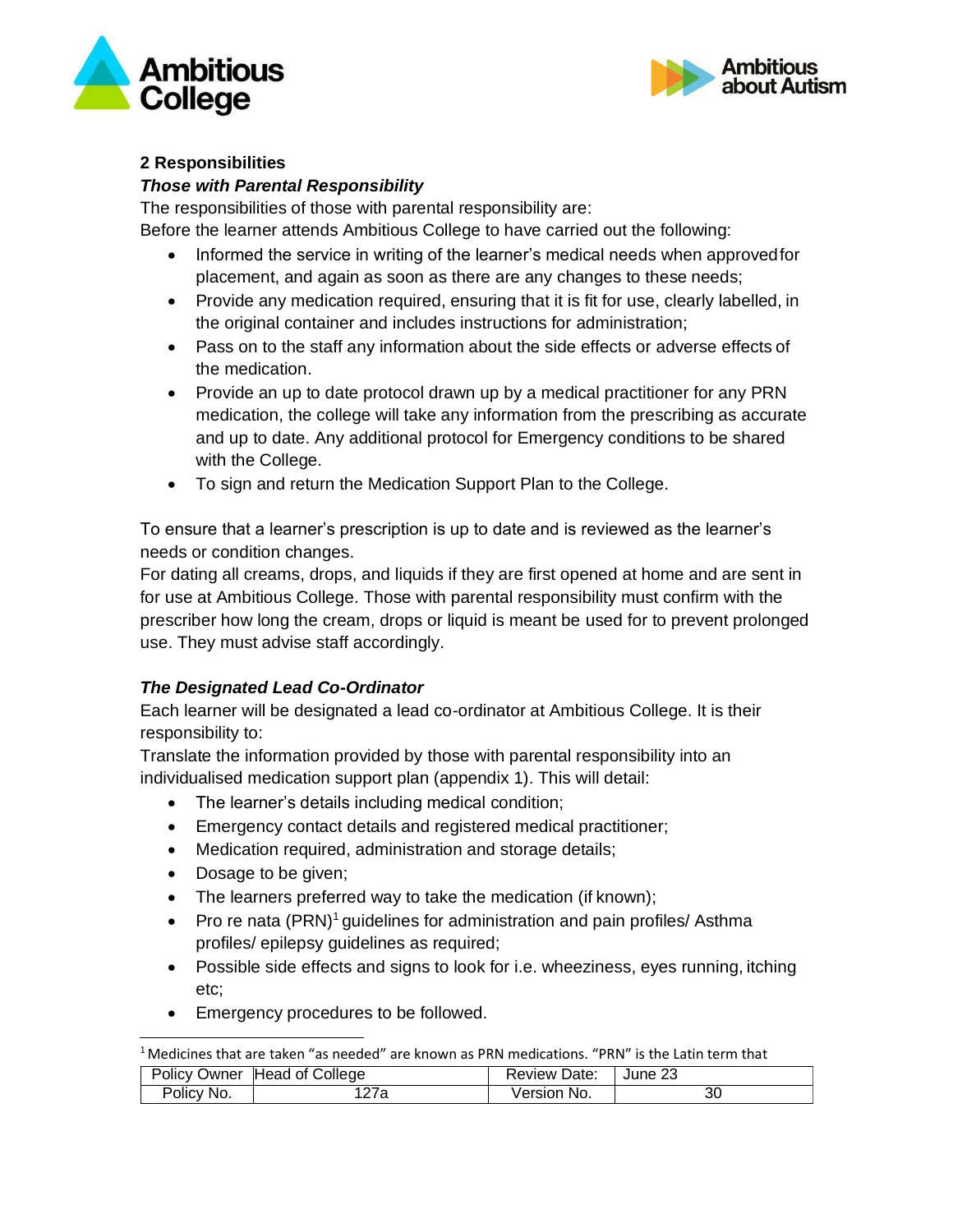



stands for "pro re nata", which means "as the thing is needed". [http://www.safemedication.com](http://www.safemedication.com/) To compile individualised medication folders for each learner. These must include:

- A medication support plan (appendix 1) consented by someone with parental responsibility (if required – see section 6 below);
- Personalised Medication Administration Record (MAR) chart/s (appendix 2);
- Personalised record of detail sheets (appendix 3);
- Personalised sign/in out sheets (appendices 4 and 5);
- Personalised PRN logs where applicable (appendix 6);
- Individual, bound and paginated MAR sheets, PRN Logs and Record of detail sheets for each controlled drug required;
- An individualised medication risk assessment;
- A copy of the medication policy;
- A copy of the signature sample sheet.
- Any relevant protocols drawn up by medical practitioners. This information will be transferred to our Emergency protocol document for those that require it. (Appendix 10).
- Audit of Medication Record

To train staff to ensure that they understand the purpose of each document in the medication file and understand how to complete them accurately.

To ensure that all up to date medical information on an individual's MAR chart is printed on the MAR chart. The drug information must exactly reflect the labelling on the medication itself.

On receipt of written confirmation of a change to a learner's prescription, to make changes to the MAR chart and medication support plan by drawing a line through the relevant entry together with the date of cancellation. This should then be signed by the Senior Learning Support Coordinators or Assistant Principal (Ops). The medical practitioner should authorise the change by sending a letter of authorisation. The lead co-ordinator must attach the written authorisation to the medication support plan.

To ensure that staff are trained in the administration of medication and any additional training for specific treatments (i.e. epilepsy). Additionally, to ensure that this is logged on their training record and training is refreshed as required.

To undertake weekly audits of the medication cabinet stock using the weekly medication cabinet stock check sheet (appendix 7) and the Medication Audit Form (appendix 9).

|            | Policy Owner Head of College | <b>Review Date:</b> | June 23 |
|------------|------------------------------|---------------------|---------|
| Policy No. | 127a                         | Version No.         | 30      |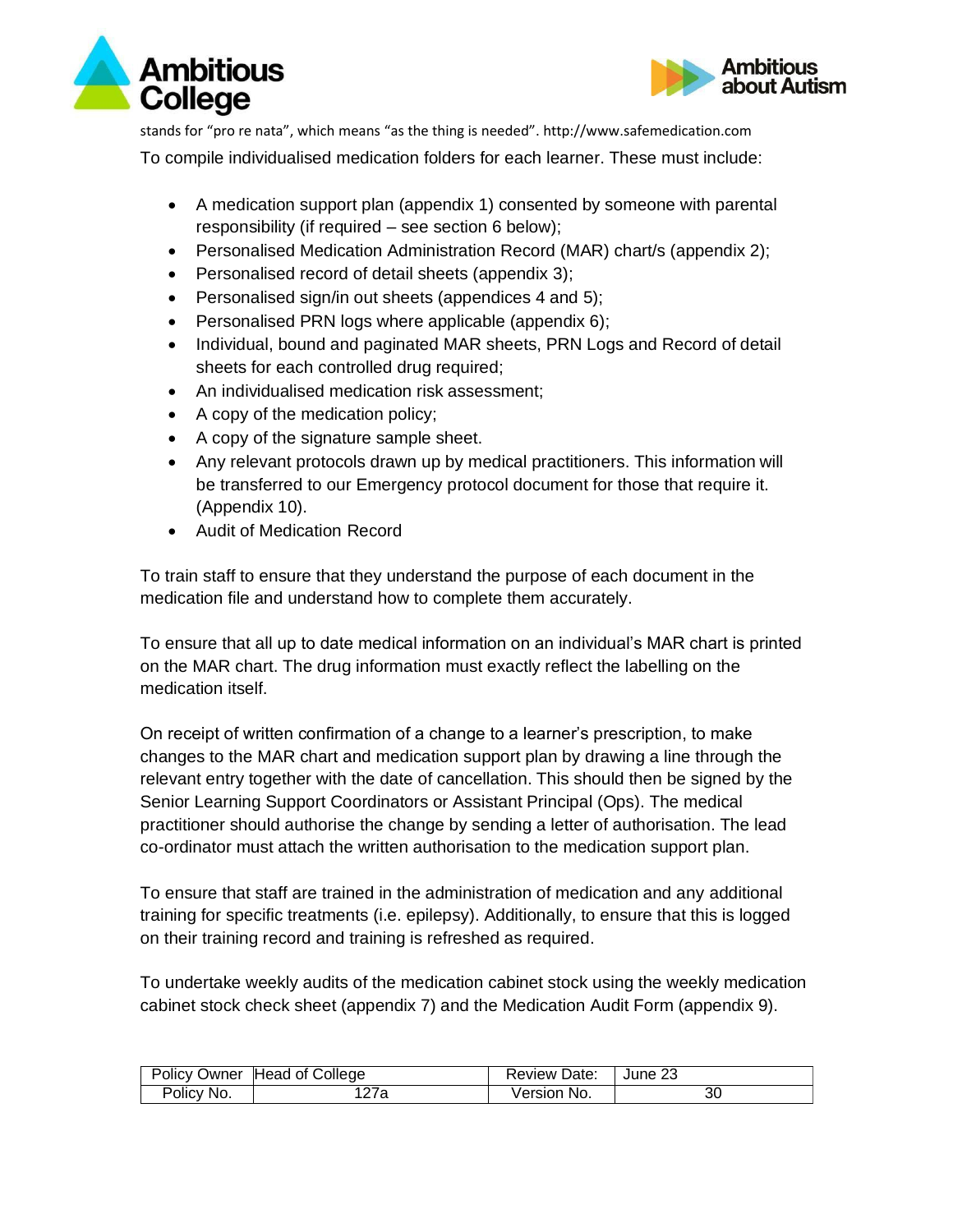



To record any medication errors on the Medication Errors Form (appendix 8) To inform SLT and the designated safeguard lead of any medication error immediately they are discovered.

To follow up all medication errors and investigate in a timely manner and with advice from Operations Manager/SLT.

To support the Senior Learning Support Coordinators or Assistant Principal (Ops) with monthly audits as and when required.

To dispose of spoilt medications as appropriate (see section 18).

#### *Staff who Prepare and Administer Medication*

Staff who prepare and administer medication are responsible for:

Ensuring that they have read and understood the learner's medication support plans and know why the learner takes the medication/s that they administer. Staff must also know the side effects, and precautions of use.

Recording their initials on the Medication Administration Record (MAR) chart whenever they prepare and administer a medication. Also, to ensure completion of the record of detail and PRN logs as required.

Where appropriate, providing information to learners about the medicine they are taking. This includes the possible risks.

To date all creams, drops, and liquids if they are first opened at Ambitious College. Staff must then note this on the appropriate medication sign in sheet (daily - appendix 4) or (College medication cupboard sign in - appendix 5).

It is the responsibility of the staff member supporting the learner each day to ensure that medication is taken in a safe and timely manner in accordance with administration of medication and medical support plan. Failure to do so will be taken seriously. (Refer to AC Adult and Children protection safeguarding policy, keeping children safe in education and AAA disciplinary policy).

#### *Senior Learning Support Coordinators or Assistant Principal (Ops)*

Senior Learning Support Coordinators or Assistant Principal (Ops) are responsible for:

- Facilitating medication self-administration assessment meetings with learners;
- Authorising changes to MAR charts and medication support plans when required (e.g. a change to a learner's medication);
- Investigating discrepancies and giving points of clarity as they arise;
- Investigating single witness administrations to ensure they were appropriate;
- Liaising with parents/carers, medical practitioners or emergency services when

|            | Policy Owner Head of College | <b>Review Date:</b> | June 23 |
|------------|------------------------------|---------------------|---------|
| Policy No. | 27a                          | Version No.         | 30      |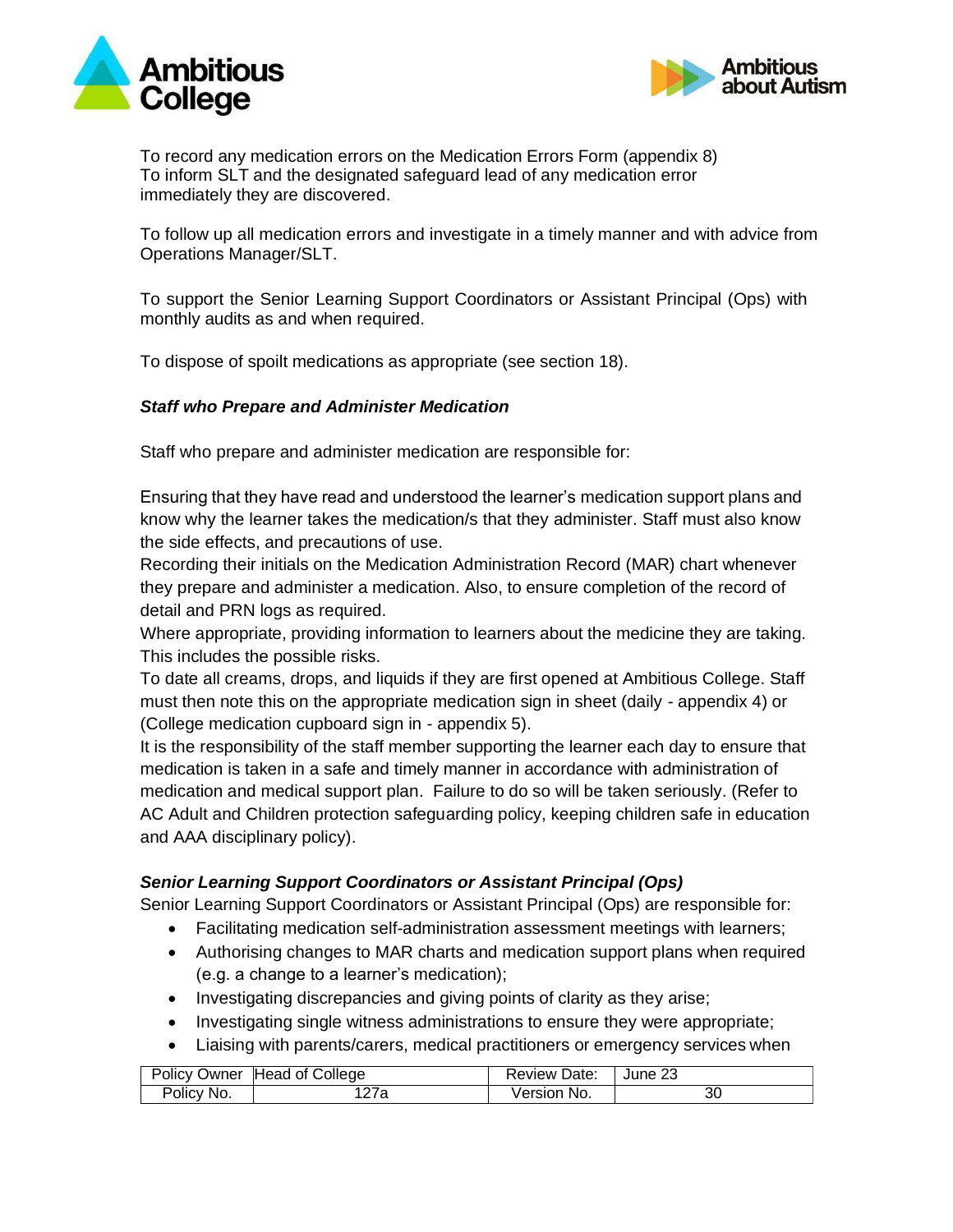



medication has been refused or medication errors have occurred;

- Inform Head of College of any medication Errors/ suspected thefts.
- Investigating any suspected theft of medications;
- Ensure medication Errors are reported to the designated Safe Guarding lead.
- Investigating mis-administered PRN;
- Undertaking a monthly review of the audit process, including records, medications stored and medication errors.
- Ensuring all staff are adequately trained as required and refresher training is undertaken as and when required;
- Invoking formal disciplinary procedures where required.

## **3 Mental Capacity and Medication**

*Once a young learner reaches the age of 16, they are legally presumed to be competent unless a mental capacity assessment proves otherwise.*

When a learner joins Ambitious College, they are given the opportunity to discuss selfadministration with the Senior Learning Support Coordinators or Assistant Principal (Ops) to decide whether they can self-medicate. A medication self-administration assessment (appendix

8) is completed by the Senior Learning Support Coordinators or Assistant Principal (Ops) with the learner and their keyworker to assess the learner's ability to selfmedicate. This is signed by the learner, their keyworker, and the Senior Learning Support Coordinators or Assistant Principal (Ops) or Assistant Principal (Ops).

# **4 Self Administration**

If an assessment deems a learner to have mental capacity and competence to selfadminister then they are actively encouraged and supported to do so if they wish to. A medication self-administration assessment should be reviewed every six months. However, the assessment can be reviewed earlier if the learner's circumstances change. Self-administration of medicine is not 'all or nothing'. A learner may be able to safely apply creams but may not be able to self-administer tablets. Each medication requires a separate mental capacity assessment.

Following the completion of a medication self-administration assessment, a risk assessment must be completed by the designated lead co-ordinator. The risk assessment should be reviewed on a regular basis. The opinions of relatives, carers, advocates, and medical professionals should be sought where appropriate.

#### **5 Administration of medication by Ambitious College Staff**

Following assessment, where a learner is deemed not to have capacity or competences to self-administer, staff are required to administer medication to them.

Prescribed medication can only be given t to the learner it is prescribed for.

All medication must be supplied by the individual with parental responsibility.

|            | Policy Owner Head of College | <b>Review Date:</b> | June 23 |
|------------|------------------------------|---------------------|---------|
| Policy No. | 127a                         | Version No.         | 30      |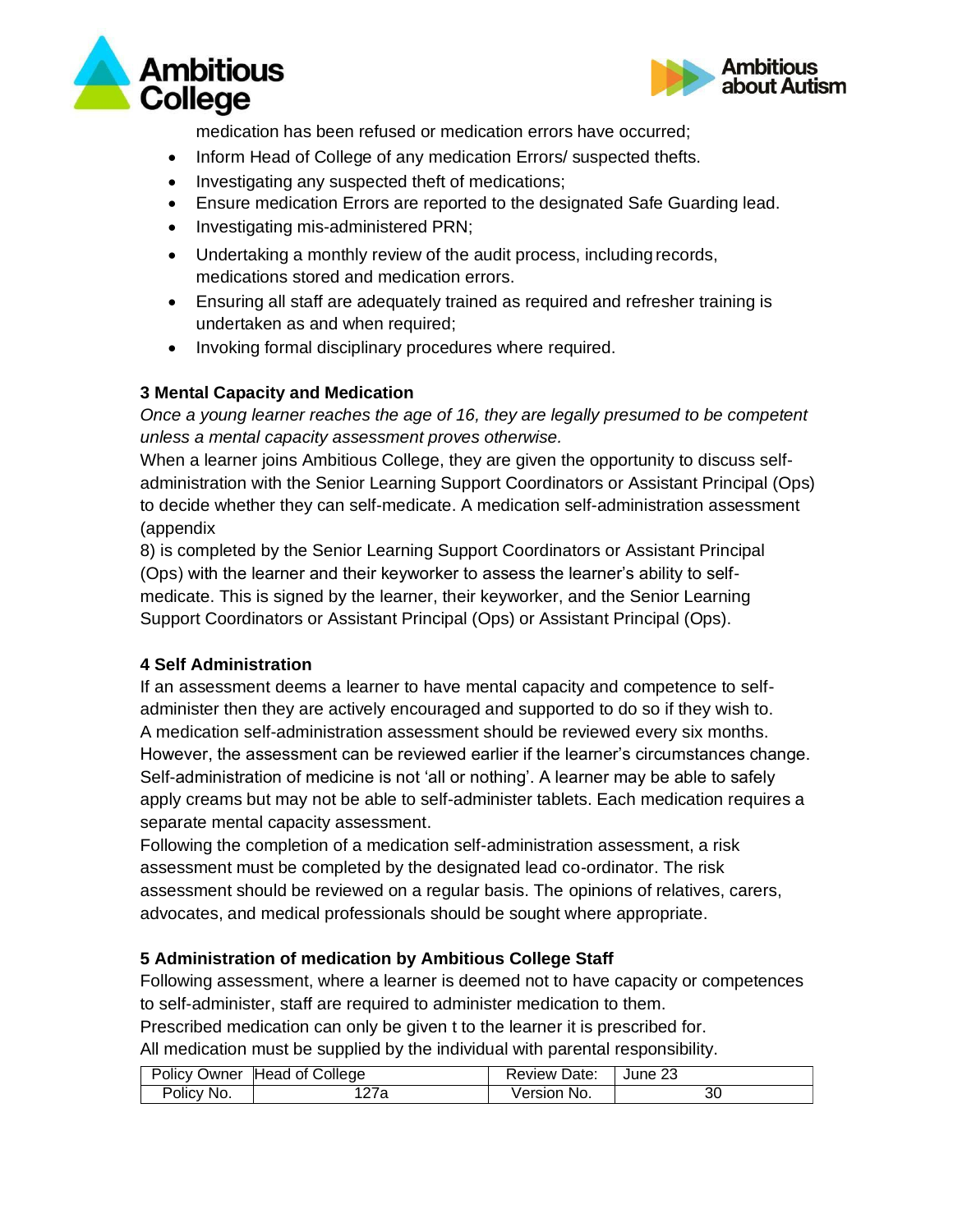



# **6 Consent**

Those with parental responsibility can sign consent on a learner's behalf, the college will view the prescribed labels as sign off by a medical prescriber. Consent is signed in the relevant section of the finalised medication support plan and acts as consent given for all listed drugs listed in the plan. If a new drug is subsequently prescribed then written consent will be required from those with parental responsibility, the drug must have a prescribed label present. Ambitious College staff can administer the drug. The lead cocoordinator must then update the medication support plan, MAR and sign in/out sheets and attach the written consent for reference.

Verbal consent to the administration of medication cannot be accepted.

# **7 Maintaining a supply of medication**

All medication supplied to Ambitious College to administer to a learner must be obtained from an approved supplier. Approved suppliers are:

- An appropriately licensed hospital pharmacy department;
- A community pharmacy;
- A licensed pharmaceutical wholesaler;
- An NHS supplies department.

All medication must be individually prescribed and labelled accordingly. Medication will be returned home if the name of the medication or the dosage on the label differs from that on the prescription. This medication will not be administered.

Medication is the property of the learner for whom it is prescribed to and should not be used by anyone else.

Those with parental responsibility must ensure that there is a continuity of supplies by ordering repeat prescriptions when necessary.

Those with parental responsibility must ask the supplying pharmacist to provide clear instructions on how the medicine should be administered. If the instructions are not clear, those with parental responsibility will be asked to contact the pharmacist for clarification before the medicine is administered at Ambitious College.

If a medicine arrives without a label, a properly labelled box must be requested from those with parental responsibility otherwise the medicine must be rejected. If multiple containers are used, each container must be labelled. For medicine that has an inner container and an outer box, the label should be applied to the container.

#### **8 Administration**

All staff must wear personal protective equipment (PPE) provided when administering any medication. This should include gloves and aprons, but as minimum gloves must be worn at all times. When administration is likely to take place in a community setting then staff must ensure they have adequate PPE with them. Gloves must always be worn

|            | Policy Owner Head of College | <b>Review Date:</b> | June 23 |
|------------|------------------------------|---------------------|---------|
| Policy No. | 127a                         | Version No.         | 30      |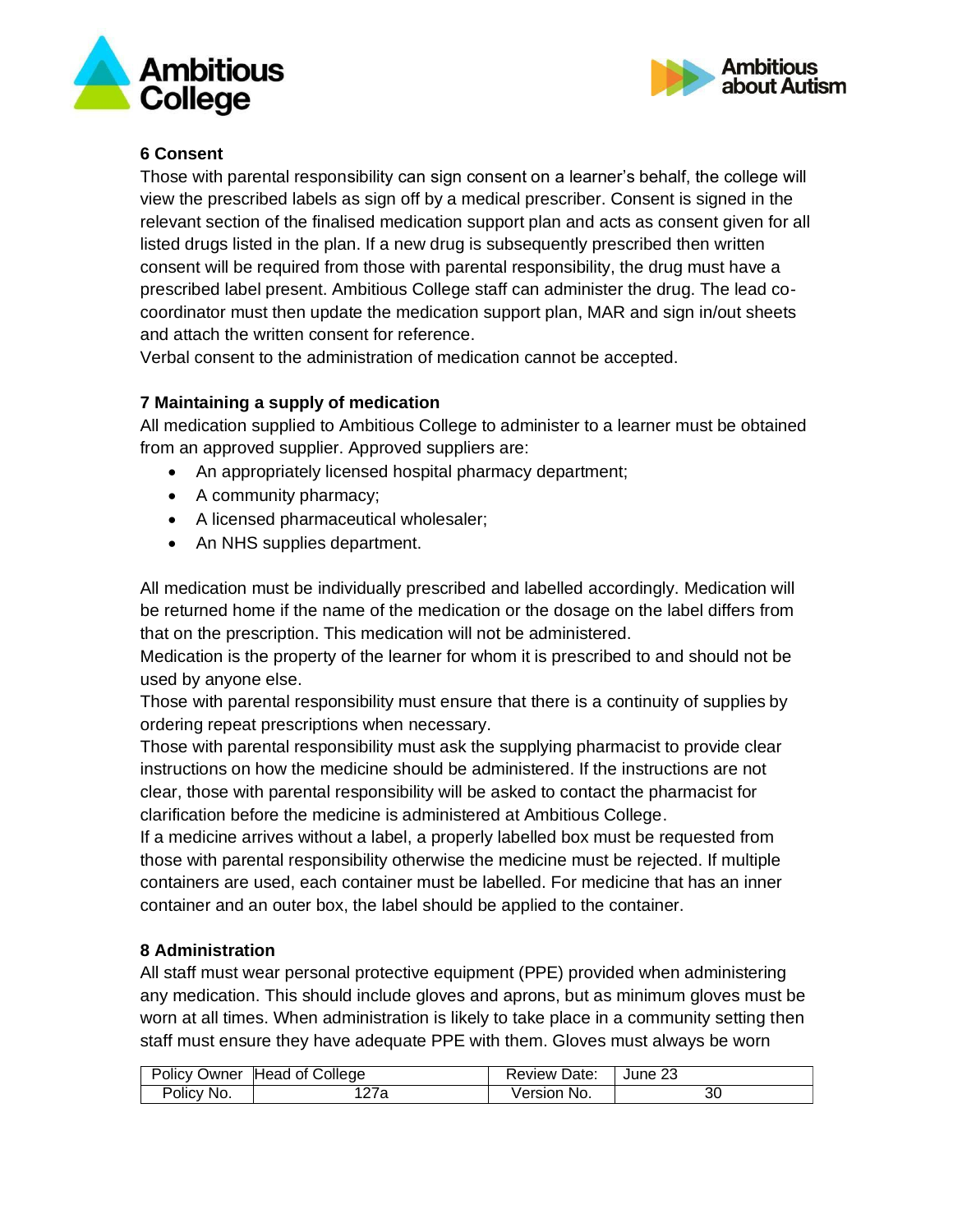



when handling medication and disposed of directly after administration. Where a learner is unable to administer their own medicine, a trained member of staff should take on this responsibility.

Trained staff can assist a learner with:

- Taking tablets, capsules, and oral mixtures;
- Applying a medicated cream or ointment;
- Inserting drops;
- Administering inhaled medication.
- Administering EpiPen's
- Administering Buccal Midazolam
- Taking blood sugar levels.
- Administering prescribed emergency medication.

Medication cabinet and fridge keys are held by the days shift lead. Access must only be given by the shift lead. If the shift lead is not available then access to medication needs to be gained via other Co-ordinators, the Senior Learning Support Coordinators or Assistant Principal (Ops). Cabinet or fridge keys should not be given to any other member of the staff team. Only staff with a responsibility for preparing or administering medication have access to the locked Medication Room.

Where a learner requires an emergency medication such as Buccal, or has community access, then they may carry their own medication with them for ease of access. In these cases, staff must ensure that the medications are always transported in a locked Medlock bag. A copy of the MARS chart and the Individual Support plan should be carried on community trips.

If a member of staff is required to administer a medicine that they are unfamiliar with, or it has an unfamiliar measuring method, the Senior Learning Support Coordinators or Assistant Principal (Ops) should be contacted for guidance.

Before a member of staff administers medication, they must ensure that they have the necessary equipment.

Medicine must only be administered to one learner at a time.

Two members of staff will prepare the medication according to the Individual medication Support Plan

The same two members of staff will be responsible for the administration of the medication

One member of staff will administer, and one will act as a witness and counter sign the MARS chart.

Both members of staff have equal responsibility to prepare and administer the medication according to the Medication Support Plan and Risk Assessment.

Both members of staff have equal responsibility to report any errors in medication preparation or administration immediately

Where it is not possible for the same two members of staff to be present (e.g. the learner

|            | Policy Owner Head of College | Review Date: | June 23 |
|------------|------------------------------|--------------|---------|
| Policy No. | 127a                         | Version No.  | 30      |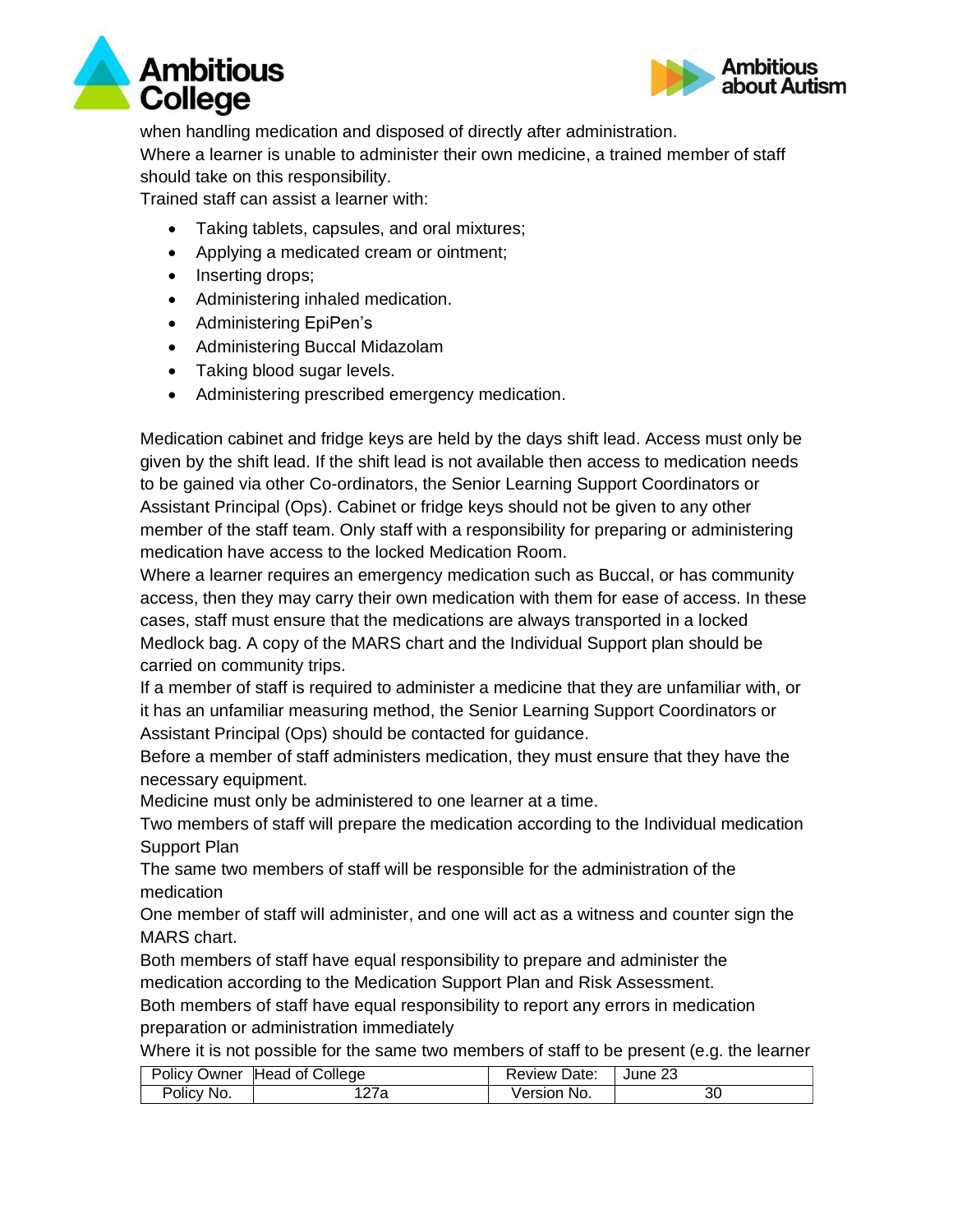



is being supported 1:1 in the community) and only one member of staff witnesses the administration, this must be recorded on the record of detail sheet and a rationale given. The Senior Learning Support Coordinators or Assistant Principal (Ops)/ SLT must be notified.

Where administration takes place on College premises, where possible this should take place in the medication room. However, there are some incidences when the medication may be required to be administered elsewhere. These are:

- Where there is no allocated medication room available;
- During a period of learner escalation;
- Where the learner is struggling with transition to the medication room;
- Where the learner is incapacitated;
- Where the medication room is already in use and the medication must be administered to a specific time cycle which would be affected by waiting.

Before administration, staff must identify the medicine container(s), checking that the label(s) and the record(s) match as well as route the medicine is to be administered. Staff must also check that the dose has not already been administered by looking at the MARS chart. If there is any discrepancy, the Senior Learning Support Coordinators or Assistant Principal (Ops) must be notified prior to administration.

Medicine should always be administered from the original dispensed bottle or Monitored Dosage System (MDS). The label should not be altered in any way.

Staff administering medication must sign the MAR chart after the medication has been administered. Staff must also complete the PRN log if required.

When there is a choice of dosage (e.g. 1 or 2 tablets) the appropriate dosage should be detailed in the learner's medication support plan. The amount administered should be recorded on the MAR chart and the learner's record of detail sheet or PRN log (whichever is relevant).

If a learner experiences any adverse reaction to their medication and requires emergency medical support, then staff are responsible for advising the shift lead who will immediately dial 999 and inform the Senior Learning Support Coordinators or Assistant Principal (Ops)/ SLT at the first available opportunity. If the adverse reaction is less serious this must be immediately reported to the Senior Learning Support Coordinators or Assistant Principal (Ops)/ SLT who will contact the learner's medical practitioner and those with parental responsibility and decide next steps.

Where PPIs (proton pump inhibitors) such as omeprazole, lansoprazole and rabeprazole are being administered staff should ensure that they are administered at least half an hour before food to enable it to work effectively.

#### **9 Hiding Medicines**

Hiding medicine in food or drink (covert administration) must only be undertaken as a last resort where a medical practitioner deems it necessary for the learner's health and

|            | Policy Owner Head of College | <b>Review Date:</b> | June 23 |
|------------|------------------------------|---------------------|---------|
| Policy No. | 127a                         | Version No.         | 30      |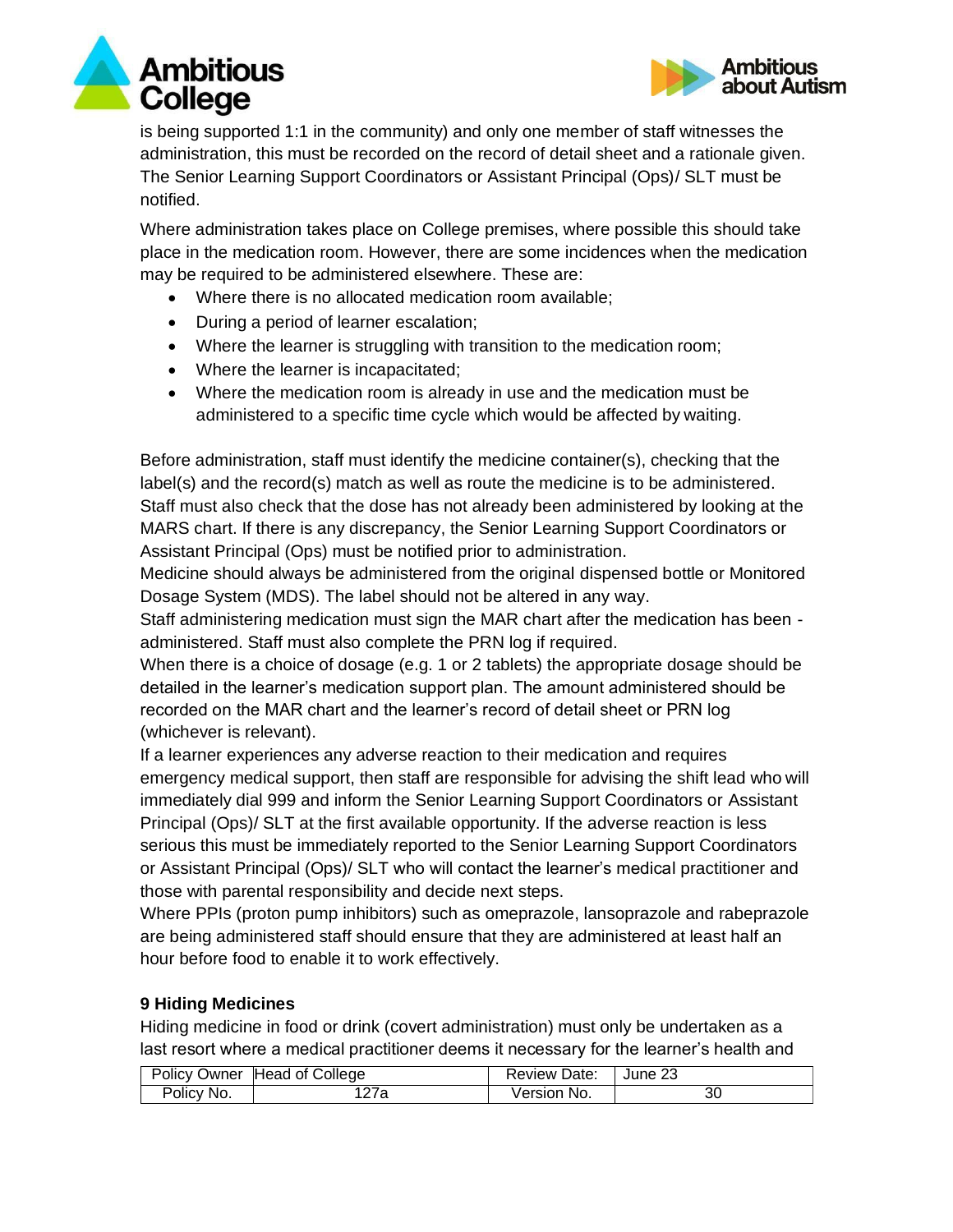



wellbeing or for the safety of others. Where covert administration is required then this must be detailed on the medication support plan which the medical practitioner must sign to authorise.

When administering medication in food, staff must be cautious and be sure that the learner knows it is there. Some medication can interact with different foods. Therefore, staff must ensure that it is safe according to a medical practitioner.

#### **10 Crushing or opening medicine**

Many learners are unable to swallow their tablets or capsules whole. If a decision is made to crush or open medicine, staff must be aware of the following:

- The opening of capsules or crushing tablets in the majority of cases makes a medicine 'unlicensed' as it may affect and alter the medicine;
- Under the Medicines Act (1968), only medical and dental practitioners can authorise the use of unlicensed medicines.

The crushing or opening of medicine can be carried out ONLY after those with parental responsibility have confirmed with the prescriber or pharmacist that it is safe and suitable to do so. This should be detailed on the medication support plan that the medical practitioner authorises. If it is not, then the medical practitioner or pharmacist must provide written authorisation that can be attached to the medication support plan. If staff crush or open capsules without seeking advice from the appropriate learner, they may be held liable if anything goes wrong.

When a medical practitioner has authorised crushing of medication this must be completed in an appropriate container, available from the prescribing pharmacist. This must be washed after each use and only used for that purpose and for that particular medication.

#### **11 Re-administration**

On some occasion's learners may spit out medication after administration. If this is an identifiable whole dose, e.g. a whole tablet, then it should be recorded as spoiled and staff should administer another dose.

In scenarios where the amount spat out cannot be identified as a whole dose then staff should not attempt to re-administer as this may lead to overdose. On these occasions the shift lead should immediately be notified and Advice sought from the prescribing practitioner/ 111 or those with parental responsibility. A full record of this conversation and resulting actions should be marked on the record of detail sheet and signed by the shift lead.

If a learner vomits within five minutes of an administration of medication, again the shift lead should be notified immediately and the prescribing practitioner or person with parental responsibility contacted. Notes should be made on the record of detail sheet. Medication must not be re-administered unless this is advised by the medical

|            | Policy Owner Head of College | Review Date: | June 23 |
|------------|------------------------------|--------------|---------|
| Policy No. | 127a                         | Version No.  | 30      |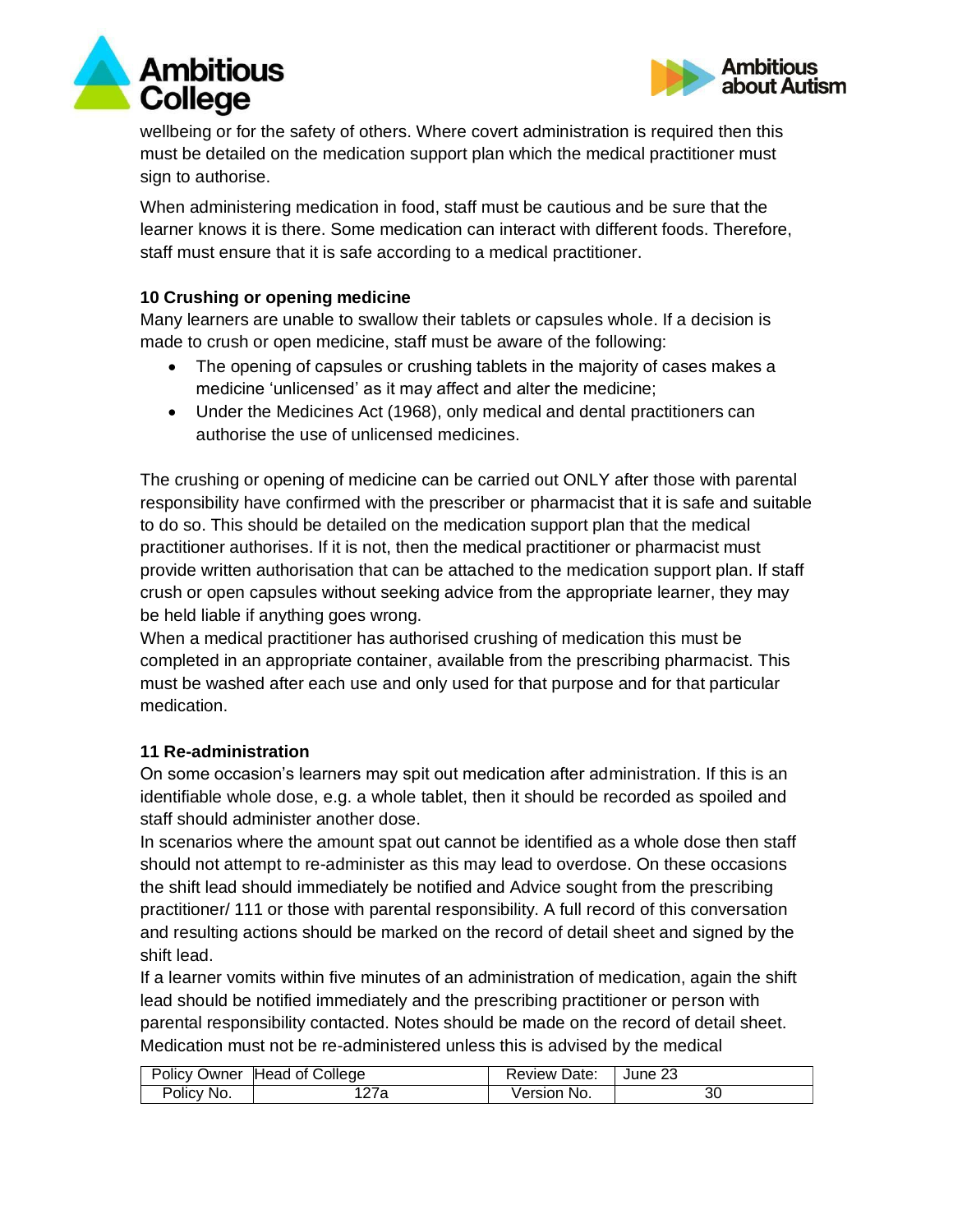



#### **12 Refusal of Medicine**

Where a learner refuses to take medication staff must allow a 15 minute gap before trying again. If after three attempts the learner is still refusing to take the medication then this must be deemed as a refusal.

Where a learner refuses to take their medicine, it should be explained to them that the medicine has been prescribed to maintain their health. If the learner still refuses, this must be recorded on their MAR chart and record of detail sheet. If staff have immediate concerns about a learner's health due to medication not being taken, they should contact the Senior Learning Support Coordinators or Assistant Principal (Ops) who will in turn call emergency services if it is urgent or contact those with parental responsibility in less urgent cases.

Regular and consistent refusal of medication should be reported to the learner's medical practitioner via those with parental responsibility.

Where a learner has mental capacity, staff must respect a learner's refusal of medication. Regardless of a learner's mental capacity forcing or coercing a learner to take their medicine is unlawful and is in breach of a learner's human rights.

## **13 Spoilt Medication**

Where medication has been spoilt, it should be put into a zip lock bag which is labelled with the name of the drug, the dose spoiled and the date and time of the spoilage. Where the spoil is a liquid then mop up the spill with tissues and place the tissues in the zip lock bag. This zip lock bag should then be kept in a locked drawer and spoilt medications brought to the local pharmacy for disposal at the end of each week. A record should be made on the learner's MAR chart and the record of detail sheet that their medicine has been spoilt and a rationale given.

Where a stored medication is spoiled due to meeting its expiry date the medication should be returned home for those with parental responsibility to dispose of.

# **14 Recording**

All medication that is brought into College must be recorded. The record must show:

- Date of receipt;
- Name, strength, and dosage of the medicine;
- Quantity received;
- Who the medicine is prescribed for;
- The expiry date of the medication;
- Signature of the member of staff who collected the medicine (where signed in and out daily);
- Signature of learner who supplied the medicine e.g. those with parental responsibility (where signed in and out daily);

| <b>Policy Owner</b> | Head of College | <b>Review Date:</b> | June 23 |
|---------------------|-----------------|---------------------|---------|
| Policy No.          | 127a            | ≧No.<br>Version     | 3U      |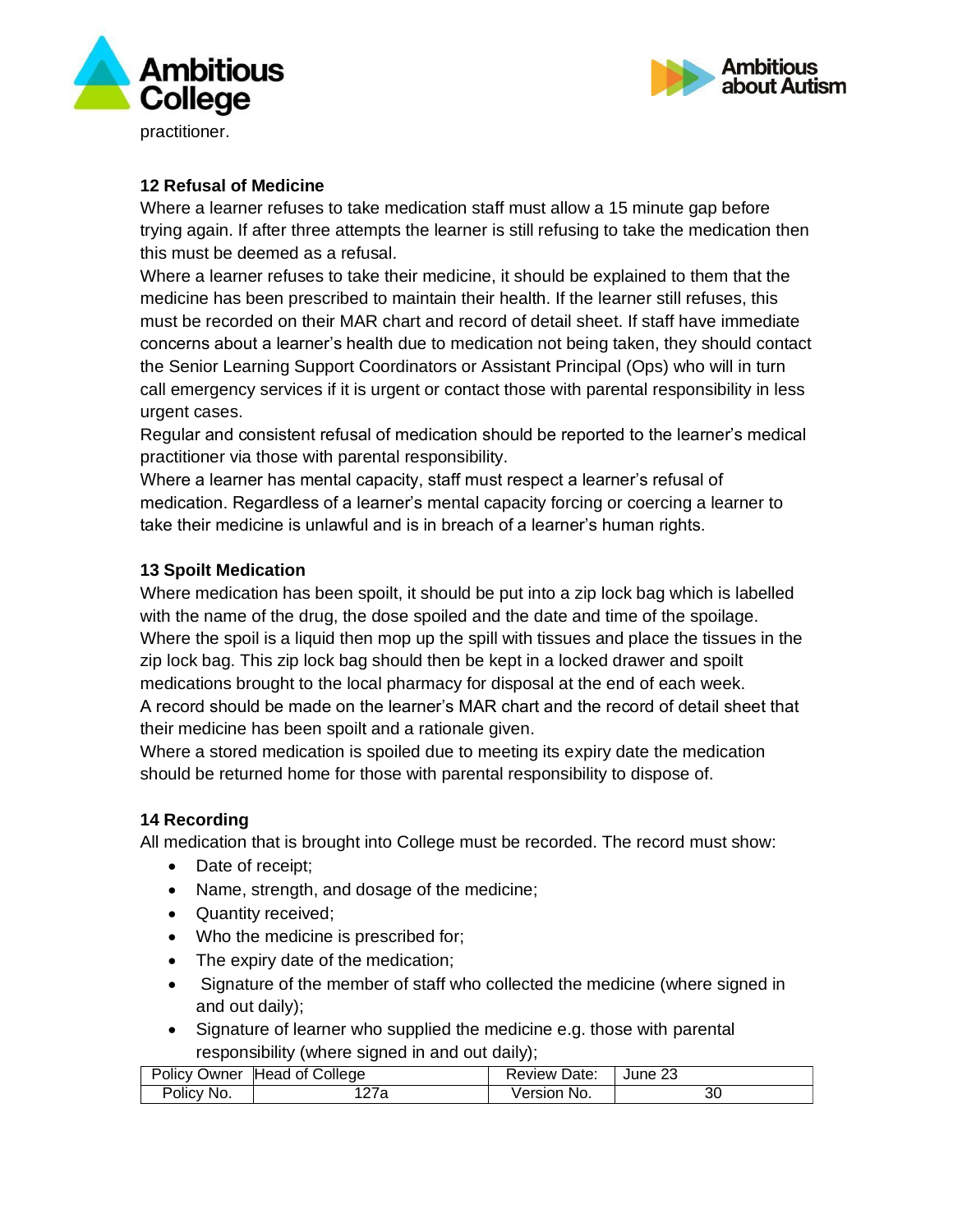

Ambitious about Autism



• Signature of the shift lead logging medication into the medication cabinet when being stored at College.

Some learners bring their medication to and from College on a daily basis. Staff must ensure that the sign in/out sheet is completed at the beginning and end of each day and that medication is stored in a LockMed bag or the College medications cabinet/fridge during the course of the day.

Some learners keep a stock of medication at College. If a new batch of medication is sent into College then the shift lead/other co-ordinators must immediately undertake a new medication audit sheet (appendix 7) and record receipt of the new batch in that. If the drug is required to be taken offsite at any point then it must be signed out and back in using the medication cabinet sign in/out sheet.

All records of prescribed medication must be clear, accurate, legible, and current. The MAR chart should record when the medicine is administered, the medicine prescribed and details of any homely remedies (see section 22). The designated Coordinator should check the MAR chart on a weekly basis. The Senior Learning Support Coordinators or

Assistant Principal (Ops) should audit the medication paperwork for each learner on a monthly basis.

Where any changes are made on MAR charts this should include crossing out using a single line strikethrough of the error in red pen and initialled by the signer. The actual date of signing must be provided.

This may happen on occasion when a medication error is minor and/or noticed immediately and can be rectified with the authorisation of the LSC. This will also be recorded as a medication Error and recorded on a Medication Error Form which must be handed to a member of SLT as soon as it is completed.

The change to the MAR Chart should then be initialled by a coordinator and the Senior Learning Support Coordinators or Assistant Principal (Ops) to allow for an audit trail. If a learner self-administers, the administration record does not need to be kept by Ambitious College and the MAR chart should be marked accordingly.

Taking medicines from the container supplied by the pharmacist and placing it into another is known as 'secondary dispensing' and is illegal. If staff are assisting a learner in the administration of medication, they should not be directly involved in the redispensing process as they will be held liable if something goes wrong. Therefore, redispensing should not be carried out at all. If, however the learner can self-administer and wants to do it themselves, then they are taking responsibility themselves. BUT because members of staff have a duty of care to the learner, staff should ensure that a risk assessment is carried out to ensure that the learner knows what they are doing and they should not be encouraged to secondary dispense.

All records should be available for inspection by those with parental responsibility, social services, the Primary Care Trust (PCT), Ofsted and other health care personnel.

|            | Policy Owner Head of College | <b>Review Date:</b> | June 23 |
|------------|------------------------------|---------------------|---------|
| Policy No. | 127a                         | Version No.         | 30      |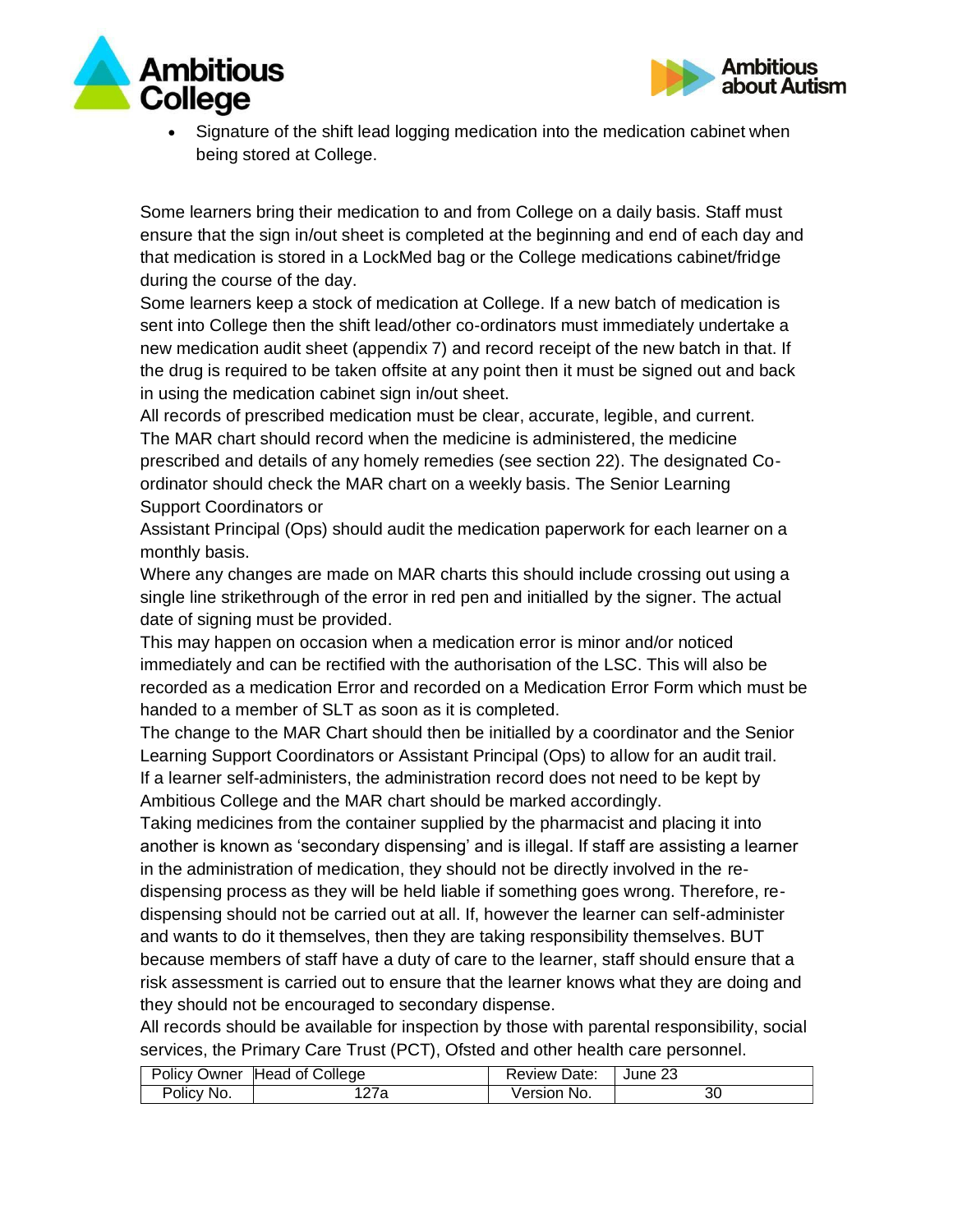



Any medication that is removed from the College must be recorded with the following information (where relevant):

- Date of disposal or return to the pharmacy;
- Name and strength of the medicine;
- Quantity removed;
- Who the medicine was prescribed or purchased for;
- Signature of the member of staff who arranged the disposal;
- Signed receipt from the pharmacist.

When a learner leaves Ambitious College all medicines (including controlled drugs) being kept at the College must be sent back home. In addition, Ambitious College must keep the learner's medical records for at least three years.

# **15 Errors**

It is important that errors are recorded, and the cause is investigated to prevent a similar error happening in the future. See Appendix 8 Medication Errors

Errors can include:

- Medication not prepared in accordance with the Medication Support Plan.
- Medication is administered to the wrong learner.
- Medication missing or unavailable when required.
- Overdose of medication
- Under-dose of medication.
- Medication is administered early or late
- Staff do not sign MARS chart.
- Inaccurate information on MARS chart

Regardless of the severity and consequence of the mistake, all adverse drug reactions, incidents, errors and near misses must be reported to the Senior Learning Support Coordinators or Assistant Principal (Ops).

Any errors in the administration of medication must be recorded and immediately reported to the shift lead who will complete a Medication Error Form and pass this to a member of SLT immediately.

Medication Errors need to be reported to the designated safeguard lead.

The learner's medical practitioner should be contacted for advice and where necessary, an ambulance should be called if necessary. The Senior Learning Support Coordinators or Assistant Principal (Ops) will ensure that the Principal is made aware of the situation at the nearest opportunity. It is the responsibility of the Senior Learning Support Coordinators or Assistant Principal (Ops) to investigate the error with the member of staff and record any action taken. This includes any further training required.

|            | Policy Owner Head of College | <b>Review Date:</b> | June 23 |
|------------|------------------------------|---------------------|---------|
| Policy No. | 127a                         | Version No.         | 30      |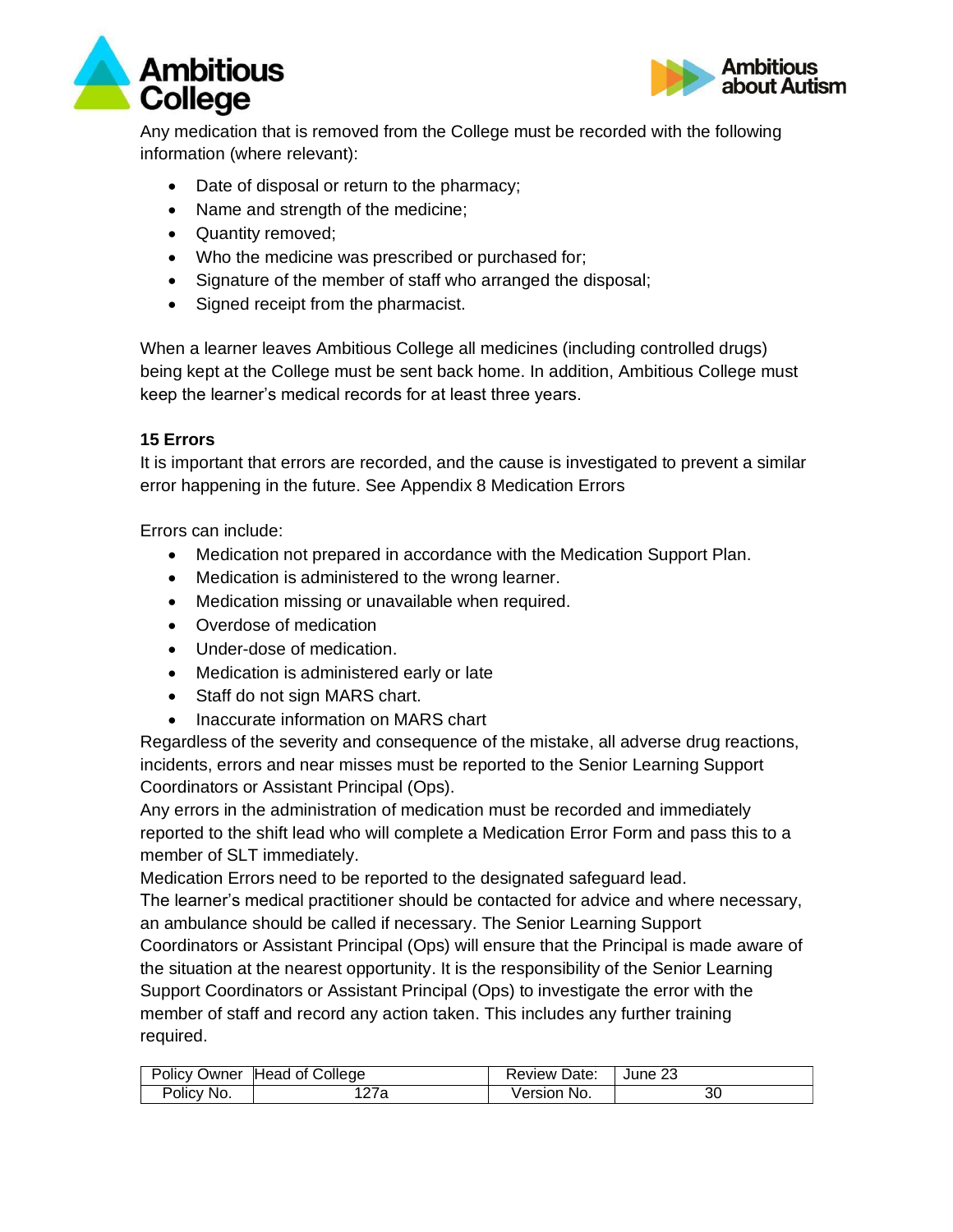



Where a medication error has been made, the responsible member of staff must take appropriate action. Where there is failure to take action or where a member of staff continues to make medication errors, these errors will be dealt with in accordance with Disciplinary policy.

Staff must ensure that they watch for side effects and adverse reactions. Appropriate action must be taken if a learner's condition changes or causes concern by seeking medical help immediately and alerting the Senior Learning Support Coordinators or Assistant Principal (Ops) or Assistant Principal (Ops).

It is the responsibility of the team supporting the learner to ensure that medication is administered in a safe, timely manner in line with the medication administration and medication support plans. Failure to follow the protocol could lead to disciplinary action.

## **16 Storage of Medication**

Medication will be stored in the Medication Room in a locked cabinet or fridge. Access to the Medication Room is restricted to those with a responsibility for preparing and administering medication, including members of SLT,

Staff must ensure that there is correct storage, stock rotation and expiry date checking of medication. Stock should be rotated to ensure that the stock with the shortest expiry date is used first.

All medication should be kept in the original container in which it was dispensed. Where a learner has capacity and it is deemed safe for them to hold their own their medicine whilst at College, they must be supplied with a lockable Medlock bag so that they can store their medicine securely. Staff can only access the Medlock bag in an emergency or with permission from the learner. Such access must be recorded. Where a learner does not have capacity and it is not safe for a learner to hold their own medicine (i.e. there is a risk of overdose), the medicine must be securely stored in the College medication cabinet or in a locked Medlock bag that is held by the staff. Refrigerators and cupboards designated for storing medication must not be used for the storage of food, valuables, or other items.

Where staff members require emergency Medication for themselves, they must inform their line manager, this medication can be stored by the college. Any medication required by a staff member must be securely locked away and labelled in line with the policy. It is the staff members responsibility to declare any know medical conditions that are life threatening and require medication. A risk assessment will be necessary if medication is required to be carried by a staff member

#### **17 Emergency Supplies of Medication**

Where an emergency supply of medication is required, it is the responsibility of the learner or those with parental responsibility to supply it.

| <b>Policy Owner</b> | Head of College | <b>Review Date:</b> | June 23 |
|---------------------|-----------------|---------------------|---------|
| Policy No.          | 127a            | Version No.         | 30      |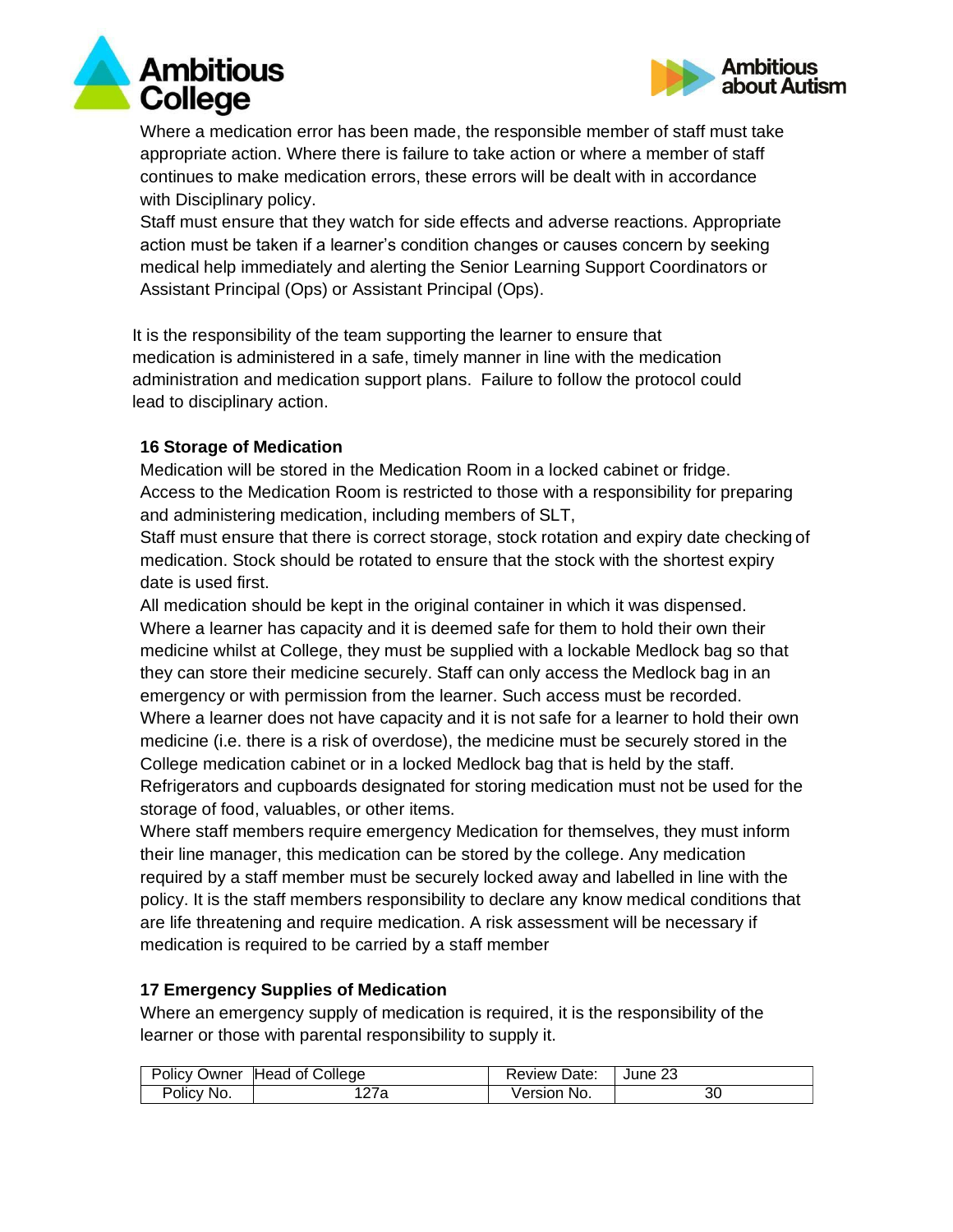



# **18 Disposal of Medication**

Medication should be disposed when:

- It has expired;
- The course of treatment is complete;
- The learner leaves Ambitious College;
- The learner dies (not until seven days after in case the medication is required by the coroner);
- There is a refrigerator failure;
- The dosage is removed from the original container but not taken (in this case the removed dosage should be put into a separate zip lock bag sent back to the pharmacist for disposal).

Where the learner has mental capacity, consent should be sought from them before their medication is disposed.

In the case of a full set of medication (not a spoiled dose), the designated co-ordinator must send the medication home with the learner to be disposed of by those with parental responsibility.

In the case of a spoiled dose, the medication needs to be put in a zip lock bag that is labelled with the date of the spoil, the drug name and dose and locked in a locked drawer. The designated coordinator must return all spoils to the local pharmacy for disposal at the end of each week. In these cases they must get a signed receipt from the pharmacist.

When returning controlled drugs for disposal, an entry must be made in the learners controlled drug book and the pharmacist must sign the entry in the book.

Medication must not be discarded in dustbins or in the water system. A record of all returned medication must be kept by Ambitious College. This record must include the name of the medicine and the quantity disposed.

# **19 Theft of Medication**

In accordance with the Medicines Act (1968), theft of medication is a serious criminal offence and will be treated as fraud and in breach of safeguarding policies and procedures.

Any member of staff who has reason to believe that medication has been taken without authority has a duty to report their concerns to the Senior Learning Support Coordinators or Assistant Principal (Ops) (where this is inappropriate, the concern should be reported to the Head of College).

The Senior Learning Support Coordinators or Assistant Principal (Ops) must take reasonable steps to ensure that the medication is in fact missing; for example, check administration records and cupboards not normally used for storage of medication. If the Senior Learning Support Coordinators or Assistant Principal (Ops) is unable to find the

|            | Policy Owner Head of College | <b>Review Date:</b> | June 23 |
|------------|------------------------------|---------------------|---------|
| Policy No. | 27a                          | Version No.         | 30      |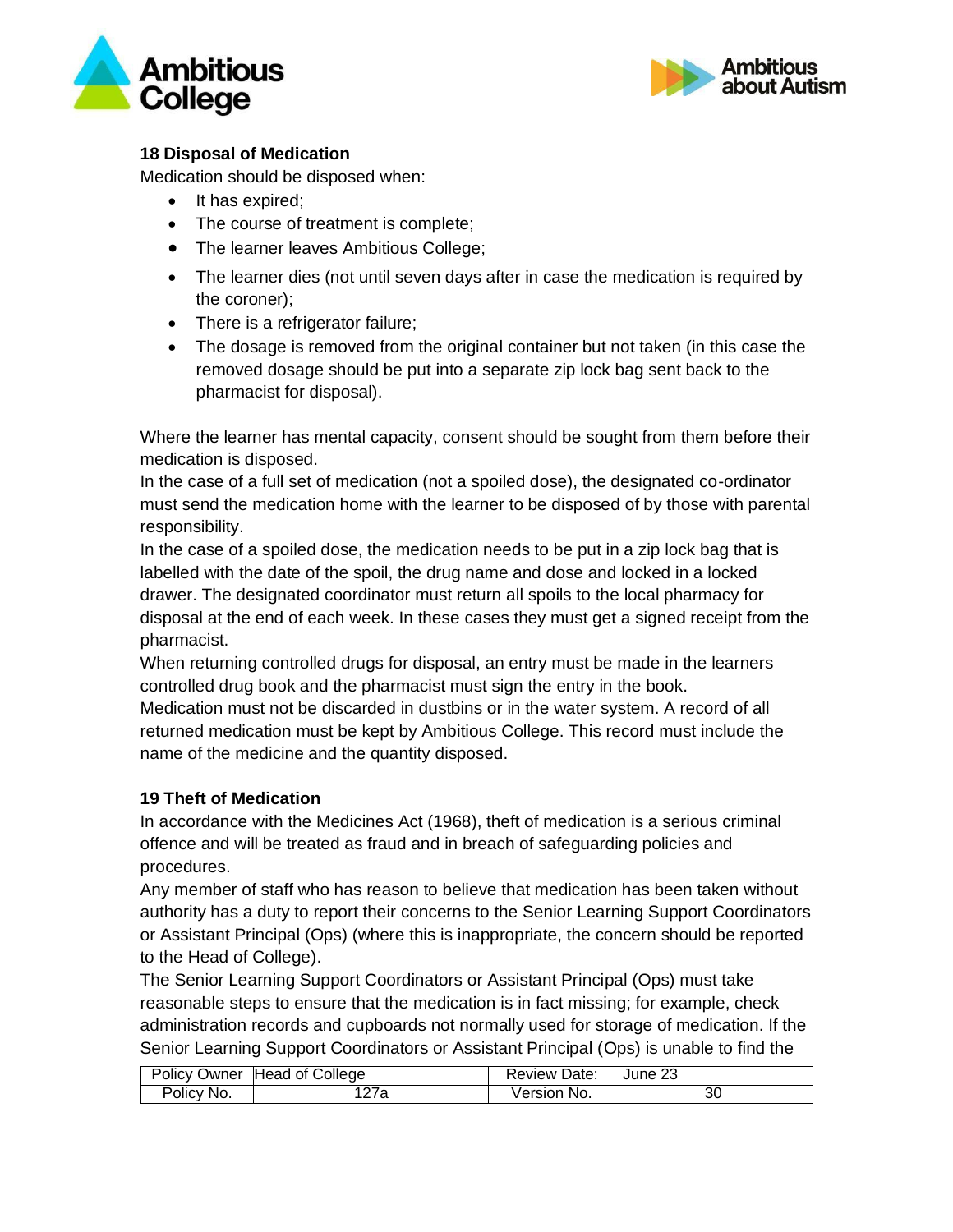



medication, they must report their suspicion to the Head of College at the earliest opportunity.

Where it is required, an investigation will be undertaken in accordance with Ambitious about Autism's safeguarding procedures. This may involve notifying the police.

# **20 Controlled Drugs**

When staff receive a new drug for a learner, they should check whether or not it is a controlled drug. This information can be found on the controlled drugs list or by contacting a local pharmacist for advice

Controlled drugs may only be supplied for individually named learners. The learner who has been prescribed a controlled drug, legally has the right to possess the medication. Controlled drugs must be kept separately from other medicines in the controlled drugs cabinet that is locked and secured as specified by the Misuse of Drugs (Safe Custody) Regulations (1973). Where the controlled drug requires refrigeration and there is not a separate controlled drugs fridge then it can be locked in a locked box inside a lockable medication fridge.

Controlled drugs should only be administered with two members of staff who have also prepared the medication and checked it against the MARS chart.

Any gloves worn during the administration of controlled drugs should be disposed of in the clinical waste bin (yellow bin).

Separate records should be maintained for controlled drugs at each administration in a bound and paginated book. This must be maintained and checked by the designated LSC responsible for the Medication Audit.

# **21 PRN Medication**

PRN or 'as required' medication will be prescribed with a specific dose for the individual depending on the particular situation. The indication for use of PRN medication should be presented clearly and should include the dose, frequency and dosage intervals including the maximum daily dose (e.g. 2 x 20mg tablets every 4 hours up to a maximum of 6 tablets per day). The full instructions for use should be transferred onto the learner's medication support plan and administration documents.

When administering PRN medication, staff should indicate the amount of medication given and should sign the MAR chart when the medication has been administered. The medication support plan should outline clear PRN guidelines signed by those with parental responsibility and relevant medical practitioner. These details should be kept with the MAR chart.

Whenever a PRN drug is administered this must be documented and a rationale given in the learners PRN log in the medication folder. This rationale must align with the guidance for administration of PRN drugs that is in the consented medication support plan.

If a PRN is administered and the PRN log is not completed or does not align with

|            | Policy Owner Head of College | <b>Review Date:</b> | June 23 |
|------------|------------------------------|---------------------|---------|
| Policy No. | 27a                          | Version No.         | ЗС      |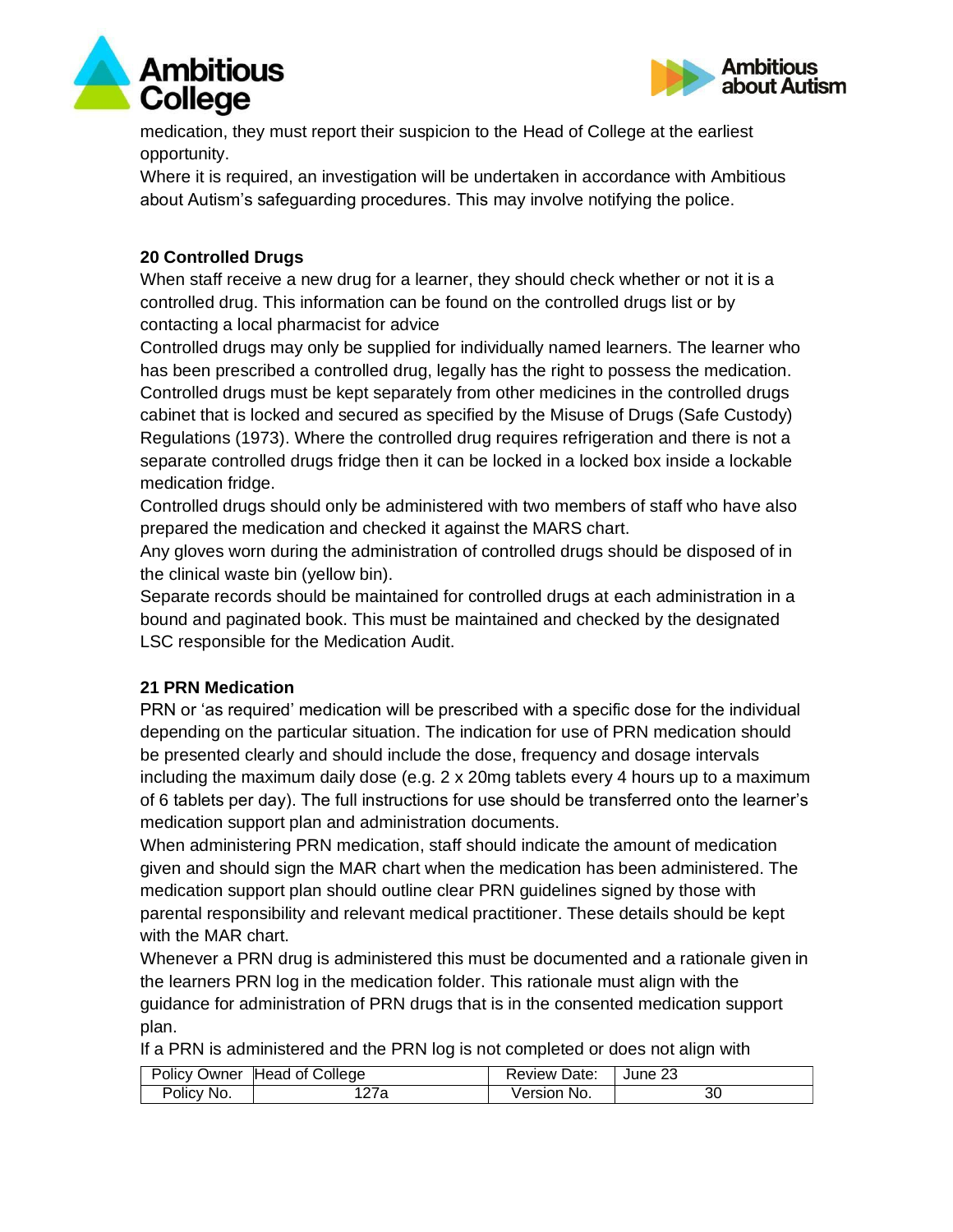guidelines then this must be reported to the Senior Learning Support Coordinators or Assistant Principal (Ops) to investigate. This may result in disciplinary action being taken.

Staff must not, under any circumstances, decide whether the administration of medication to treat medical conditions is required. This decision is the responsibility of the medical professional and as such, a clear protocol for the administration of such medication should be developed within a multi-disciplinary process. This protocol should include clear guidance and should be documented in the learner's care plan and kept under review. It is always important to refer to the prescribing medical practitioner for advice and guidance around medication and to liaise with parents/carers around how to best support the learner to understand the purpose of their medication, how to administer safely and with the rights of the young person central to the process of administration.

## **22 Homely Remedies**

# **A homely remedy is a product that can be obtained, without a prescription, for the immediate relief of a minor, self-limiting ailment e.g. cough syrup**

Ambitious College will administer homely remedies that have been purchased from an approved supplier (see section 7).

Those with parental responsibility are responsible for the supply of any homely remedies to Ambitious College and must ensure that the product is in date. If not then Ambitious College will not administer it.

It is the responsibility of those with parental responsibility to ensure that any homely remedy supplied does not impact on any other medications taken by the learner and will not cause an allergic reaction.

Homely remedies will only be administered where written consent is given by those with parental responsibility. Separate consent must be supplied for each new homely remedy supplied to Ambitious College to administer. The lead coordinator must attach this consent to the learner's medication support plan.

Administration of homely remedies must be recorded on the learner's MAR chart, with the time and dosage noted. Administration must also be noted on the PRN log.

# **23 Confidentiality and information sharing**

It is essential that any medical information about a learner is shared between staff on a need to know basis.

Within the management and administration of medication, confidentiality must be maintained at all times. A deliberate breach of confidentiality will be considered a disciplinary matter.

If a learner would like their medical status to remain confidential, they must have their wishes respected unless this is contrary to the information sharing principles of the safeguarding and protection of adults at risk policy

|            | Policy Owner Head of College | <b>Review Date:</b> | June 23 |
|------------|------------------------------|---------------------|---------|
| Policy No. | 27a                          | Version No.         | 30      |



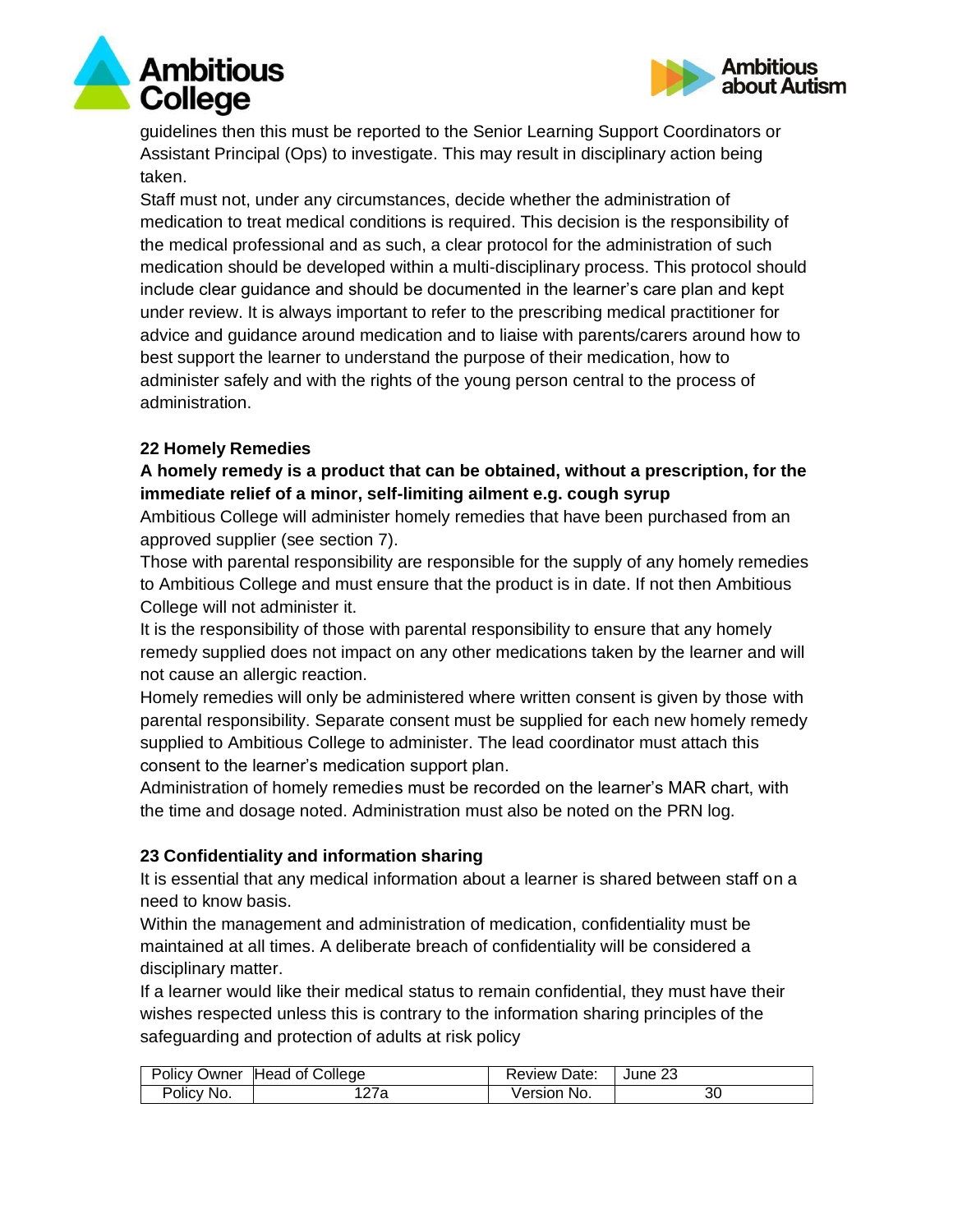



All medical records must be completed and stored in accordance with the GDPR 2018 Staff must ensure that they maintain the confidentiality of the information held within these records. Please refer to Ambitious about Autism's GDPR Policy for further information.

|            | Policy Owner Head of College | Review Date: | June 23 |
|------------|------------------------------|--------------|---------|
| Policy No. | '27a                         | Version No.  | 30      |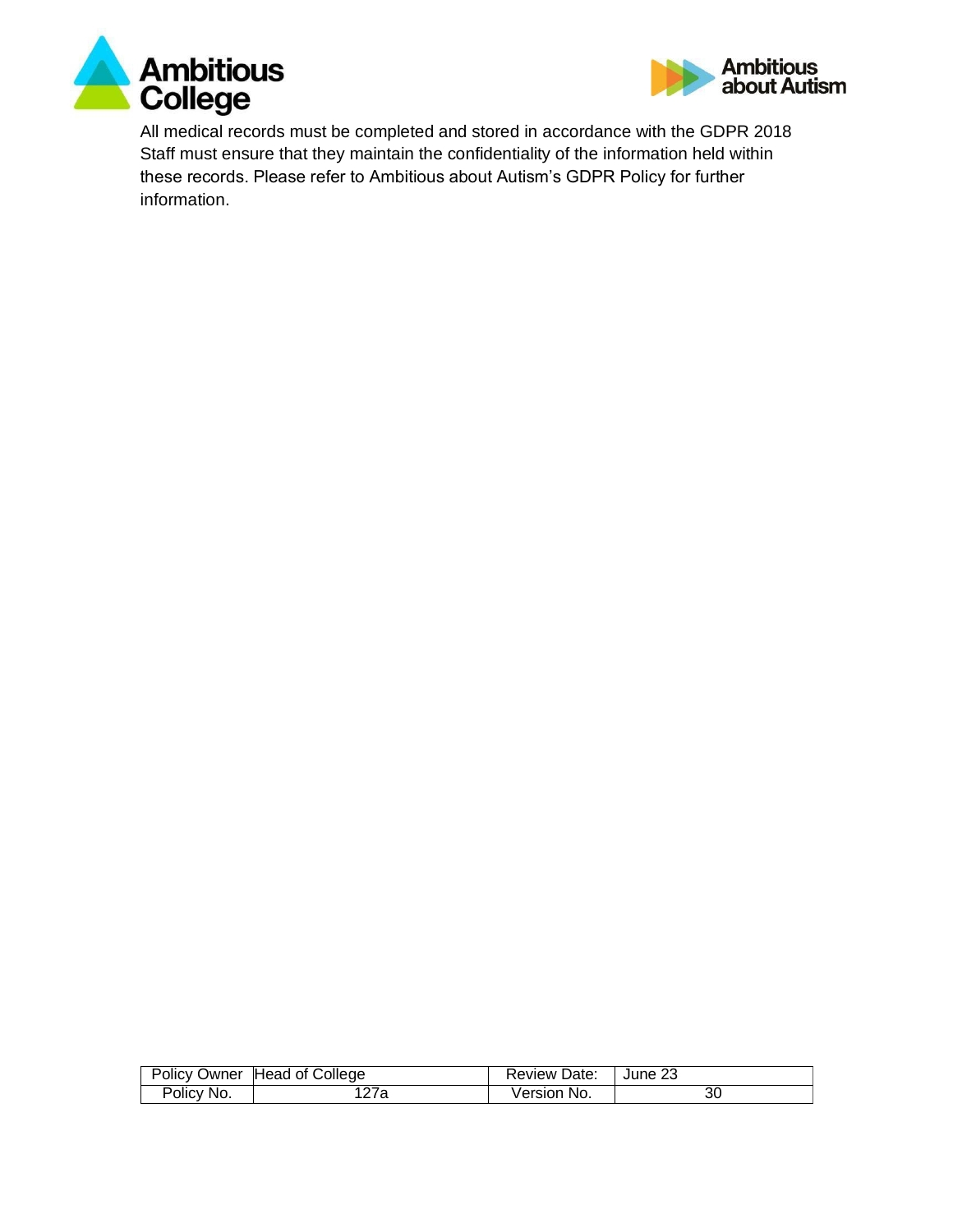# photo

# *APPENDIX 1- Ambitious College*

# *PLAN LEARNERS NAME- MEDICATION SUPPORT*

| Learner Name:   |
|-----------------|
| Date of Birth:  |
| Address:        |
| All Staff MUST: |

- **Wash hands before AND after medication administration**
- Be aware of policies and work within company guidelines
- Ensure you have the correct PPE prior to administration
- Check medication is within it's use by date prior to administration
- Ensure MAR chart is signed and that any refusal of medication is recorded appropriately

#### **About me:**

# **Learner's Daily Medication (Medication learner takes everyday):**

| Drug to be<br>administered | Dosage of<br>medication to be<br>administered | <b>Route of</b><br>Administration | Time to be<br>given | <b>Specific GP</b><br>instructions (i.e.<br><b>Take this</b><br>medication after<br>eating/with food<br>etc.) | Last review date | <b>Next review</b><br>date | <b>Side Effects</b> |
|----------------------------|-----------------------------------------------|-----------------------------------|---------------------|---------------------------------------------------------------------------------------------------------------|------------------|----------------------------|---------------------|
|                            |                                               |                                   |                     |                                                                                                               |                  |                            |                     |
|                            |                                               |                                   |                     |                                                                                                               |                  |                            |                     |
|                            |                                               |                                   |                     |                                                                                                               |                  |                            |                     |
|                            |                                               |                                   |                     |                                                                                                               |                  |                            |                     |

| $\overline{\phantom{0}}$<br>שwner<br>$\overline{\phantom{a}}$<br>UIIC<br>$\mathbf{v}$ | College:<br>. OT<br>неас | D <sub>0</sub><br>Dalo. | nnnn<br>June<br>20ZJ |
|---------------------------------------------------------------------------------------|--------------------------|-------------------------|----------------------|
| No.<br>טווט                                                                           | $\sim$ $\sim$<br>21 a    | No<br>ersior<br>ve.     | ◡.◡<br>$-$           |

| <b>Allergies:</b> |  |
|-------------------|--|
| <b>Reaction:</b>  |  |

| DATE PLAN WRITTEN:     |  |
|------------------------|--|
| <b>VERSION NUMBER:</b> |  |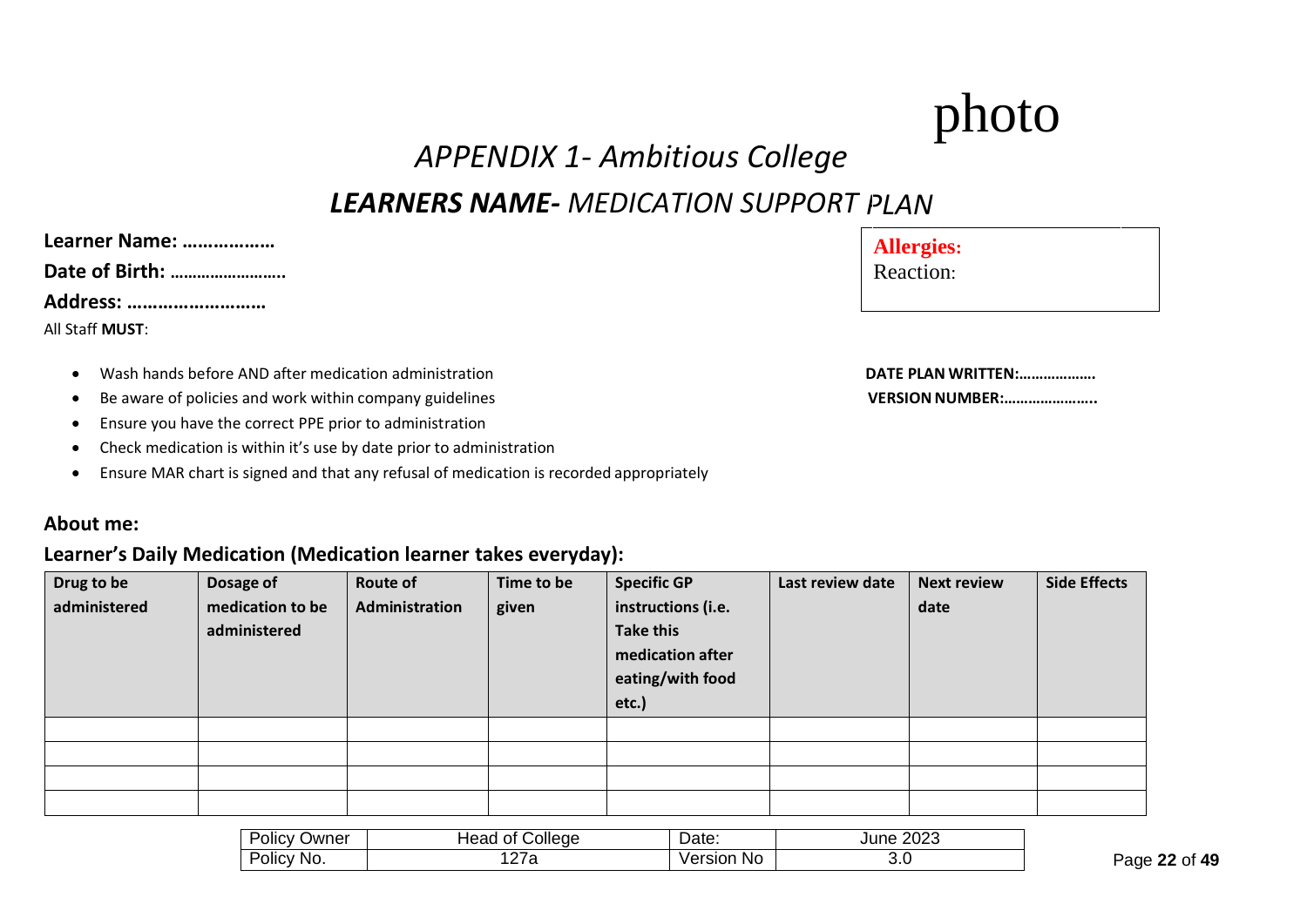# **Daily Medication Guidelines:**

| Medication:                                                                                                                                                                                                                                                                                                                                                                                                                                                                                                                                                                                        |
|----------------------------------------------------------------------------------------------------------------------------------------------------------------------------------------------------------------------------------------------------------------------------------------------------------------------------------------------------------------------------------------------------------------------------------------------------------------------------------------------------------------------------------------------------------------------------------------------------|
| Name of medication and what it is used for here                                                                                                                                                                                                                                                                                                                                                                                                                                                                                                                                                    |
| Method:                                                                                                                                                                                                                                                                                                                                                                                                                                                                                                                                                                                            |
| <b>BEFORE YOU GIVE MEDICATION</b>                                                                                                                                                                                                                                                                                                                                                                                                                                                                                                                                                                  |
| Check the name of the person you are offering medication to is the same as what is stated on the box/bottle<br>$\bullet$<br>Check the name of the medication is the same as what is stated on the individuals MAR chart<br>$\bullet$<br>Check that you are offering the medication at the correct time as stated on the individuals MAR chart<br>$\bullet$<br>Check that you are offering the correct dose of medication, cross check against the individuals MAR chart<br>$\bullet$<br>Check the route of administration<br>$\bullet$<br>Check that the medication is within its use by date<br>٠ |
| A bit about what the learner is capable of, how it is administered.                                                                                                                                                                                                                                                                                                                                                                                                                                                                                                                                |
| Medication:                                                                                                                                                                                                                                                                                                                                                                                                                                                                                                                                                                                        |
| Name of medication and what it is used for here                                                                                                                                                                                                                                                                                                                                                                                                                                                                                                                                                    |

Method:

| - -                | College          | Date:                | ∩∩∩  |  |  |
|--------------------|------------------|----------------------|------|--|--|
| Jwner              | Head             |                      | June |  |  |
| POIICV             | Οt               |                      | ∠∪∠ാ |  |  |
| -<br>No.<br>Policy | ۰a<br><u>_ 1</u> | <b>No</b><br>/ersior | ◡.◡  |  |  |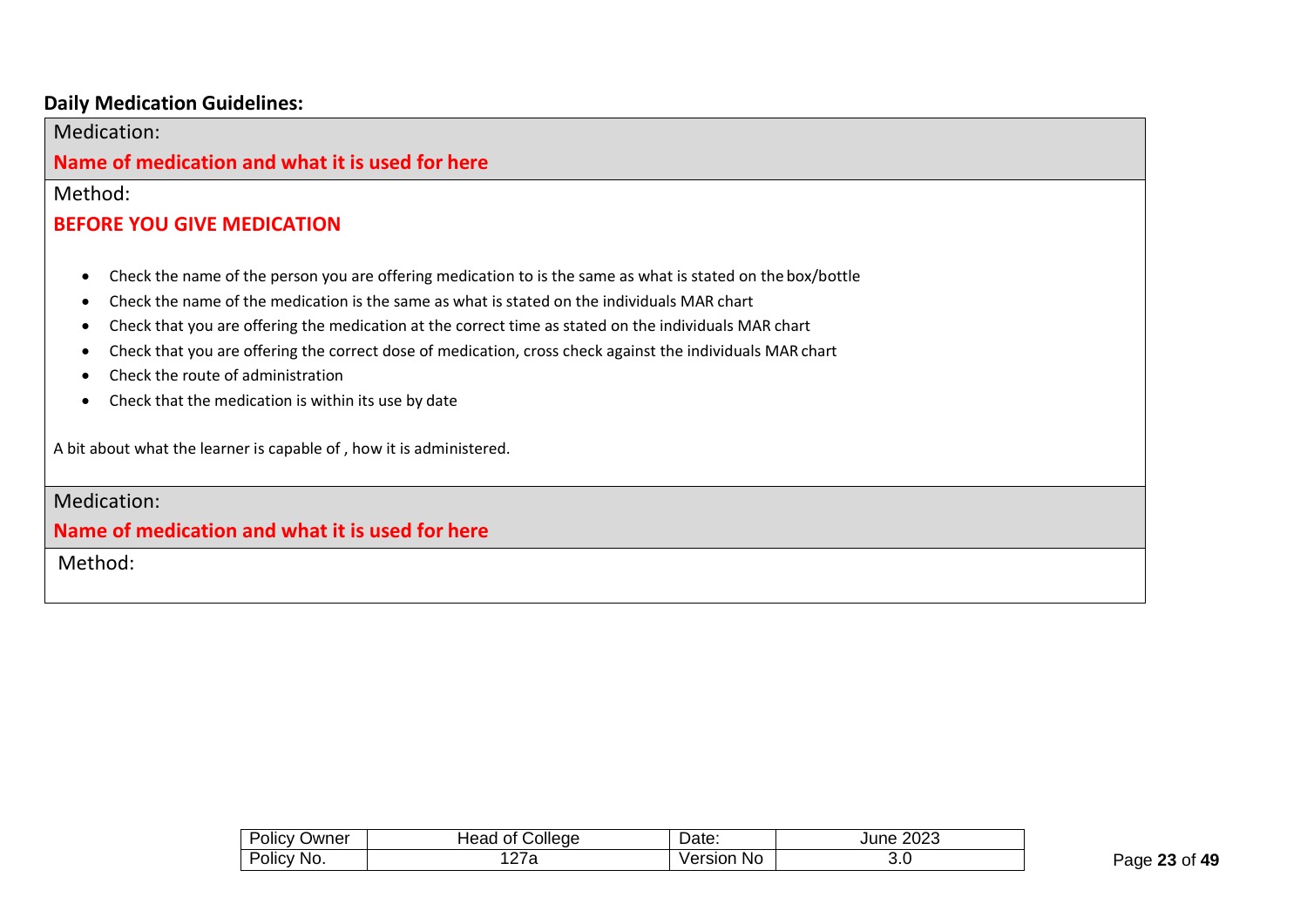# **Learner's name PRN Medications (As and when needed):**

| Drug to be   | Dosage of        | Route of       | Time to be | <b>Specific GP</b> | Last review date | <b>Next review</b> | Side effects |
|--------------|------------------|----------------|------------|--------------------|------------------|--------------------|--------------|
| administered | medication to be | Administration | given      | instructions (i.e. |                  | date               |              |
|              | administered     |                |            | <b>Take this</b>   |                  |                    |              |
|              |                  |                |            | medication after   |                  |                    |              |
|              |                  |                |            | eating/with food   |                  |                    |              |
|              |                  |                |            | etc.)              |                  |                    |              |
|              |                  |                |            |                    |                  |                    |              |

# **PRN Medication Guidelines:**

# **Storage:**

My medication is stored in a lockmed bag (picture below) which has a combination key lock to keep it safe while I am in College. The lockmed bag is then stored in a medication cabinet in the staff room to ensure no one else can access my medication. The cabinet can be accessed by the shift lead. A spare key is kept in the key cabinet on both sites.

| . .<br>$\overline{\phantom{a}}$<br>Policy<br>Jwner | College<br>0t<br>⊣ead                   | Date:          | ∩∩∩<br>June<br>∠∪∠ാ |
|----------------------------------------------------|-----------------------------------------|----------------|---------------------|
| Policy.<br>No.                                     | $\overline{\phantom{a}}$<br>a<br>$\sim$ | √ersior<br>.No | v.v                 |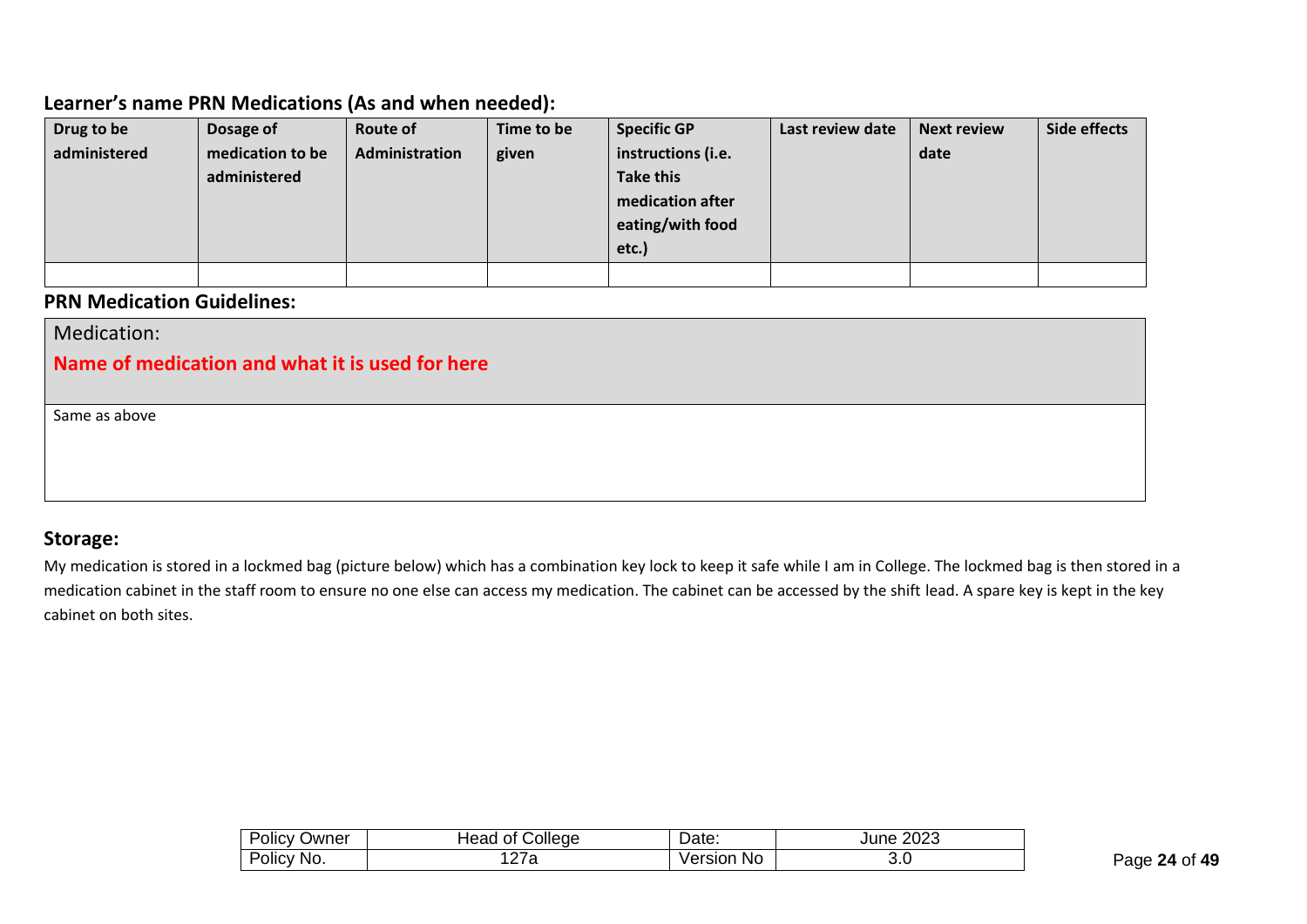

# **Emergency Contacts and Consent:**

**Consent:**

By signing the consent I agree that all information included in this support plan is correct and that permission is given to the college to administer the above medication. I am unaware of any adverse interactions of the medication. If the any medication type, dose or route is changed I will inform the college immediately.

**Signed (Person with parental responsibility)**

**Date signed (Person with parental responsibility)**

| <b>Managers sign off:</b>  |  |
|----------------------------|--|
| <b>Checked by: (name):</b> |  |
| Signed:                    |  |
| Date signed:               |  |
|                            |  |

| . .<br>-<br>⊃wner<br>Olicy | College<br>οt<br>tead | -<br>Date:    | 0000<br>June<br>∠∪∠ാ |
|----------------------------|-----------------------|---------------|----------------------|
| -<br>∶No.<br>Policy        | <u>.</u>              | No<br>Version | v.v                  |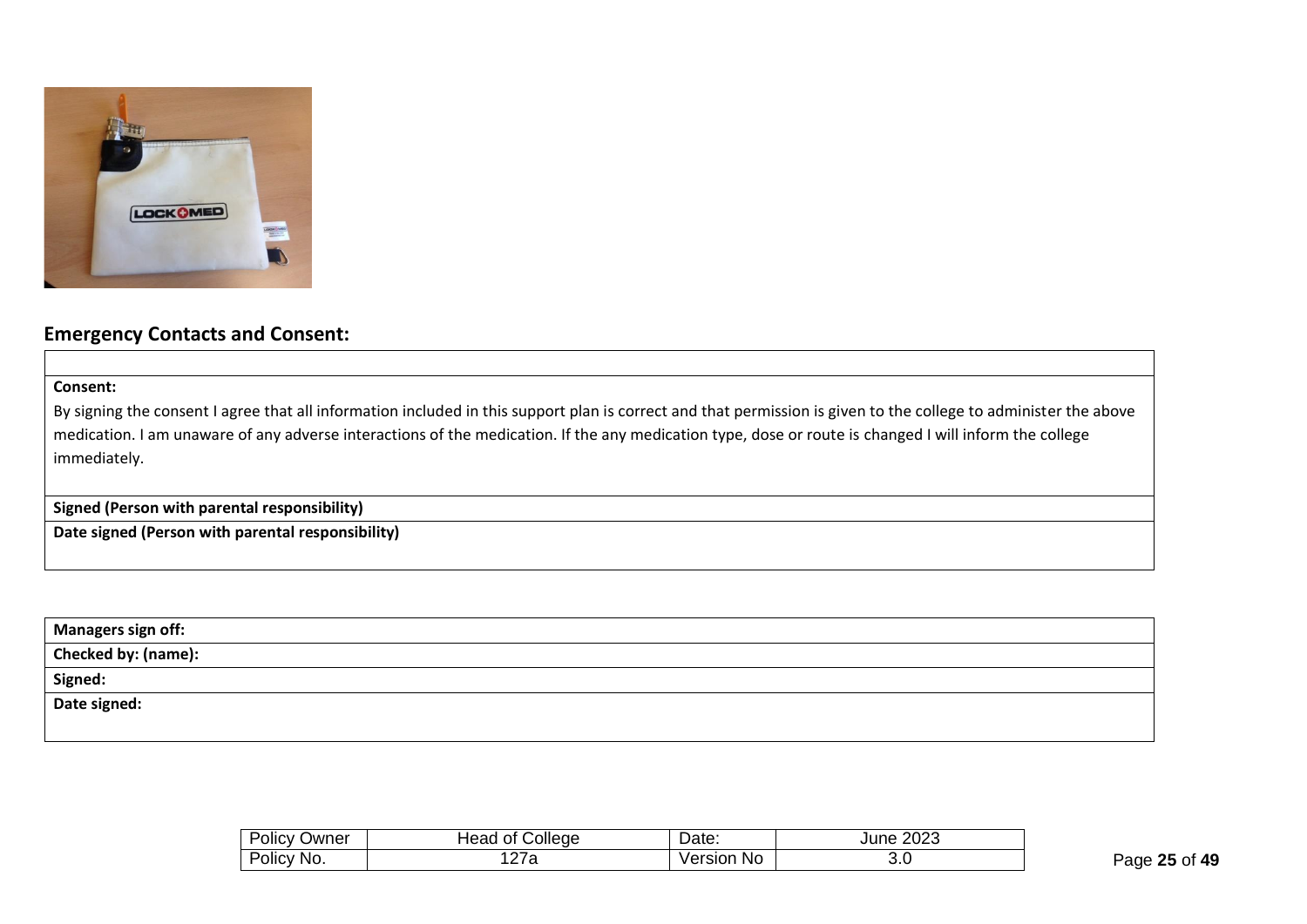# **Appendix 2 – Example MAR Chart**

**Name: Date of Birth: Date of Birth: Allergies: Allergies: Week Commencing: Allergies: Name of GP: Allergies: Allergies: Allergies: Allergies: Allergies: Allergies: Allergies: Allergies: All Week Commencing:** 

| If a         | <b>Medication</b> | <b>Time</b> | Route | Dose |   |                            | <b>Monday</b>                |                      |                            | Tuesday                      |                 |                               | <b>Wednesday</b>                      |                 |                           | <b>Thursday</b>              |                        |                 | <b>Friday</b>                |                 |
|--------------|-------------------|-------------|-------|------|---|----------------------------|------------------------------|----------------------|----------------------------|------------------------------|-----------------|-------------------------------|---------------------------------------|-----------------|---------------------------|------------------------------|------------------------|-----------------|------------------------------|-----------------|
| or an<br>has |                   |             |       |      |   | <b>WIT</b><br>$\mathbf{1}$ | <b>WIT</b><br>$\overline{2}$ | Actua<br><b>Time</b> | <b>WIT</b><br>$\mathbf{1}$ | <b>WIT</b><br>2 <sub>1</sub> | Actua<br>I Time | <b>WIT</b><br>$\vert 1 \vert$ | <b>WIT</b><br>$\overline{\mathbf{2}}$ | Actua<br>I Time | <b>WIT</b><br>$\boxed{1}$ | <b>WIT</b><br>$\overline{2}$ | Actua<br><b>I</b> Time | <b>WIT</b><br>1 | <b>WIT</b><br>2 <sub>1</sub> | Actua<br>I Time |
|              |                   |             |       |      | A |                            |                              |                      |                            |                              |                 |                               |                                       |                 |                           |                              |                        |                 |                              |                 |
|              |                   |             |       |      | D |                            |                              |                      |                            |                              |                 |                               |                                       |                 |                           |                              |                        |                 |                              |                 |
|              |                   |             |       |      | R |                            |                              |                      |                            |                              |                 |                               |                                       |                 |                           |                              |                        |                 |                              |                 |
|              |                   |             |       |      | A |                            |                              |                      |                            |                              |                 |                               |                                       |                 |                           |                              |                        |                 |                              |                 |
|              |                   |             |       |      | D |                            |                              |                      |                            |                              |                 |                               |                                       |                 |                           |                              |                        |                 |                              |                 |
|              |                   |             |       |      | R |                            |                              |                      |                            |                              |                 |                               |                                       |                 |                           |                              |                        |                 |                              |                 |

signed on the MAR chart then you MUST complete a record of detail sheet to state why. If a PRN has been administered, please fill out the PRN log accordingly.

| . .<br>∽<br>)wner<br>,,,,<br>$\ldots$ v | plleae<br>$\sim$<br>-- | 10.12<br>υαισ. | nnnn<br>.uzu |  |  |  |
|-----------------------------------------|------------------------|----------------|--------------|--|--|--|
| NO.<br>U⊞C                              | $\sim$ $-$<br>ີ        | No<br>ersior   | ◡.◡          |  |  |  |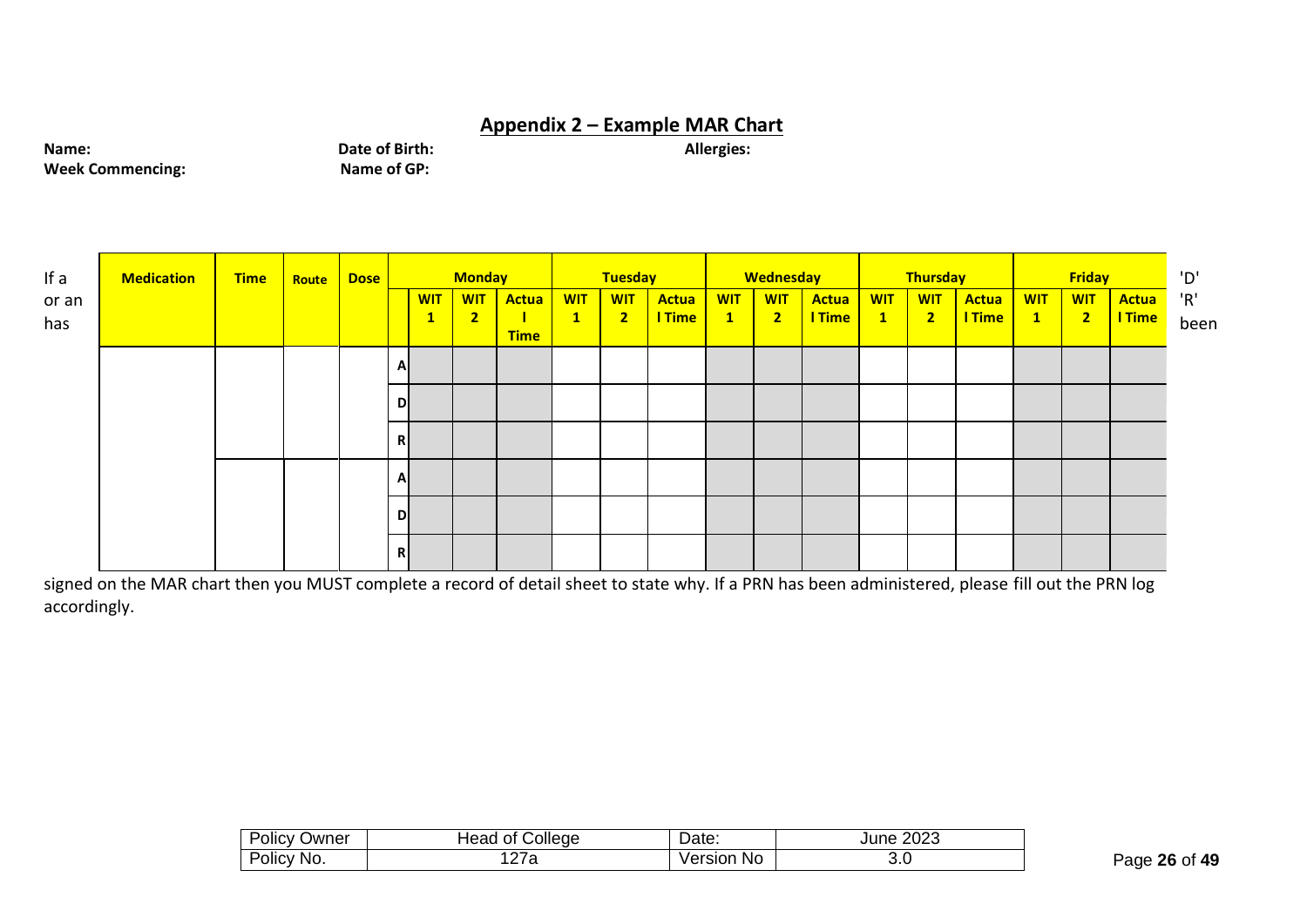| Date: | Description: | <b>Print Name:</b> |
|-------|--------------|--------------------|
| Time: |              | Sign:              |
| Date: | Description: | Print Name:        |
| Time  |              | Sign:              |
| Date: | Description: | Print Name:        |
| Time: |              | Sign:              |
| Date: | Description: | Print Name:        |
| Time: |              | Sign:              |
| Date: | Description: | Print Name:        |
| Time: |              | Sign:              |

**Appendix 3 - Medication Record of Detail Sheet –** *please use this sheet if a medication has been refused or destroyed.*

| . .<br>-<br>Jwner<br>זונ  | College<br>ΩL<br>╍<br>. .<br>icau | $\ddotsc$<br>Dale.  | 0.000<br>ne.<br>-UZJ.<br>JU |
|---------------------------|-----------------------------------|---------------------|-----------------------------|
| _<br>∵No.<br><b>JIIC'</b> | 21 a                              | No<br>ersion<br>Ve. | v.v                         |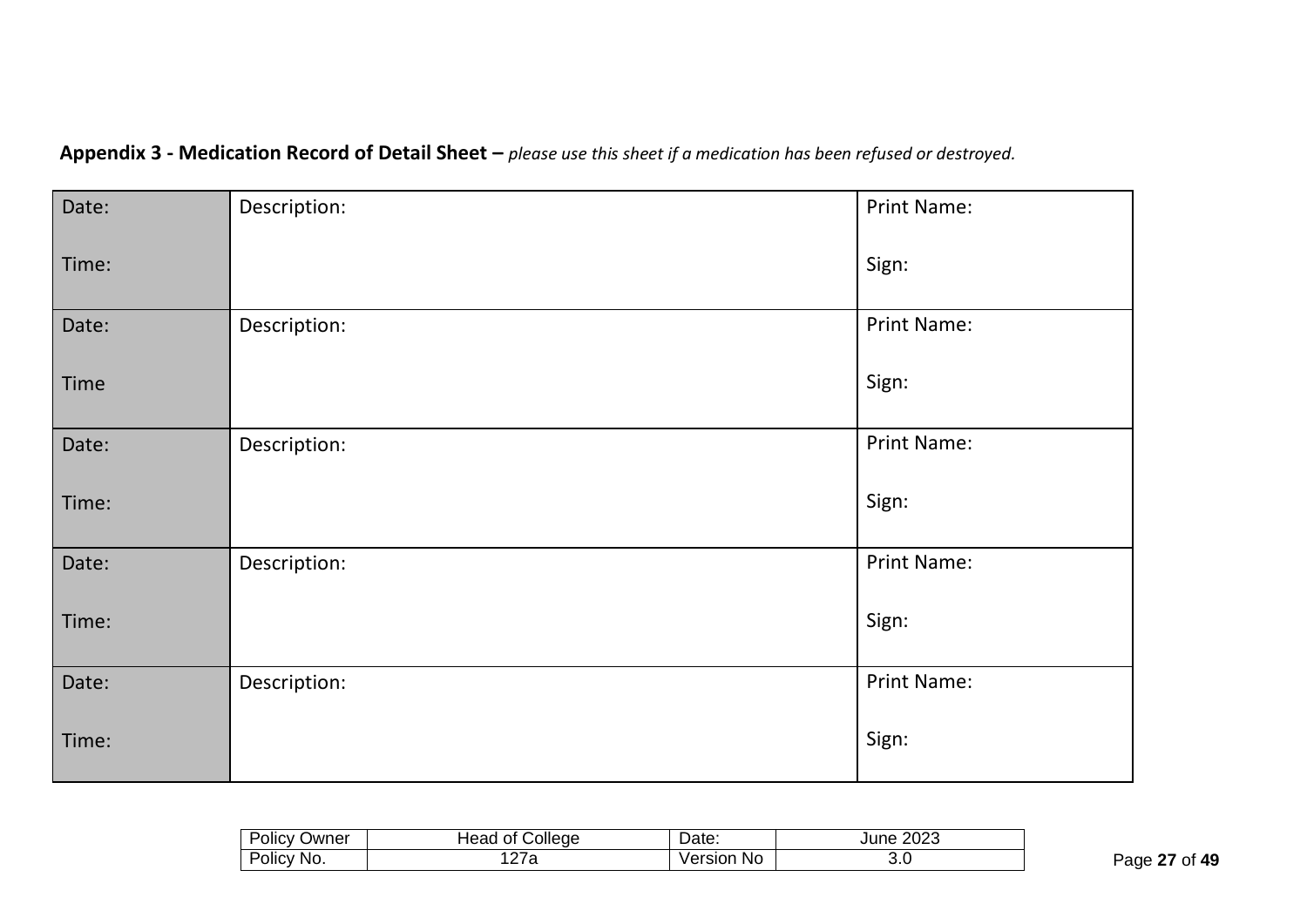# **Appendix 4 - Daily medication sign in/out sheet**

# **Learner Name:**

**Date: Time:**

| <b>Drug Name</b> | <b>Expiry</b><br><b>Date</b> | <b>Quantity Received</b> | <b>LaBS/Parent</b><br><b>Signature</b> | <b>Quantity Returned</b> | <b>LaBS/Parent</b><br><b>Signature</b> | Date:<br>Time:    |
|------------------|------------------------------|--------------------------|----------------------------------------|--------------------------|----------------------------------------|-------------------|
| <b>Drug Name</b> | <b>Expiry</b><br><b>Date</b> | <b>Quantity Received</b> | <b>LaBS/Parent</b><br><b>Signature</b> | <b>Quantity Returned</b> | <b>LaBS/Parent</b><br><b>Signature</b> | Date:<br>Time:    |
| <b>Drug Name</b> | <b>Expiry</b><br><b>Date</b> | <b>Quantity Received</b> | <b>LaBS/Parent</b><br><b>Signature</b> | <b>Quantity Returned</b> | <b>LaBS/Parent</b><br><b>Signature</b> | Shift             |
|                  |                              |                          |                                        |                          |                                        | lead sign<br>in t |
| cupboard:        | Date:                        |                          |                                        |                          |                                        |                   |

Shift lead sign out of cupboard:

Date:

| -<br>שעΩ<br>$\sim$<br>ັນIICV ∶ | ollege<br>Head<br>Ωt   | 101c<br>∪ale.        | ∩∩∩<br>∠∪∠ು |
|--------------------------------|------------------------|----------------------|-------------|
| יסווכ∨<br>No.                  | $\sim$ $\sim$<br>ı∠ı a | No<br>ersion<br>/er: | ◡.◡         |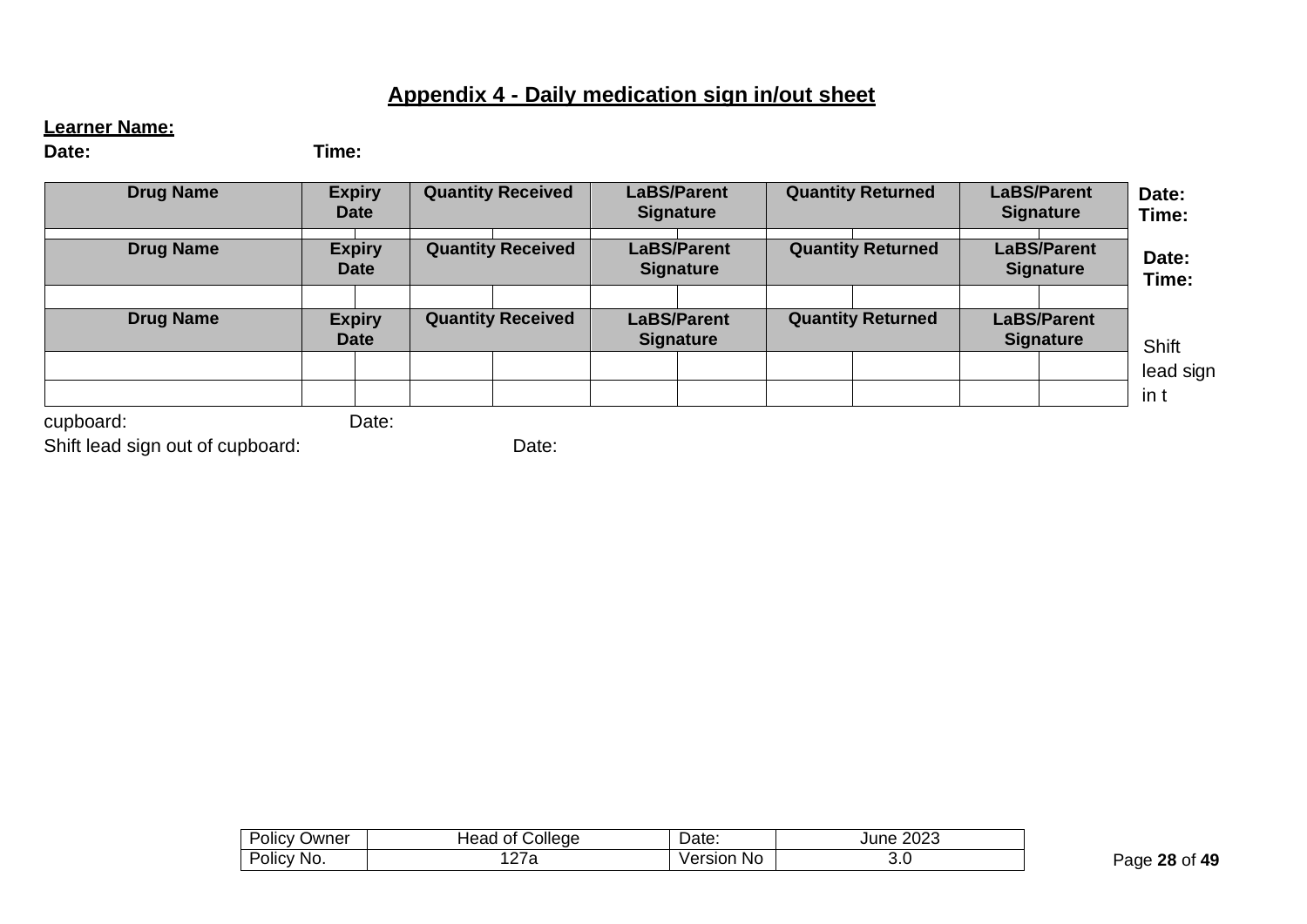# **Appendix 5 - Medication Stock Cupboard Sign out Form**

This form will need to be completed when medication is removed from college grounds due to a community visit. A learner may need support to take medication outside of college or may require emergency/PRN medication.

# **Learner Name:**

| <b>Medication Name</b> | <b>Expiry</b> |  | Quantity | Out | <u>In</u> | Out | <u>In</u> |
|------------------------|---------------|--|----------|-----|-----------|-----|-----------|
|                        |               |  |          |     |           |     |           |
|                        |               |  |          |     |           |     |           |
| <b>Signed</b>          |               |  |          |     |           |     |           |

| <b>Medication Name</b> | <b>Expiry</b> | Quantity | Out | <u>In</u> | Out | <u>in</u> |
|------------------------|---------------|----------|-----|-----------|-----|-----------|
|                        |               |          |     |           |     |           |
|                        |               |          |     |           |     |           |
| <b>Signed</b>          |               |          |     |           |     |           |

| <b>Medication Name</b> | <b>Expiry</b> | Quantity | Out | <u>In</u> | Out | <u>In</u> |
|------------------------|---------------|----------|-----|-----------|-----|-----------|
|                        |               |          |     |           |     |           |
|                        |               |          |     |           |     |           |
| <b>Signed</b>          |               |          |     |           |     |           |

| .<br>Jwner<br>POIICY       | College<br>Ωt        | -<br>$10+$<br>Dale. | 2023<br>June |
|----------------------------|----------------------|---------------------|--------------|
| . .<br>No.<br><b>OlICV</b> | --<br>$\overline{a}$ | Version<br>No       | ◡.◡          |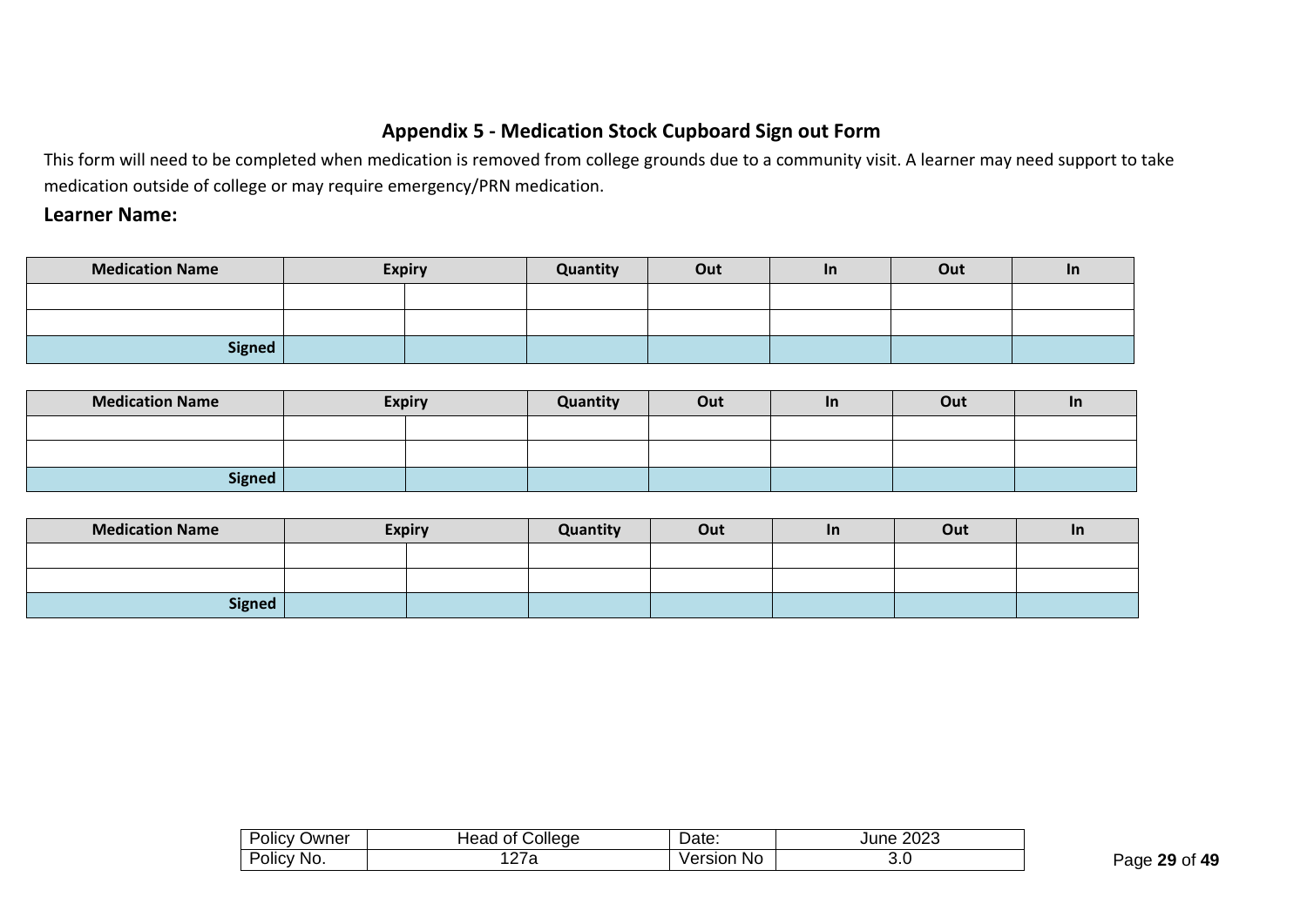# **Appendix 6 - PRN Administration Log**

# **LEARNER NAME:**

| Date | Drug | Dosage | Time of<br>Administration | Reason for administration | Witness<br>Signature | Witness<br>signature |
|------|------|--------|---------------------------|---------------------------|----------------------|----------------------|
|      |      |        |                           |                           |                      |                      |
|      |      |        |                           |                           |                      |                      |
|      |      |        |                           |                           |                      |                      |
|      |      |        |                           |                           |                      |                      |
|      |      |        |                           |                           |                      |                      |
|      |      |        |                           |                           |                      |                      |

| - -<br>)wner<br>⊃licy ∂ | College<br>Ωt<br>ıcau              | Date:        | 2023<br>ne |
|-------------------------|------------------------------------|--------------|------------|
| NO.<br>⊃licy ⊺          | --<br>$\overline{a}$<br><u>_ 1</u> | No<br>ersion | o.u        |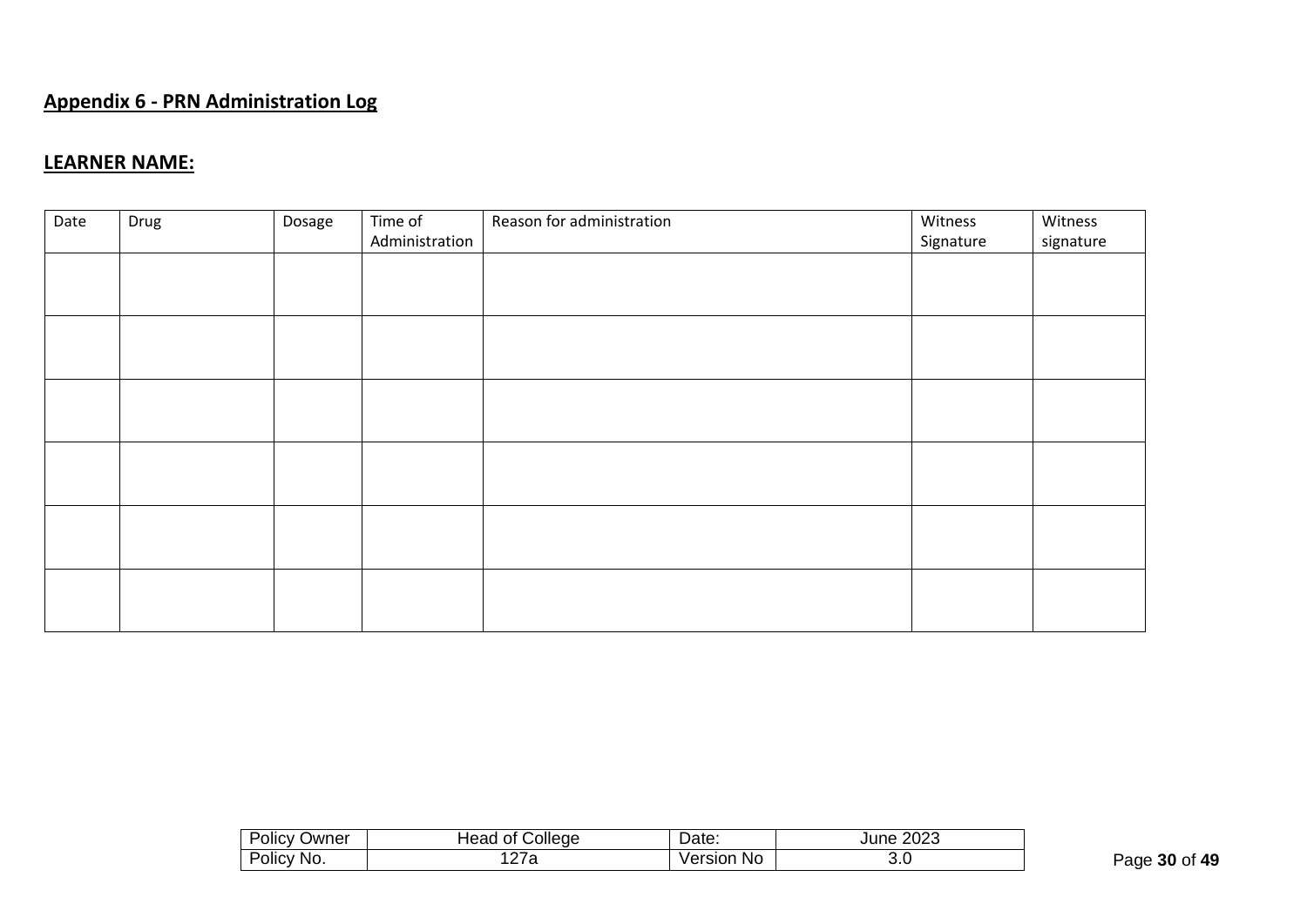# **Appendix 7 Weekly Medication Cabinet Stock Check Sheet**

# **Learner Name:**

| <b>Medication</b> | <b>Exp Date</b> | <b>Stock</b> |     | Quantity<br><b>Received</b> |     | <b>Total</b> |                          | Amount<br>Administered | Amount<br>Destroyed/<br>Returned |     | Total | <b>Staff Signature</b> |
|-------------------|-----------------|--------------|-----|-----------------------------|-----|--------------|--------------------------|------------------------|----------------------------------|-----|-------|------------------------|
|                   |                 |              | $+$ |                             | $=$ |              | $\overline{\phantom{0}}$ |                        |                                  | $=$ |       |                        |
|                   |                 |              | $+$ |                             | $=$ |              | $\overline{\phantom{a}}$ |                        |                                  | $=$ |       |                        |
|                   |                 |              | $+$ |                             | $=$ |              | $\overline{\phantom{a}}$ |                        |                                  | $=$ |       |                        |
|                   |                 |              | $+$ |                             | $=$ |              | $\overline{\phantom{0}}$ |                        |                                  | $=$ |       |                        |
|                   |                 |              | $+$ |                             | $=$ |              | $\overline{\phantom{0}}$ |                        |                                  | $=$ |       |                        |
|                   |                 |              | $+$ |                             | $=$ |              | $\overline{\phantom{0}}$ |                        |                                  | $=$ |       |                        |

Completed by: Discrepancies:

Date:

| -<br>Jwner<br>OIIC<br>$\mathbf{v}$ | pliede<br>⊣еао<br>~ | $10+2$<br>Date:     | 2023<br>ıne<br>JU |
|------------------------------------|---------------------|---------------------|-------------------|
| NO.<br>OIIC'<br>____               | <u>.</u><br>ັ       | No<br>ersion<br>ver | ◡.◡               |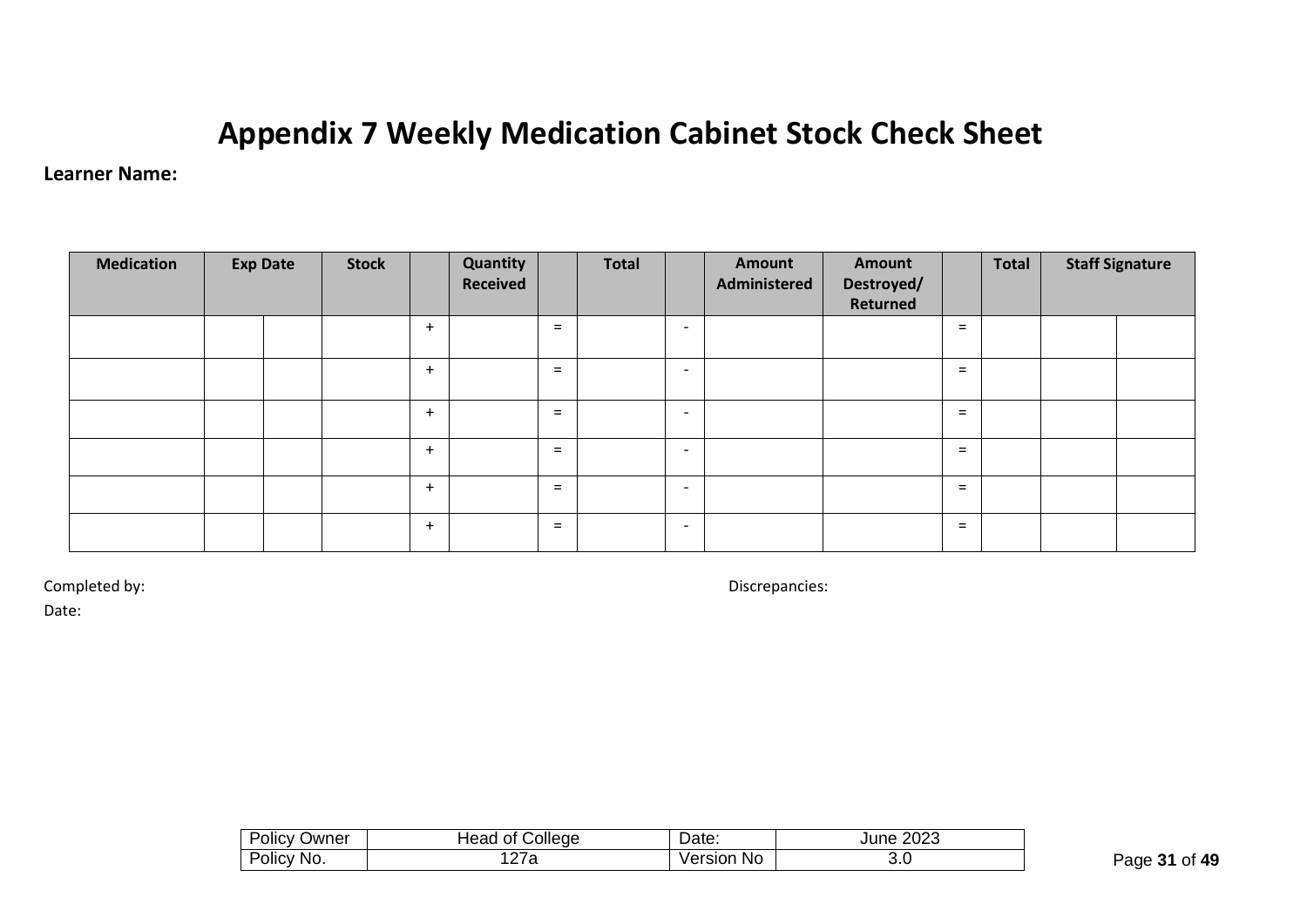# **Appendix 8- Record of Medication Error**

To be completed by authorised staff

- LSC's
- Member of SLT

One form per medication error

Medication errors must be followed up immediately they are found or disclosed by a member of staff.

Medication errors fall within the college Safeguarding Policy and must be passed onto the Designated Safeguarding Lead or other Member of SLT available on the same day they are found.

| Today's Date<br>(date error<br>found/disclosed) | Type of error<br>Describe in detail | Date of<br>error | Immediate Action to be<br>taken<br>(e.g. 999/contact<br>parents/social<br>worker/GP) | Follow up<br>(e.g. staff<br>training/policy<br>review) | Conclusion | Completed<br>Signed and<br>dated |
|-------------------------------------------------|-------------------------------------|------------------|--------------------------------------------------------------------------------------|--------------------------------------------------------|------------|----------------------------------|
|                                                 |                                     |                  |                                                                                      |                                                        |            |                                  |
|                                                 |                                     |                  |                                                                                      |                                                        |            |                                  |

Completed By: Date: Signature: Signature: Date: Date: Date: Date: Date: Date: Date: Date: Date: Date: Date: Date: Date: Date: Date: Date: Date: Date: Date: Date: Date: Date: Date: Date: Date: Date: Date: Date: Date: Date: Safeguarding Lead/SLT Member: Signature: Signature: Date: Date: Date:

| D∩                           | ollege <sup>'</sup>   | Date:         | 2023 |
|------------------------------|-----------------------|---------------|------|
| )wner                        | ∃eao                  |               | June |
| <b>Olicy</b>                 | Οt                    |               | ___  |
| Dr.<br>'No.<br>olicy<br>____ | --<br>a<br><u>_ 1</u> | /ersion<br>No | ◡.◡  |

**Medication Error Includes errors in: Storage Preparing Administering**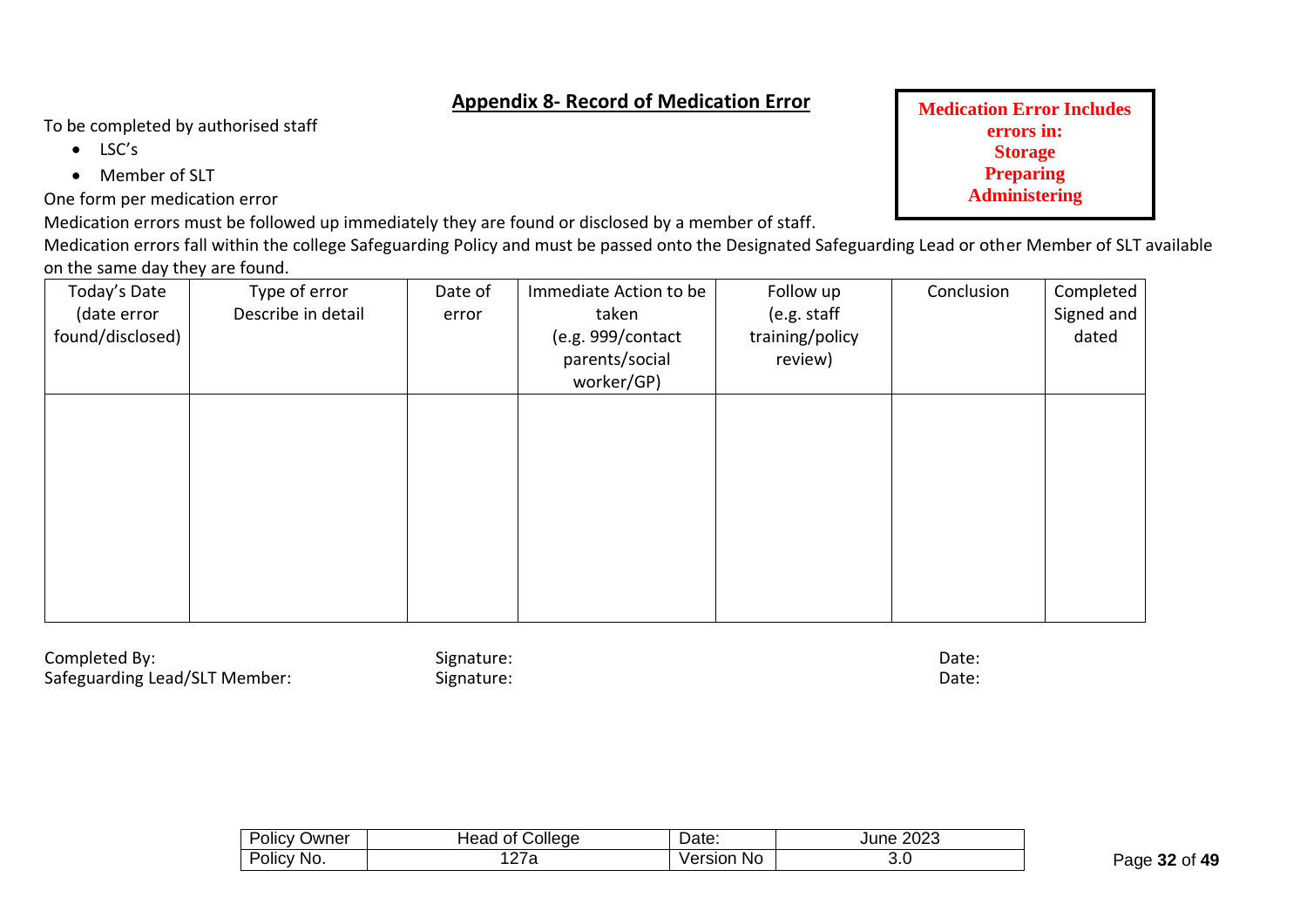# **Appendix 9- Record of Medication Audit**

To be completed at each medication audit and stored in a Medication Audit Folder (Weekly by LSC) If there are no issues arising or action required a NIL RETURN should be entered in the box below The Safeguarding Lead or Member of OPERATIONS MANAGEROPERATIONS MANAGER must be informed after the audit if there are issues arising or a NIL RETURN

| Date of Audit | <b>Issues Arising from Audit</b> | Action taken immediately after the<br>audit | Follow up action required | Conclusion |
|---------------|----------------------------------|---------------------------------------------|---------------------------|------------|
|               |                                  |                                             |                           |            |
|               |                                  |                                             |                           |            |
|               |                                  |                                             |                           |            |
|               |                                  |                                             |                           |            |
|               |                                  |                                             |                           |            |

Completed By: Completed By: Completed By: Completed By: Completed By: Completed By: Completed By: Complete: Complete: Complete: Complete: Complete: Complete: Complete: Complete: Complete: Complete: Complete: Complete: Comp Safeguarding Lead/SLT Member: Signature: Signature: Date: Date: Date: Date:

| .<br>שwner<br><b>JIICV</b><br>$\sim$ $\sim$ | ollege<br>lead<br>Οt | Date:         | 0.000<br>June<br>∠∪∠ാ<br>____ |
|---------------------------------------------|----------------------|---------------|-------------------------------|
| NO.<br>Olic'                                | __                   | Version<br>N0 | v.v                           |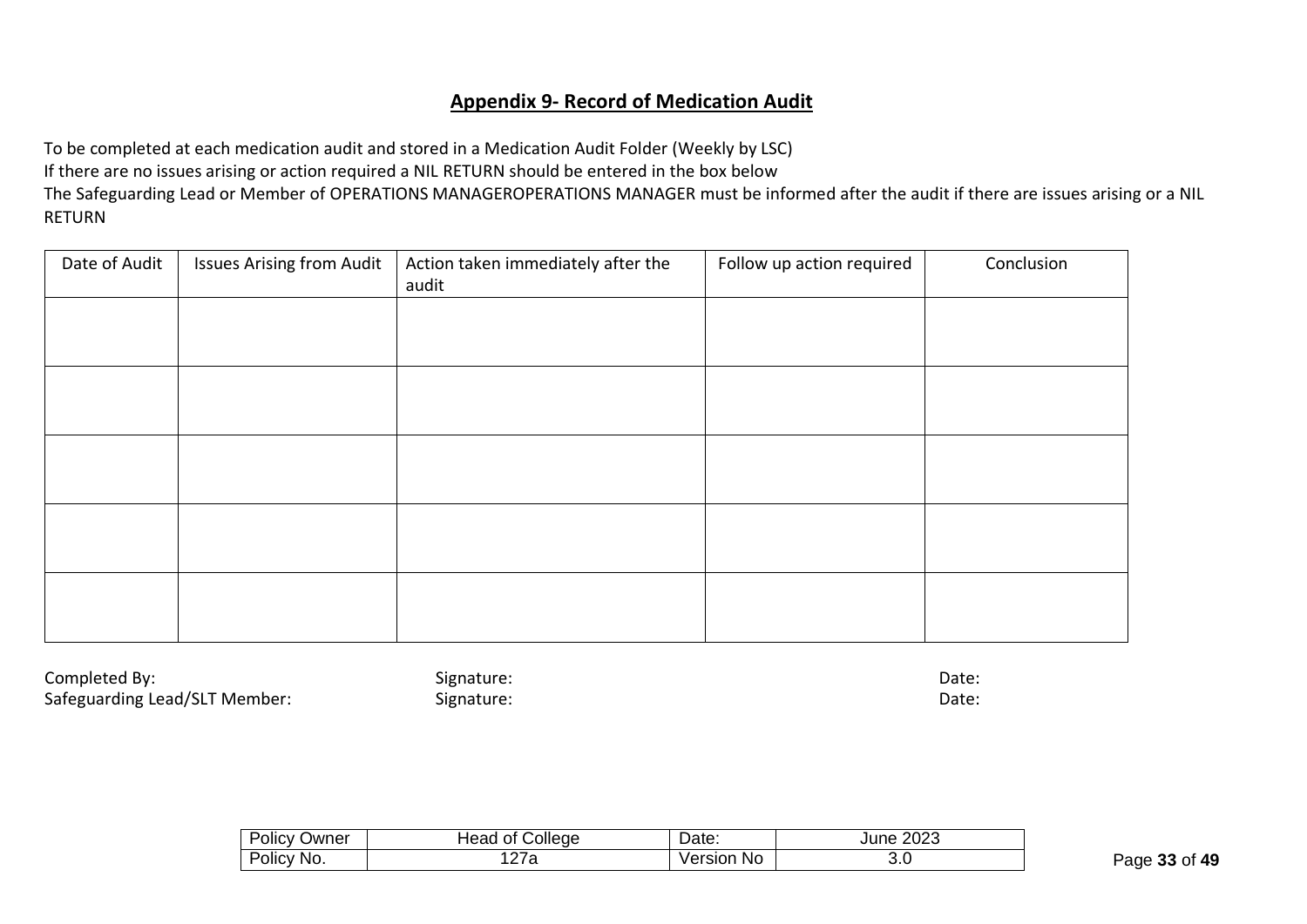Photo

# **APPENDIX 10- PROTOCOL GUIDELINES- EPILEPSY**

| Leaner Name:               |  |
|----------------------------|--|
| Date of Plan and Version:  |  |
| Type of Epilepsy Seizures: |  |
| My emergency Medication    |  |
| is:                        |  |

# **Seizure first Aid:**

Keep calm. Provide reassurance and talk to the person they may still be able to hear you. Remove bystander. Keep airway clear. Turn on side if possible. Nothing in mouth Keep safe. Remove objects. Do not restrain. Time, observe, record what happens. Stay with person until fully recovered from the seizure and monitor breathing.

# **My Epilepsy:**

| Triggers/<br><b>Awareness</b>                                 | . My triggers can be  /I do not know what my triggers are.<br>. I am aware I am going to have a seizure when/I am never aware I am<br>going to have a seizure. |
|---------------------------------------------------------------|----------------------------------------------------------------------------------------------------------------------------------------------------------------|
| <b>During a Seizure</b><br>I will                             |                                                                                                                                                                |
| After my seizure<br>I will                                    |                                                                                                                                                                |
| <b>Administer</b><br><b>Emergency</b><br><b>Medication if</b> | • my seizure goes over<br>. I have a cluster of  seizures in hours.                                                                                            |
| Ring 999 if                                                   | . I have had any seizure at all of any length/ if i have had a seizure lasting<br>over                                                                         |

Key things to Remember:

- Please inform the LSC shift lead that the learner has had a seizure. (LSC will inform parents/ home if required).
- If the learner requires to go to A&E SLT to be informed.
- After a seizure please ensure that the individual is seen by a first aider.
- Ensure that the seizure is documented on a seizure recording sheet.

Signed by Medication Lead:…………………………………………………………… Date:………………………………………… Signed by Parent with responsibility: ………………………………………………………… Date: ……………

| Policy     | <b>Head of College</b> | Date:   | June |
|------------|------------------------|---------|------|
| Owner      |                        |         | 2023 |
| Policy No. | 127a                   | Version | 3.0  |
|            |                        | No      |      |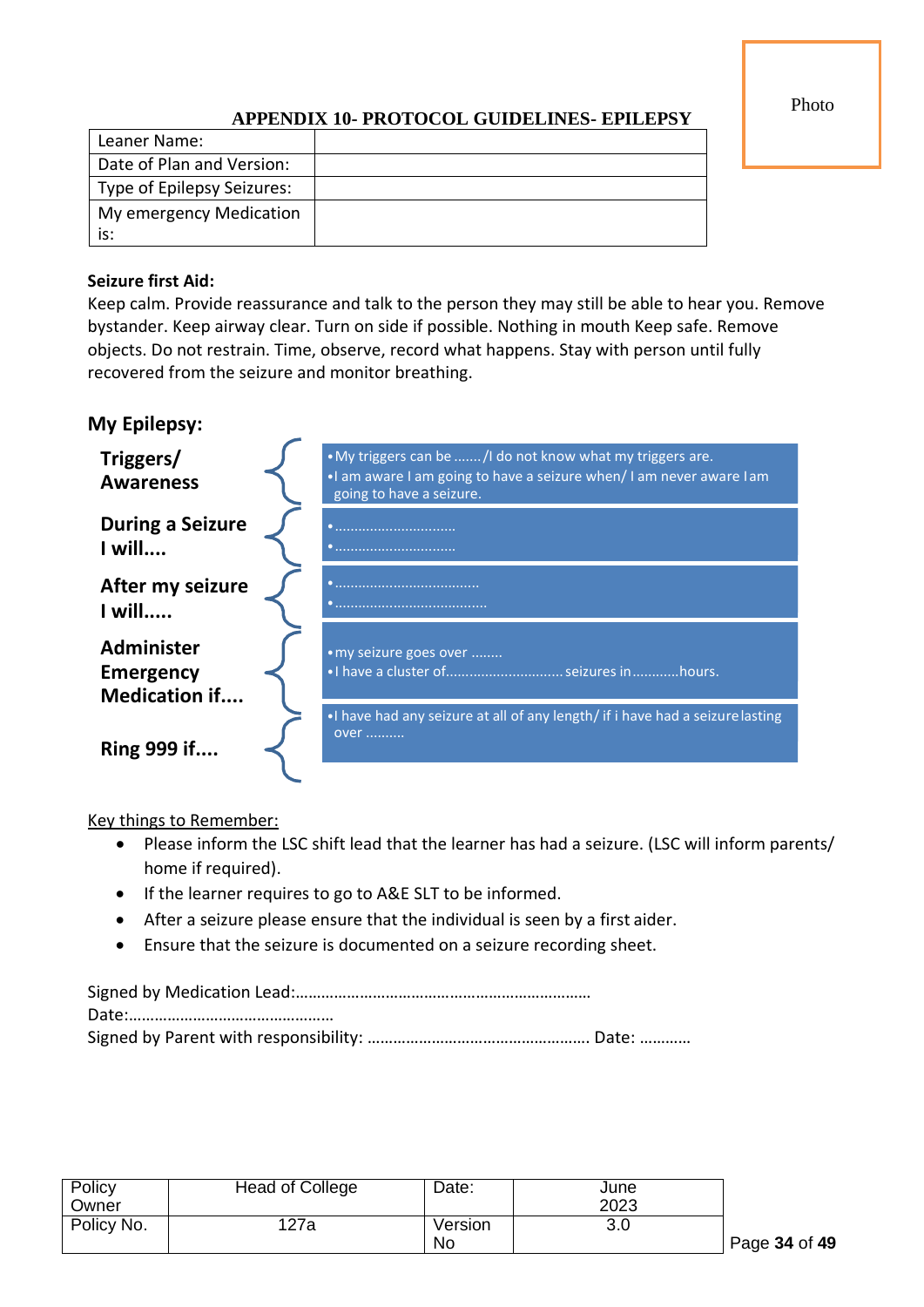# **Intimate Support**

## **1 Purpose and Scope**

This provides guidelines on the delivery of intimate support to learners in Ambitious College including personal care, nutrition and hydration. This policy relates to all learners accessing further education at Ambitious College.

This should be read in conjunction with:

- Ambitious About Autism Safeguarding Vulnerable Adults Policy
- Ambitious About Autism Safeguarding Children Policy
- Keeping Children safe in Education

## **2 Intimate Support**

Intimate support is defined as personal care tasks of an intimate nature, associated with bodily functions, body products, medication and personal hygiene which need direct or indirect contact with or exposure of the learner's body.

All staff must understand that the delivery of personal and intimate support requires a professional and sensitive approach in order to preserve the dignity of learners and to safeguard their wellbeing at all times. Many learners have sensitivities about their bodies and bodily functions; about dressing and undressing; and find personal hygiene routines challenging.

All staff responsible for intimate support will have received clearance through an enhanced Disclosure and Barring Service (DBS) check. Staff whose clearance has yet to be received should never be left in sole charge of a learner. Prior to working independently with a learner staff will complete individualised learner training where possible (3 overlap sessions; T1-3) under the supervision of an experienced Learning and Behaviour Specialist who knows the learner well, a Senior Learning and Behaviour Specialist (SLaBS) or Learning Support Co-Ordinator (LSC). All learners have a Personal Care Support Plan, which sets out how they should be consistently supported in their personal care needs; demonstrable understanding of this document is a key criterion for the successful completion of this training.

Ambitious College will support learners by offering the highest possible level of privacy, choice and control, as determined by each individual's personal needs and/or degree of independence. Personal Care is undertaken in the least intrusive way possible, whilst ensuring that the needs of the learner are fully met as per their Personal Care Support Plans.

Learners in Ambitious College will be empowered to undertake as much of their own intimate support as possible. At all times, staff will carry out support in accordance with learner's preferences and support plans. Staff are expected to listen to learners to understand their wants and update Personal Care Support Plans accordingly.

Learners are encouraged to be as independent as possible during toileting routines. Staff will typically be present to oversee safety, however if a learner is known to be able to use the toilet independently this will be encouraged.

Ambitious College staff are expected to respect the privacy and personal space of all learners and will offer the least intrusive support needed during toilet times to encourage the independence and dignity of the learner.

Staff are encouraged to maintain regular communication about toileting and intimate support with parents and/or other primary care givers, having daily opportunities to share such

| Policy     | Head of College | Date:   | June |
|------------|-----------------|---------|------|
| Owner      |                 |         | 2023 |
| Policy No. | 127a            | Version | 3.0  |
|            |                 | No      |      |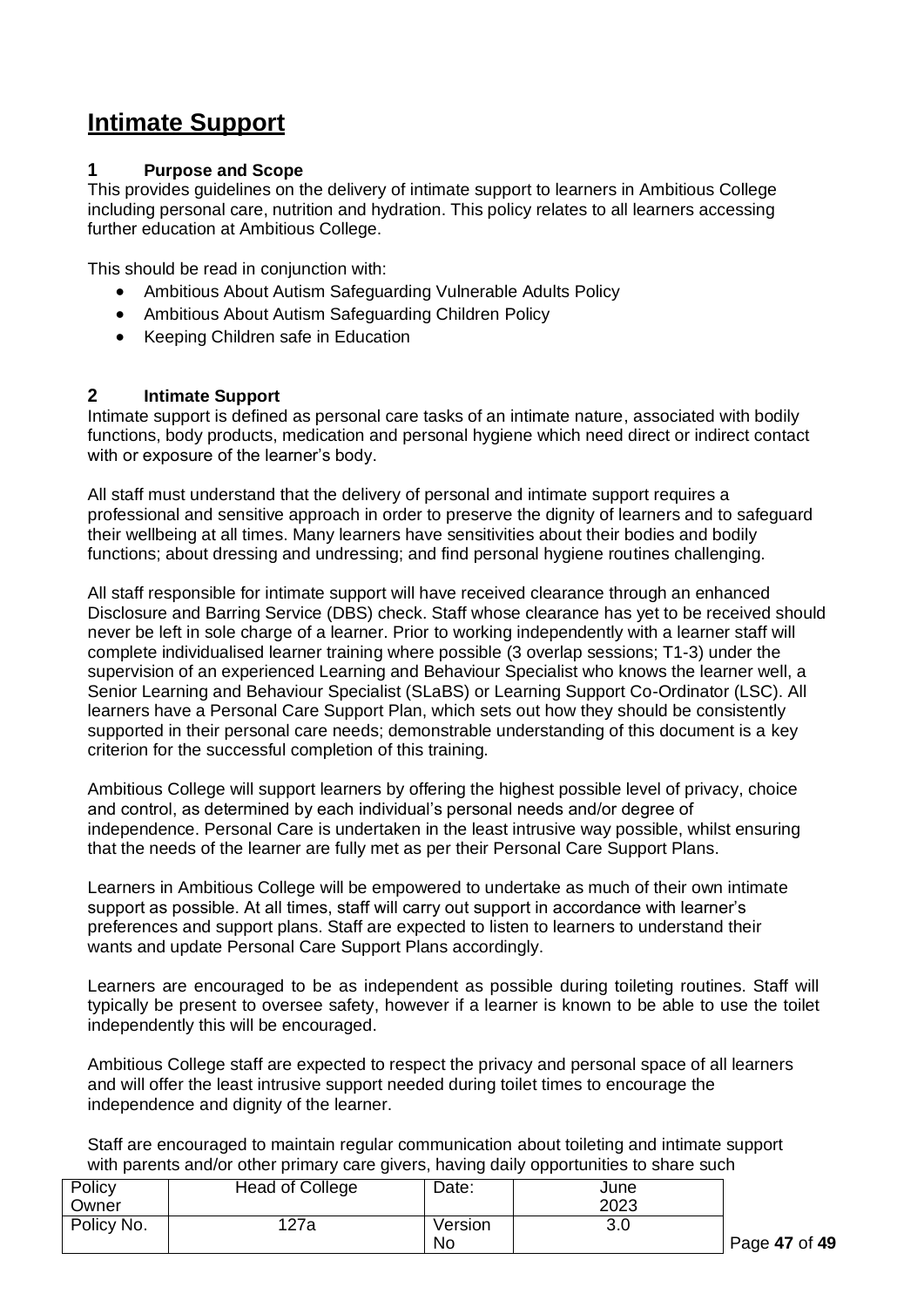information through the daily handover sheets. Guidelines to support staff with intimate support are set out in the individual's Personal Care Support Plan.

Formal reviews of support plans relating to intimate support are reviewed at the start of the academic year (September) and at the annual person-centred review meeting (February). Any unplanned changes will be reviewed and actioned accordingly.

# **3 Intimate Care Procedures**

When working with a learner staff must familiarise themselves with the individual care plan

- 1 Staff must have appropriate means of communication support for learners throughout any personal care routine, for example using words, visual aids, or signed communication so that learners can (a) understand what will be happening and why, and (b) express their views on their experience of the routine, e.g. identify preferences, likes, dislikes, etc.
- 2 Learners are given the highest possible level of autonomy during intimate support routines; the aim is always to teach them to be able to carry out their own care where possible and appropriate.
- 3 If a learner has a toileting accident, this will be dealt with the highest degree of sensitivity and no blame apportioned.
- 4 Staff who carry out intimate support routines for learners will have training as part of their induction and in individualised learner training and will be aware of best practice.
- 5 Staff must always remain mindful of professional boundaries in order to ensure that over familiar relationships between staff and learners do not develop.
- 6 New members of staff will not be asked to lead on personal care routines until trust developed and completion of individualised learner training (T1-3) successfully completed.
- 7 If, through delivering intimate support, staff observe any health/safeguarding issues, staff will follow the appropriate safeguarding procedure
- 8 Staff must ensure, when in the community with learners, they have the appropriate equipment (including Personal Protective Equipment; PPE) to deliver intimate support.
- 9 Staff must ensure regular communication with parents/carers through the Daily Record sheets; and ensure they are kept aware of all intimate support arrangements and are partners in discussions when an Personal Care Support Plan is recorded/reviewed.
- 10 Prescribed medication can only be administered by Ambitious College Staff in line with the Administration of Medication Policy

#### **4 Supporting sexual/ sexualised behaviours**

Personal behaviours, such as touching private body parts, are a fact of life – learning when and in what places it is appropriate to touch private body parts can be more challenging for young adults with autism. (see also sexual behaviour policy)

If a learner is displaying sexualised behaviours (in an inappropriate environment), and no safeguarding issues are raised or noted, the learner will be redirected to an appropriate environment. If the behaviour persists, staff will work with the learner around supporting appropriate behaviours. No learner will ever be treated negatively for displaying sexualised behaviour.

Ambitious College recognises that a sudden increase in sexualised behaviours may, very occasionally, be the result of sexual abuse and as such, monitors records and reports any

| Policy     | Head of College | Date:   | June |
|------------|-----------------|---------|------|
| Owner      |                 |         | 2023 |
| Policy No. | 127a            | Version | 3.0  |
|            |                 | No      |      |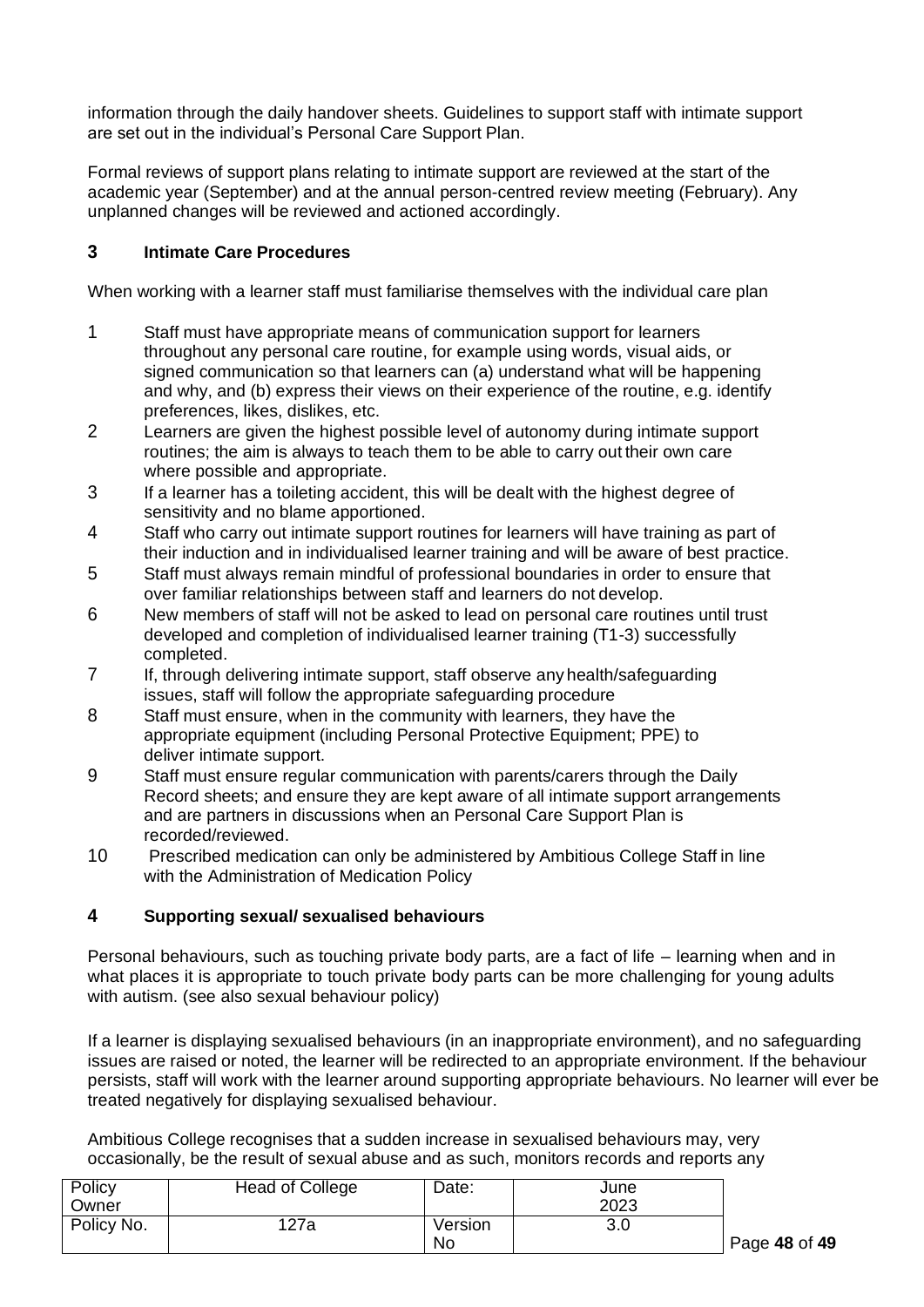significant changes in behaviour. All staff will follow the Ambitious about Autism Safeguarding procedures and receive training in recognising and reporting safeguarding issues.

## **5 Nutrition and Hydration**

Staff will ensure that drinks and snacks are readily available and accessible for learners according to their dietary needs and /or support plan. The exception to this would be in the case where learners are required to have their fluid and food intake carefully monitored for health reasons (e.g. people with allergies)

Some people with autism may experience feeding or sensory difficulties around food. This should be taken into consideration in menu planning and how a learner is supported at mealtimes. Where an individual's sensory issues or feeding difficulties affect their dietary health then there should be a risk assessment around this and a collaborative approach from the Trans-disciplinary Team to support the person to eat as healthily as possible, e.g. Speech and Language feeding assessment and support plan; Occupational Therapist developed sensory diet.

Staff will always encourage learner's independence around food and drink related tasks and nutrition. Staff must ensure they follow learners Personal Care Support Plans and risk assessments around food and drink related tasks.

# **Infection Prevention and Control**

#### **1 This is concerned with Infection Prevention and Infection Control procedures in Ambitious College.**

We must ensure adherence and compliance to the *Health & Social Care Act 2008 – Code of practice for health and adult social care on the prevention and control of infections.* It ensures that all employees are aware of their responsibilities under this Act.

The aim of this policy is to ensure that all reasonable steps are taken to protect everyone who uses the Ambitious College premises from infection.

#### **Other guidance to refer to includes:**

- Safeguarding Adults Policy
- Safeguarding Children Policy
- Information, advice and guidance on the use of PPE in our Schools and College during the Covid 19 pandemic.
- Our approach to social distancing.

# **2 Who is involved in the process**

The Principal of Ambitious College is responsible for Infection Prevention and Control. This responsibility is delegated to members of the Senior Leadership Team.

#### **3. Guidelines for managers / individuals**

Ambitious College recognises that infection control is an important part of providing quality support to learners and maintaining the continued good health of all those who use, work, and visit Ambitious College.

Effective prevention and control of infection must be part of everyday practice and applied consistently to everyone.

| Policy     | <b>Head of College</b> | Date:   | June |
|------------|------------------------|---------|------|
| Owner      |                        |         | 2023 |
| Policy No. | 127a                   | Version | 3.0  |
|            |                        | No      |      |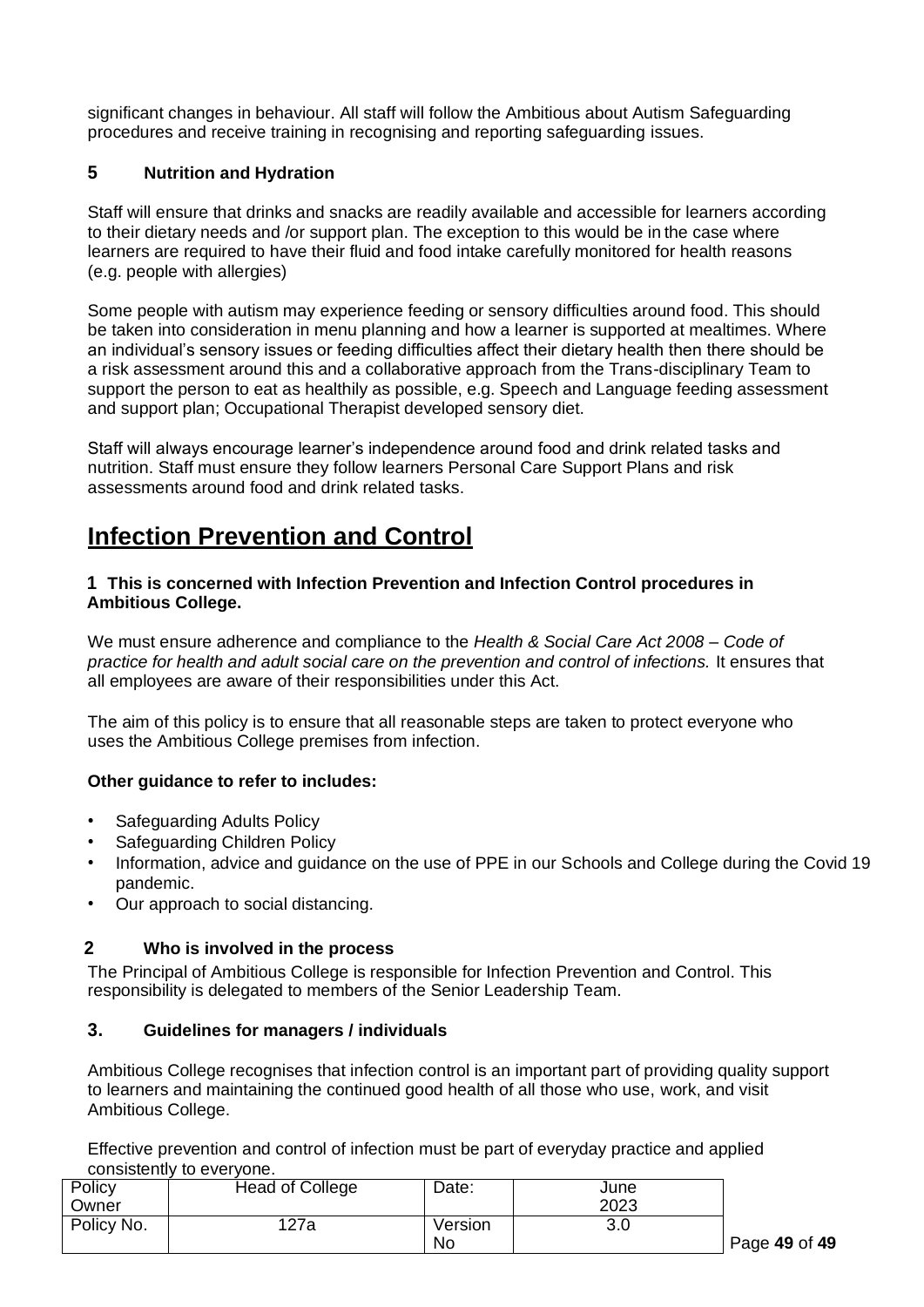The Principal of Ambitious College will ensure that everyone who works at Ambitious College, including staff, contractors and volunteers, understand and comply with the need to prevent and control infection.

#### **COSHH: Infection Control**

Infection is an invasion of the body by micro-organisms such as viruses, bacteria, fungi and parasites, usually causing damage to the person. These micro-organisms can spread from person to person, either directly or indirectly. The spread of infectious micro- organisms is known as cross infection.

As described in the Control of Substances Hazardous to Health Regulations (2002), it is not practical or ethical to identify who may be carrying an infection or how an infection will spread in the workplace, and therefore it is the policy of Ambitious College that good working practices are followed at all times to limit cross infection and create a safer working environment.

#### **Vulnerable people**

If there is a known infectious risk, line managers must consider if any of the staff exposed would be at increased risk due to their own health.

New and expectant mothers, as well as those who have a lowered immune system (such as cancer patients, or illnesses that affect immunity such as leukaemia) are considered to be vulnerable people.

In these cases, a person-specific risk assessment should be carried out (in addition to the general risk assessment), and specialist medical advice (for example from their GP, or midwife) may need to be sought. The risks to a vulnerable person may be far greater than someone with a robust immune system, and therefore, common infections such as chicken pox and rubella must be assessed alongside potentially life threatening conditions such as Hepatitis B.

#### **The potential hazards of cross infection**

There are various ways which cross infection can occur, and it is important that these routes of infection are considered when completing an infection control risk assessment. Micro-organisms are generally spread in the following ways:

- Airborne transmissions (inhalation): micro-organisms travelling in droplets through the air (such as coughs and sneezes or contaminated dust) can be inhaled;
- Oral transmission (ingestion): micro-organisms spread from hand to mouth (for example going to the toilet and not washing your hands, then transferring microorganisms to food which is then eaten) or from splashes of infected blood and bodily fluid to the mouth;
- Direct contact transmission (absorption): infected blood or bodily fluid comes into contact with broken skin or the eyes. Micro-organisms spread as a result of direct bodily contact from person to person, from animal to person or indirectly via inanimate objects such as bedding;
- Puncture wounds/needle-stick injuries (injection): the skin is pierced with sharp objects such as needles that have been contaminated by blood or bodily fluidwhich are then able to directly enter the blood stream. This also applies to other contaminated sharp objects that can cut or pierce the skin, such as knives, gardening equipment, broken glass and shattered plastics.

| Policy     | <b>Head of College</b> | Date:   | June |
|------------|------------------------|---------|------|
| Owner      |                        |         | 2023 |
| Policy No. | 127a                   | Version | 3.0  |
|            |                        | No      |      |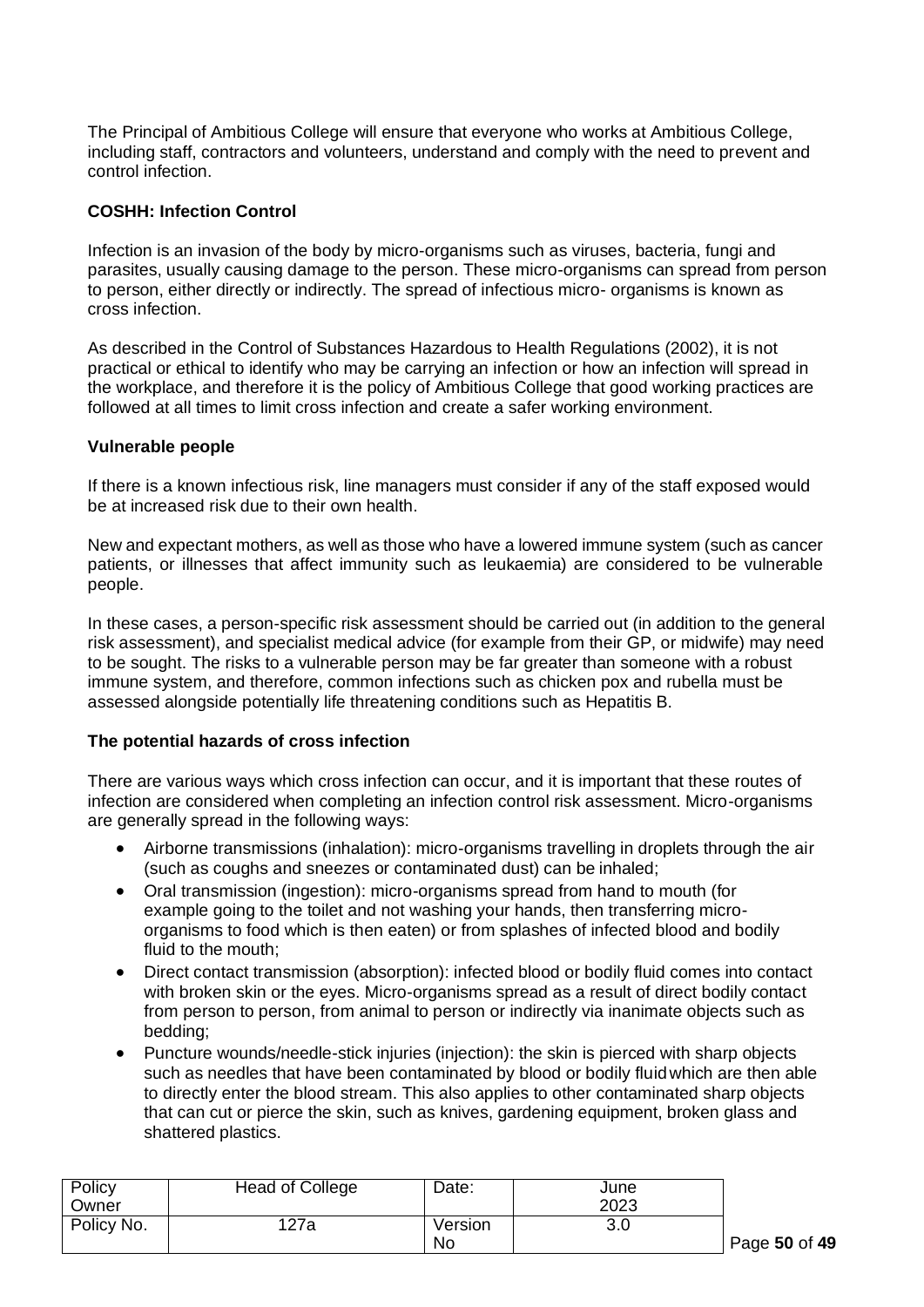# **Controlling the risk of cross infection**

It is essential that suitable and sufficient work practices and procedures are in-place and are adhered to by staff, who must all have undertaken Infection Control training within the last three years. The control measures from which the procedures are derived should be identified by a risk assessment. The following sections describe control measures that may be appropriate.

## **i) Hand hygiene**

Hand washing is one of the most effective ways to control the spread of infection. Hands should always be washed:

- Before and after personal contact;
- After cleaning;
- Before handling food;
- Before eating, drinking or smoking;
- Before and after handling or administering medication;
- Before putting in contact lenses;
- After contact with blood and body fluids;
- After removing gloves;
- After touching or applying wounds and dressings;
- After touching contaminated objects;
- When hands look dirty:
- After any activity that contaminates hands including: using the toilet, coughing, sneezing, and handling waste – even if gloves are worn.

Antibacterial hand gels can be used instead of soap and water if you do not have access to washing facilities. However, they should not be considered as a replacement. If hands look dirty or are potentially contaminated, it is ideal to use soap and water and dry hands thoroughly afterwards.

Staff identified as at risk from infection when providing personal care should observe the following guidelines:

- Keep nails short, clean and polish free;
- Avoid wearing jewellery such as watches, bracelets and particularly rings with ridges or stones;
- Do not wear false nails;
- Cover all cuts with waterproof dressing.

#### **ii) Personal Protective Equipment (PPE)**

In an infection control context, it is important that people are provided with and are able to effectively use appropriate protective equipment to guard themselves and learners against infection hazards when carrying out intimate personal care and clinical tasks.

Staff engaging in personal care work will need to use disposable gloves. When wearing disposable gloves, it is important to ensure that they are non-latex (for example, vinyl or nitrile). Latex gloves must never be used, as the natural rubber latex proteins that they contain have the potential to cause irritation, dermatitis, asthma and even (in rare cases) anaphylaxis to the user as well as the learner being supported.

Single-use aprons will usually be required as well when a task is likely to cause body fluid or

| Policy     | <b>Head of College</b> | Date:   | June |
|------------|------------------------|---------|------|
| Owner      |                        |         | 2023 |
| Policy No. | 127a                   | Version | 3.0  |
|            |                        | No      |      |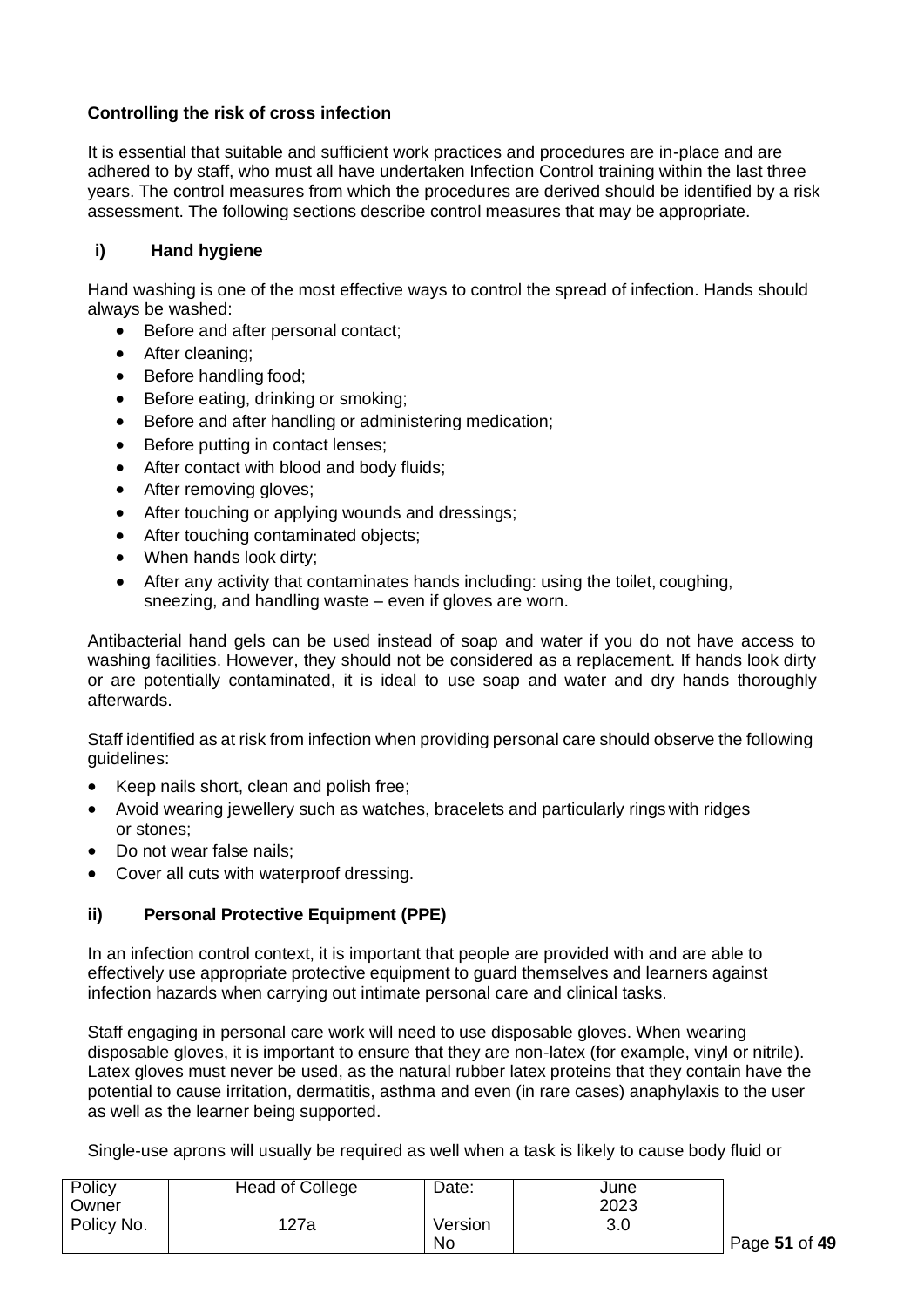substances to splash onto clothing.

In some specific circumstances masks and goggles will also be required. This will be when providing intimate personal care to a learner who has been identified by a medical practitioner as carrying a disease, the presence of which necessitates the use of a'barrier' approach. Staff will be notified by their manager where this is applicable.

In addition to the universal PPE usage guidelines, when undertaking personal care tasks, staff must be sure to observe the following:

- All PPE is to be changed between contact with different learners, orbetween different tasks with the same learner;
- Teeth must never be used when putting on or pulling off gloves;
- When removing gloves, they should be pulled off so that they are inside out and the contaminated side is not exposed.

#### **iii) Immunisation**

Those at higher risk of infection with hepatitis B, tetanus, and tuberculosis include staff who work with people that bite or scratch, those who work with soil or animal waste, and those who work with people living in extreme poverty, respectively.

Staff identified as at risk of infection in risk assessments are strongly advised to get a vaccination which should be available free of charge from local GPs. If an employee's GP charges for immunisations, they should inform their line manager prior to vaccination and they will arrange for the cost to be paid or reimbursed by Ambitious College.

#### **iv) Decontamination**

It is important that the environment and equipment are adequately and appropriately decontaminated when they has been exposed to any potentially infectious substances (such as blood or bodily fluids). This is often referred to as a deep clean.Disposable gloves and aprons should be worn;

- Where the spillage has not vet dried, sodium hypochlorite granules should be applied. Once the granules have absorbed the liquid, then they should be removed using a disposable cloth or scoop and put carefully into a yellow clinical waste bag;
- Clean with neutral detergent and warm water, and then dry:
- Discard protective clothing as clinical waste and wash hands;
- Where the spillage is of dried material, use a sodium hypochlorite solution;
- Place the solution over the spill and where possible, leave it for 15 to 30 minutes before wiping it up;
- Where blood or body fluids are in carpets or soft furnishings the spill should be mopped up using warm water and detergent (sodium hypochlorite will discolour items) and paper towels;
- The item should then be steam cleaned or wet or dry vacuumed after the spillage has been dealt with;
- Different coloured mops and buckets should be used for different areas and colour coded to avoid confusion or cross contamination.

#### **v) Laundry**

It may be necessary to wash clothing and towels at a high temperature to kill microorganisms.

| Policy     | <b>Head of College</b> | Date:   | June |
|------------|------------------------|---------|------|
| Owner      |                        |         | 2023 |
| Policy No. | 127a                   | Version | 3.0  |
|            |                        | No      |      |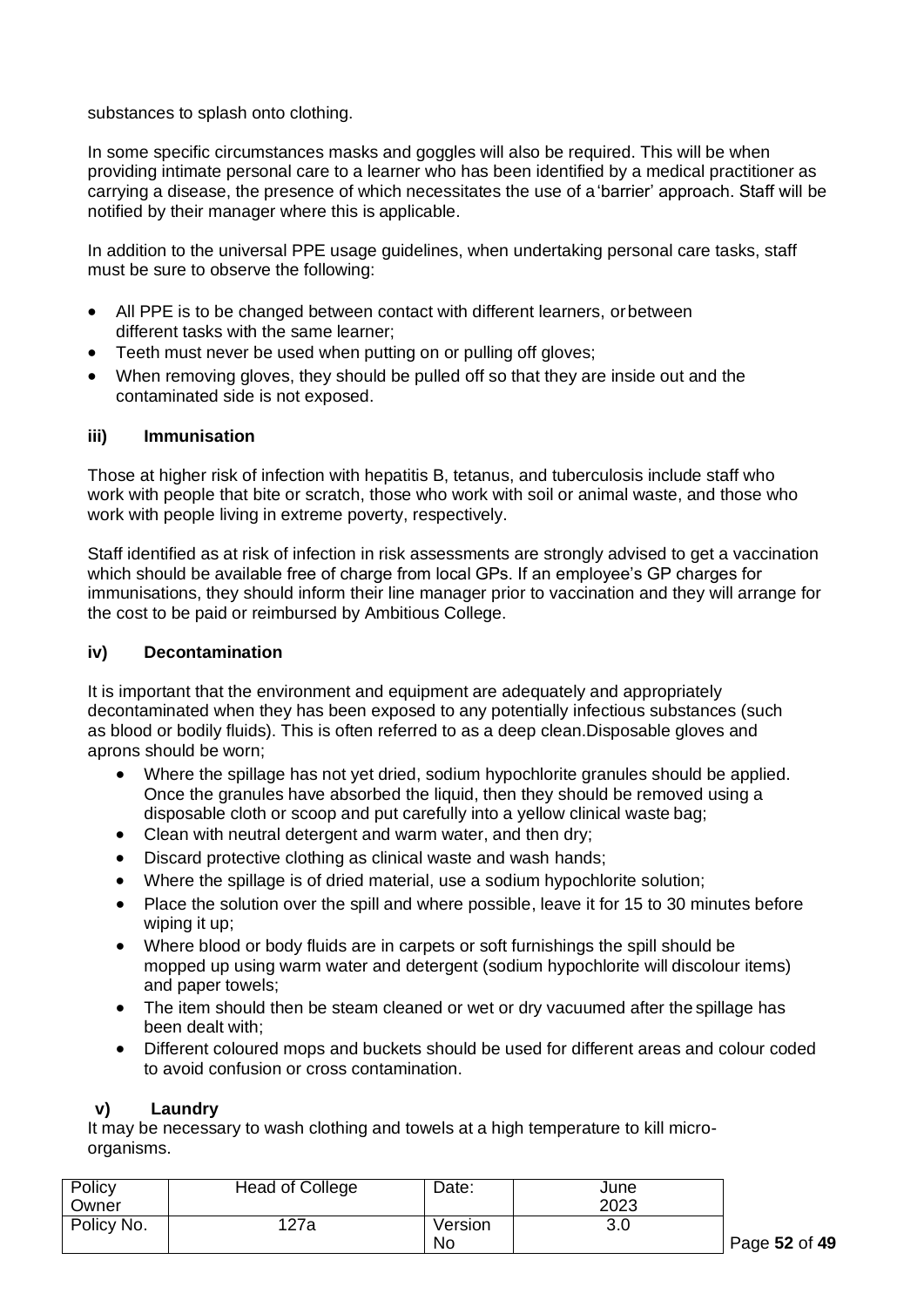- Hot wash cycle (80°C or 65°C for 10 minutes) with detergent or a sluice wash (if available);
- If the item cannot tolerate 80°C, then 40°C with addition of sodium hypochlorite in the penultimate rinse of the cycle is also effective;
- Laundry that is infected or soiled with blood or body fluids should be separated from other items and washed immediately;
- Protective clothing (disposable gloves and aprons) should be worn when dealing with infected or soiled laundry.

#### **vi) Waste management**

Appropriate waste management procedures must be adhered to. This includes clinical and nonclinical waste, as well as sharps disposal.

Clinical waste is defined in the Controlled Waste Regulations 1992. It refers to any waste that consists wholly or partly of: human or animal tissue, blood or bodily fluids, or excretions.

When disposing of clinical waste staff must ensure items are placed into a yellow clinical waste bag or bin. These are emptied by an approved supplier and should not be disposed of in the general waste.

#### **vii) Staff and learners effected by vomiting and diarrhoea**

Learners who have had a dose of diarrhoea or vomiting within the preceding 24 hours should not attend College in order to prevent the spread of potential infection. Learners should not return to College until they have been free of these symptoms for more than 24 hours.

Staff who are affected by vomiting or diarrhoea should not attend work if they have had a dose within the 24 hours preceding their start time. Again staff should be free of symptoms for 24 hours or more before returning to work. Staff must follow the guidance in the Sickness Absence Policy and Procedure.

#### **viii)Dealing with sharps and sharps injuries**

Under the Health & Safety (Sharp Instruments in Healthcare) Regulations (2013) Ambitious College is required to implement additional control measures regarding managing the risks from using or coming into contact with "sharps". Sharps are items that could readily cause puncture or cut an individual's skin and can include needles, knives, gardening equipment, broken glass and shattered plastic. Where possible, use of or exposure to sharps should be avoided.

Where the use of sharps is unavoidable, safer designs that include protection mechanisms (for example, retractable needles) should be used as well as safe handling procedures (for example, not recapping needles after use).

Immediately after use, sharps should be safely placed in a secure sharps box, which should be close at hand. All staff undertaking work tasks that involve the use of sharps need to have been fully trained in these techniques.

To limit the possibility of exposure to other sharps in the work environment staff should remain vigilant. Where a sharp is discovered staff should place it in a secure sharps box, if they have been trained how to do this safely. If they have not been trained, or there are additional complicating factors, a specialist contractor (approved by the local authority) will need to be commissioned; in the interim the area would need to be made safe.

| Policy     | Head of College | Date:   | June |
|------------|-----------------|---------|------|
| Owner      |                 |         | 2023 |
| Policy No. | 127a            | Version | 3.0  |
|            |                 | No      |      |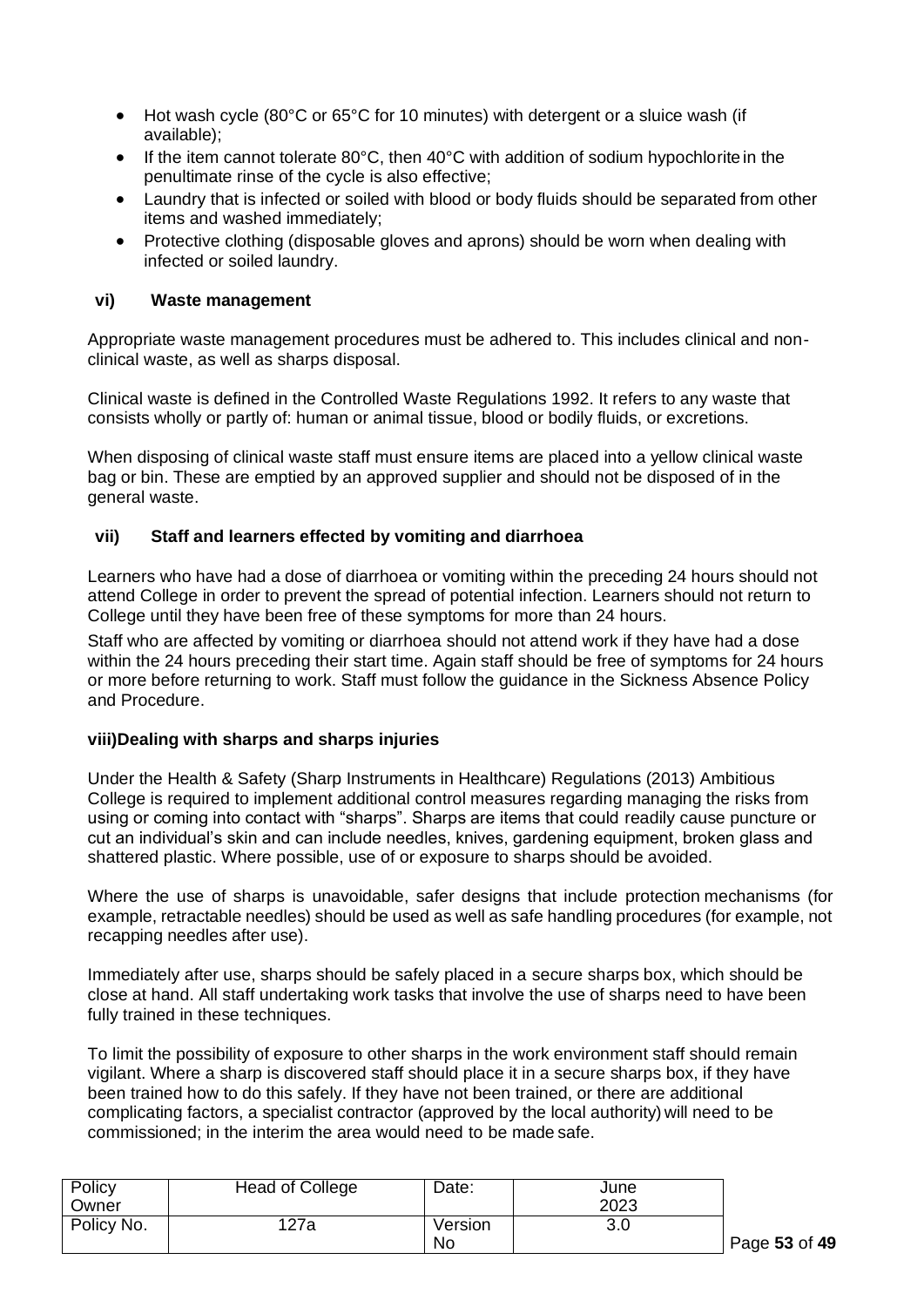Any member of staff sustaining a sharps injury will need to report this using the usual Accident & Incident procedure. If there is reason to believe that the injury may have exposed them to a blood-borne virus, they will need to seek medical attention as soon as possible so that a postexposure prophylaxis may be administered.

Where learners use their own sharps (for example, people with diabetes) appropriate information and training should be given so that they are aware of safer designs that include protection mechanisms and are able to use and dispose of their sharps safely.

# **POTENTIAL WORK-RELATED DISEASES**

# **Covid 19**

Coronavirus disease (COVID-19) is an infectious disease caused by a newly discovered coronavirus. Most people infected with the COVID-19 virus will experience mild to moderate respiratory illness and recover without requiring special treatment. Older people, and those with underlying medical problems like cardiovascular disease, diabetes, chronic respiratory disease, and cancer are more likely to develop serious illness.

The best way to prevent and slow down transmission is be well informed about the COVID-19 virus, the disease it causes and how it spreads. Protect yourself and others from infection by washing your hands or using an alcohol-based rub frequently and not touching your face.

The COVID-19 virus spreads primarily through droplets of saliva or discharge from the nose when an infected person coughs or sneezes, so it's important that you also practice respiratory etiquette (for example, by coughing into a flexed elbow).

It is essential that staff follow good infection control procedures.

# **Blood-Borne Viruses**

Blood-borne viruses (BBVs) are viruses that people carry in their blood which can cause severe disease in some people and few or no symptoms in others. The virus can spread to another person regardless of whether or not the carrier of the virus is ill. The main BBVs of concern are:

- Hepatitis B virus (HBV), hepatitis C virus (HCV) and hepatitis D virus (HDV) which cause a disease of the liver;
- Human immunodeficiency virus (HIV) which causes acquired immune deficiency syndrome (AIDS), in which the immune system begins to fail.

These viruses can be found in body fluids such as semen, vaginal secretions and breast milk. In addition, hepatitis can spread in body fluids such as faeces and vomit which are not infected with blood. Body fluids such as urine, saliva, sweat and tears carry a minimal risk of BBV infection, unless they are contaminated with blood. Care should always be taken with body fluids as the presence of blood is not always obvious. If a member of staff contracts hepatitis whilst working at Ambitious College this must be reported to the Health & Safety Executive under RIDDOR.

# **How can BBVs be spread in the workplace?**

It is highly unlikely that staff will become infected through everyday contact with another person who has a BBV. BBVs are primarily transmitted sexually. In the workplace they are most likely to be transmitted through puncture wounds from needles and other sharp items contaminated with infected blood or bodily fluids. Direct exposure may also spread Hepatitis B, C and D through accidental contamination of open wounds, skin abrasions, skin damaged from conditions such as weeping eczema, being scratched or bitten leading to broken skin.

| Policy     | Head of College | Date:   | June |
|------------|-----------------|---------|------|
| Owner      |                 |         | 2023 |
| Policy No. | 127a            | Version | 3.0  |
|            |                 | No      |      |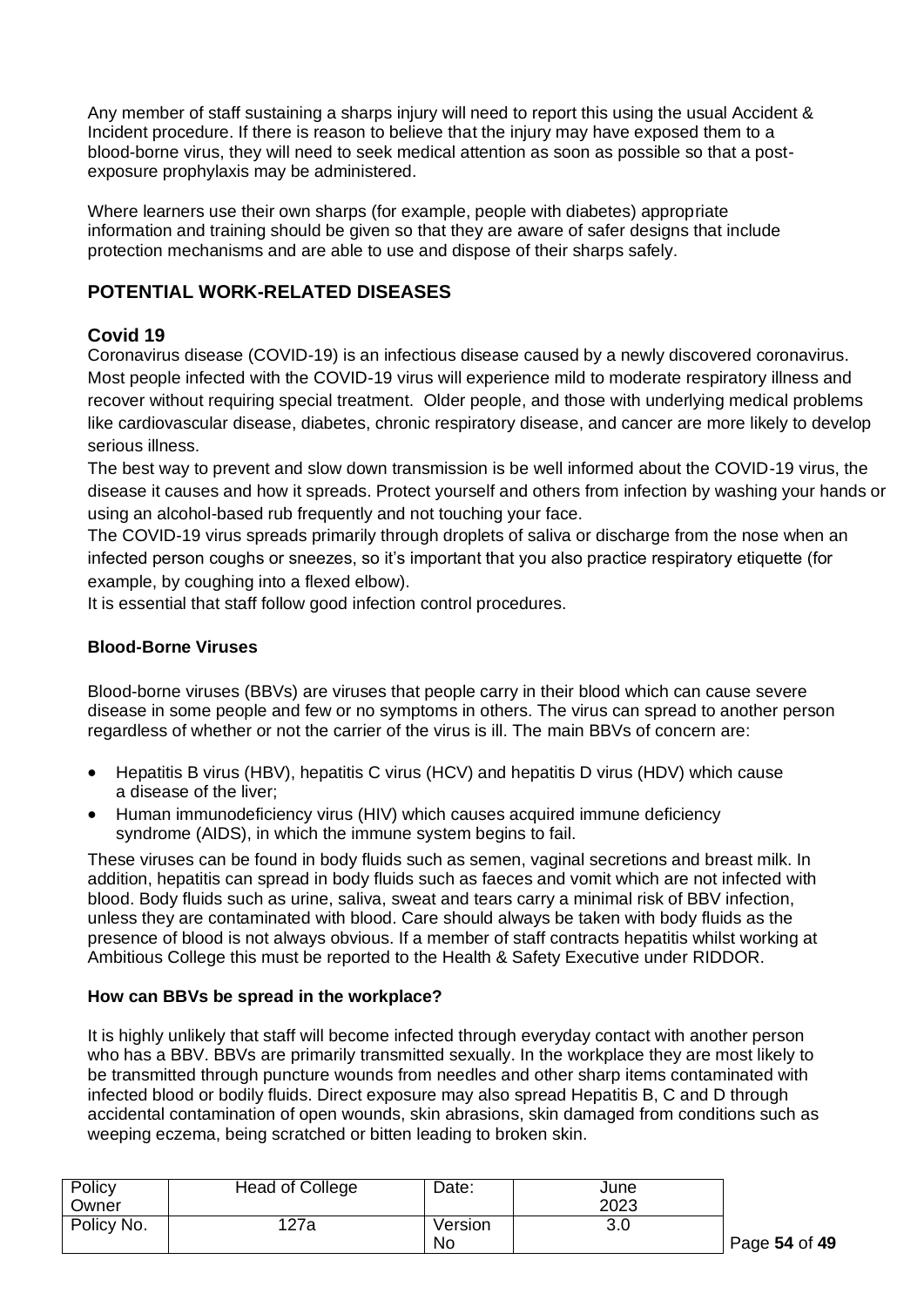# **Action to take after possible infection with a BBV**

If you become contaminated with blood or body fluids, you should take the following action immediately:

- If your skin is contaminated, wash it with soap and running water;
- If your skin is broken, encourage the wound to bleed, do not suck the wound rinse thoroughly under running water;
- If your eyes are contaminated, wash them using tap water or an eye wash bottle and wash your nose or mouth with plenty of tap water – do not swallow the water;
- Record the source of contamination:
- Report the incident following the accident/incident reporting procedure;
- Inform your line manager.

Prompt medical advice is very important. Treatment might be required following a BBV infection, but to be effective, it must be start quickly. If you think you may have been infected with BBV, you should go to the nearest hospital Accident & Emergency department.

#### **Staff responsibility**

Staff with a BBV should be able to work normally unless they become ill and are no longer fit to do their job. If they become ill, they should be treated in the same way as anyone else with a long term illness. There is no legal obligation for staff to disclose they have a BBV or to take a medical test. If a member of staff is known to have a BBV, this information is strictly confidential and must not be passed on to anyone else without the person's permission.

## **OTHER POTENTIALLY WORK-RELATED DISEASES**

The following diseases are often associated with work environments:

#### **Methicillin-Resistant Staphylococcus Aureus (MRSA)**

MRSA bacteria are usually found in the throat or nose or on the skin of healthy people. It is fairly harmless until it enters the body through broken skin, abrasions, cuts, wounds or surgical incisions. Those facing the greatest risk include the elderly, those in intensive care, those with weakened immune systems, and young children and babies.

It is possible to become infected with MRSA in the following ways:

- A person can spread the bacteria from one part of their body to another by touching open wounds;
- It can be transferred by contact with an infected person's skin;
- Skin scales may contaminate surfaces if they become airborne, such as during tasks like bed making.

MRSA can normally be treated with an injection of antibiotics, but it is extremely resistant to them and so a high dosage over a long period of time may be necessary.

#### **Tetanus**

Tetanus is caused by tetani bacteria, which are found in soil and animal waste. Exposure to these bacteria – even through the most trivial of cuts – can lead to this serious and potentially fatal disease. Several vaccines are used to prevent tetanus and these are usually first administered at

| Policy     | <b>Head of College</b> | Date:   | June |
|------------|------------------------|---------|------|
| Owner      |                        |         | 2023 |
| Policy No. | 127a                   | Version | 3.0  |
|            |                        | No      |      |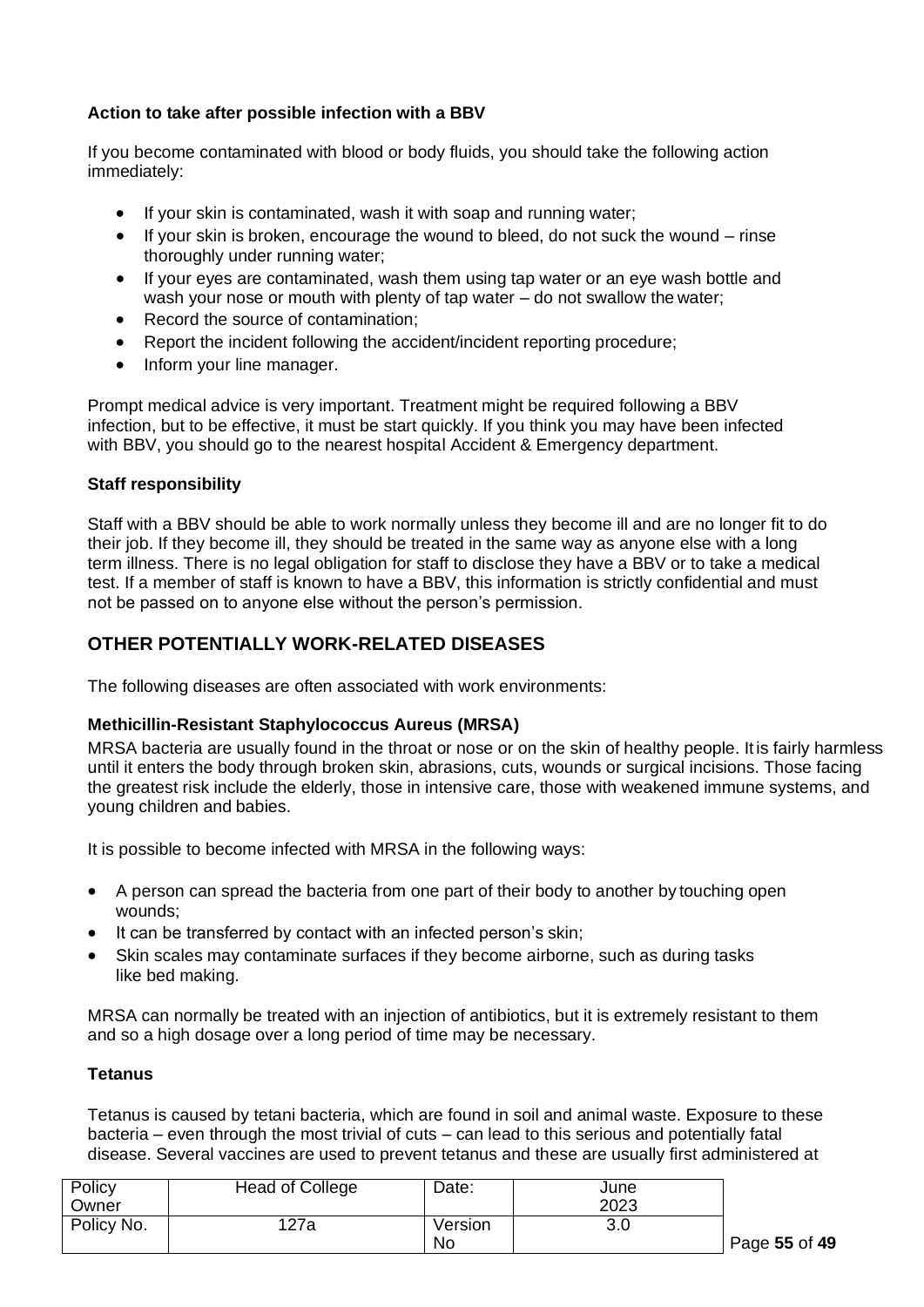school age and then repeated on a 5 to 10 year basis.

## **Tuberculosis (TB)**

TB is a highly infectious disease which can affect any part of the body, but will normally affect the lungs or the lymph glands.

TB is spread by tiny droplets of saliva from the coughs and sneezes of an infected person being inhaled. The chance of developing TB is raised for those who are in the following categories:

- Those in regular, close contact with an infected person;
- Those who have resided in places or countries where TB is common;
- People who experience poor health through lifestyle factors such as living in damp, overcrowded conditions or alcoholism and drug abuse;
- Young children and the elderly.

Although TB is debilitating and life threatening, it is also a curable disease and is treatable with antibiotics.

# **Food Guidance and Food Allergens**

#### **1.Purpose and Scope**

The purpose of this guidance is to keep all learners and staff safe from potential hazards through the consumption or contamination of food when working in a specialist environment such as Ambitious College.

There are learners and staff in the College who have food allergies. In addition to this some of our learners engage in certain behaviours that challenge involving food which, if not managed effectively, could result in a potentially fatal outcome. It is important to note that food is not allowed to be used as a reinforcer in the College.

There are a number of procedural guidelines that all learners and staff are required to follow. These apply to food and drinks excluding water (it does not extend to water, which should be readily accessible at all times).

Ambitious College is not in a position to guarantee a completely allergen free environment, rather to minimise the risk of exposure, encourage self-responsibility, and plan for effective response to possible emergencies.

In recognition of this and of the impact of **nut allergies, nuts and any food containing nuts including biproducts (e.g. peanut butter, nut milk) are not permitted on college grounds**.

#### **Other related polices:**

- Code of Conduct Policy
- Risk Assessment Policy
- KCSIE and Adult and Child Safeguarding Policy
- Medication Protocol

#### **2. Who is involved in the process and associated guidelines**

- All staff in the college are responsible for ensuring that any food provided for learners, staff or visitors with a food allergy is appropriate for their needs.
- Staff working with learners who have an allergy must ensure they have read all

| Policy     | <b>Head of College</b> | Date:   | June |
|------------|------------------------|---------|------|
| Owner      |                        |         | 2023 |
| Policy No. | 127a                   | Version | 3.0  |
|            |                        | No      |      |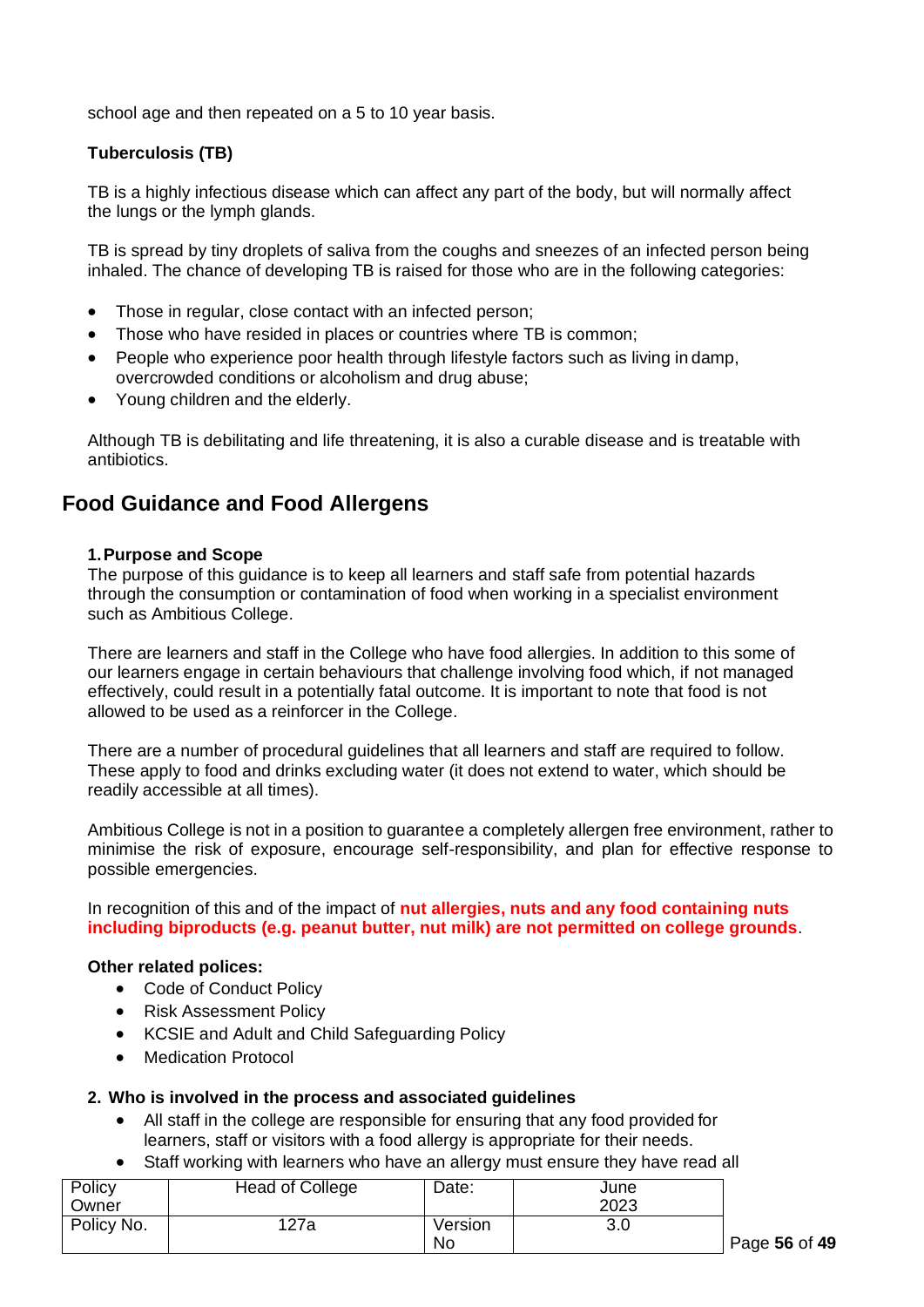learner documentation and follow the guidance laid out in these plans.

- Learners and staff must not consume food in the College corridors when they are moving between classes and/or activities.
- Learning and Behaviour Specialists, Senior Learning and Behaviour Specialists, Learning Support Co-Ordinators and Lecturers must work together to ensure that the kitchen has stock or can access the necessary stock ingredients to offer suitable alternatives for learners with allergies, intolerances and coeliac disease for cooking lessons or other foodrelated activities.
- All staff must be vigilant that allergen information is listed on all food they are storing in the college. This includes when food items are purchased outside of the college environments and brought onto site.
- *Lunch Clubs:* staff allocated to support learners and supervise lunch clubs are responsible for cleaning away any crumbs, waste or other food leftovers after lunches and snack breaks. These must be tidied and removed from the learner accessible rooms, i.e. not placed in the bin of the classroom, and classrooms must be sanitised and ready for learning after the end of a lunch club.
- **Snacks:** Teachers and labs are responsible for removing food from their classrooms at the end of snack breaks in their lessons.

## **3. Staff Training**

Staff who support learners during the preparation and consumption of food must complete a food safety course as part of their induction and probationary period. Those working with learners who have severe allergies should completed training in anaphylaxis and how to administer an Epi pen. All training records will be maintained on the HR Access Select V2 system/ IHasco/ Opus and will be renewed regularly in line with compliance frameworks.

Staff must sign appendix 2 after reading the food guidelines and return to their line manager to say they have read and understood the protocol.

There must be access to first-aiders in the college building at all times. All staff must be trained in the signs and symptoms of an allergic reaction and emergency response procedures. (See appendix 1)

Those learners who are known to have anaphylaxis because of food allergens will have individualised protocols and plans that the team will be required to follow in the event of an emergency.

#### **4. Good Kitchen and Support Practices**

#### Food Storage

- Food must be stored away as soon as possible after entering the building.
- Staff must store their food in the staff room kitchens, where fridges are provided. There is one fridge allocated for gluten-free foods only in the CONEL campus. If an allergy fridge is required at our West Thames campus, then a separate fridge will be arranged.
- Learners must store their food in the fridges provided in the learner kitchen.
- It is not permitted to store food in classrooms, lockers, or other accessible areas in the college.
- At the Pears Campus at Conel the small kitchen adjacent to the store room in the ILS classroom is called the 'Kitchen Hub'. This provides secure storage space, including fridge, for select learners to reduce the risk of cross-contamination with allergens. Each learner with diagnosed allergies will have a locked cupboard to store their food safely, and information regarding their allergies and emergency procedures (in the event of

| Policy     | Head of College | Date:   | June |
|------------|-----------------|---------|------|
| Owner      |                 |         | 2023 |
| Policy No. | 127a            | Version | 3.0  |
|            |                 | No      |      |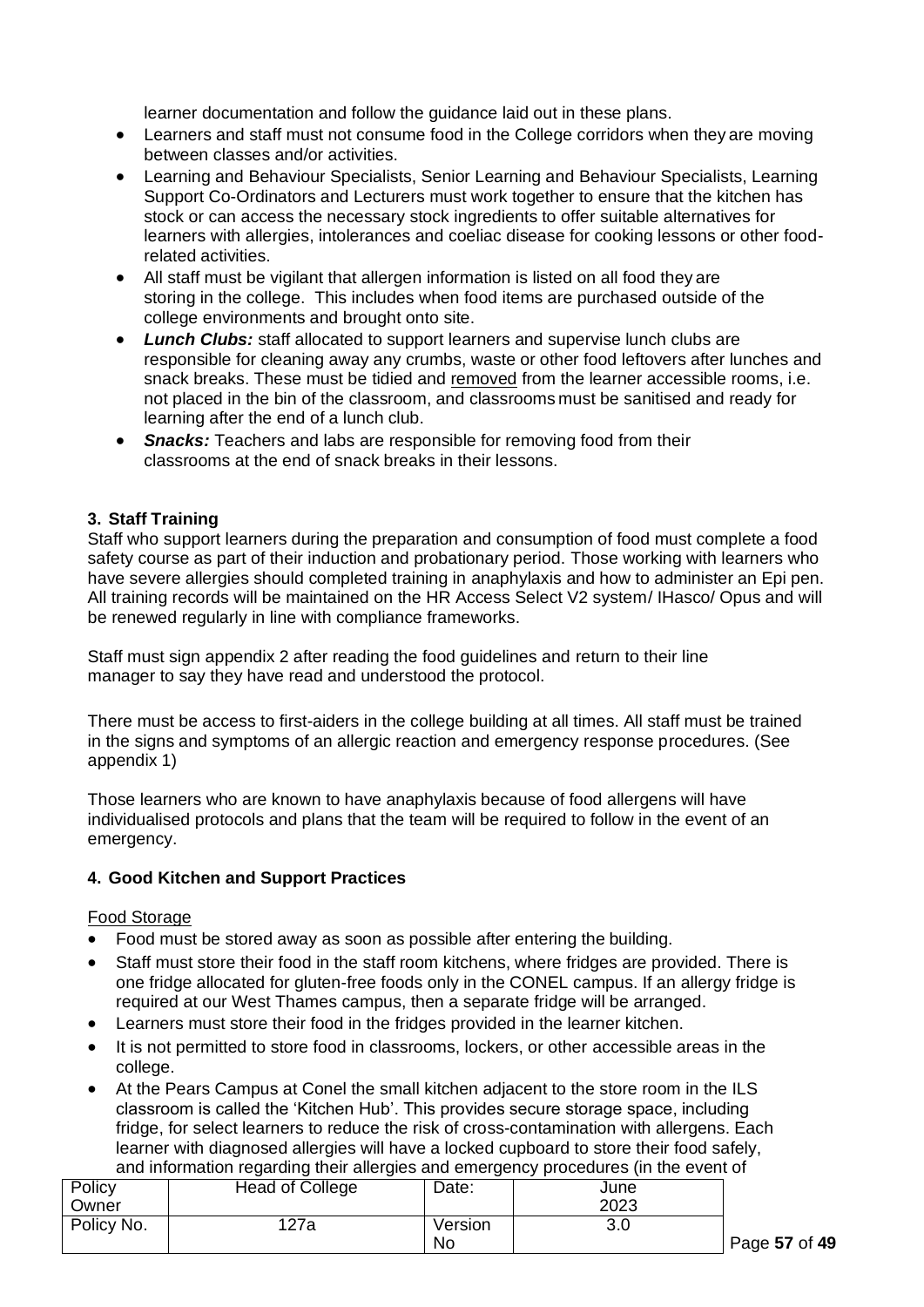consuming an allergen) are also on display in this space.

## Food Preparation

- All dishes cooked or prepared with learners in the college will be from standard ingredients that have been checked for allergen contents.
- All work surfaces will be sanitised before being used to prepare food.
- Separate identifiable, industry standard, chopping boards must be available.
- Staff and learners must use aprons when preparing and cooking food.
- Equipment/utensils used in the preparation of food for people with a food allergy are to be cleaned thoroughly in the dishwashers provided. There is a dishwasher fitted in the 'Kitchen Hub'in Conel specifically for utensils used in this area.
- When cooking food all staff and learners must wash their hands before and inbetween preparation tasks.
- All food produced for people with food allergies or intolerances will be placed away from other food and covered in cling film. It will then be clearly marked with the learner's name and state the diet e.g. 'vegetarian' or 'Gluten Free'

#### Consumption of Food

- Staff consumption of food is not permitted within the learner-accessible areas of the college. Staff may consume food in the staff kitchen or the allocated outdoor courtyard/ staff eating area on both sites.
- Learners eat their lunches in their allocated 'lunch club' location between 12.30 and 1.30pm. Snacks are permitted in classrooms between 11.00-11.15

#### **Support to Learners**

- It is the responsibility of staff supporting learners to be aware of any food allergies or intolerances for that learner and ensure that they have access to food that is safe for them to consume.
- Staff supporting learners with food allergies who could potentially require medical assistance (e.g. Epi-Pen) must have access to and be aware of the learner's medical support plan, Emergency protocol and have completed necessary training such as EpiPen training.
- Staff supporting learners with food allergies must ensure that they are always carrying the necessary emergency medication in a locked medication bag (e.g. EpiPen) along with their Individual protocol guidance (see medication section above in the Health Care Policy).
- Staff are aware to keep cooking apparatus (e.g. toasters) and serving utensils separate to avoid cross contamination.
- All tables are cleaned with an appropriate solution after eating.

| Policy     | Head of College | Date:     | June |
|------------|-----------------|-----------|------|
| Owner      |                 |           | 2023 |
| Policy No. | 127a            | Version   | 3.0  |
|            |                 | <b>No</b> |      |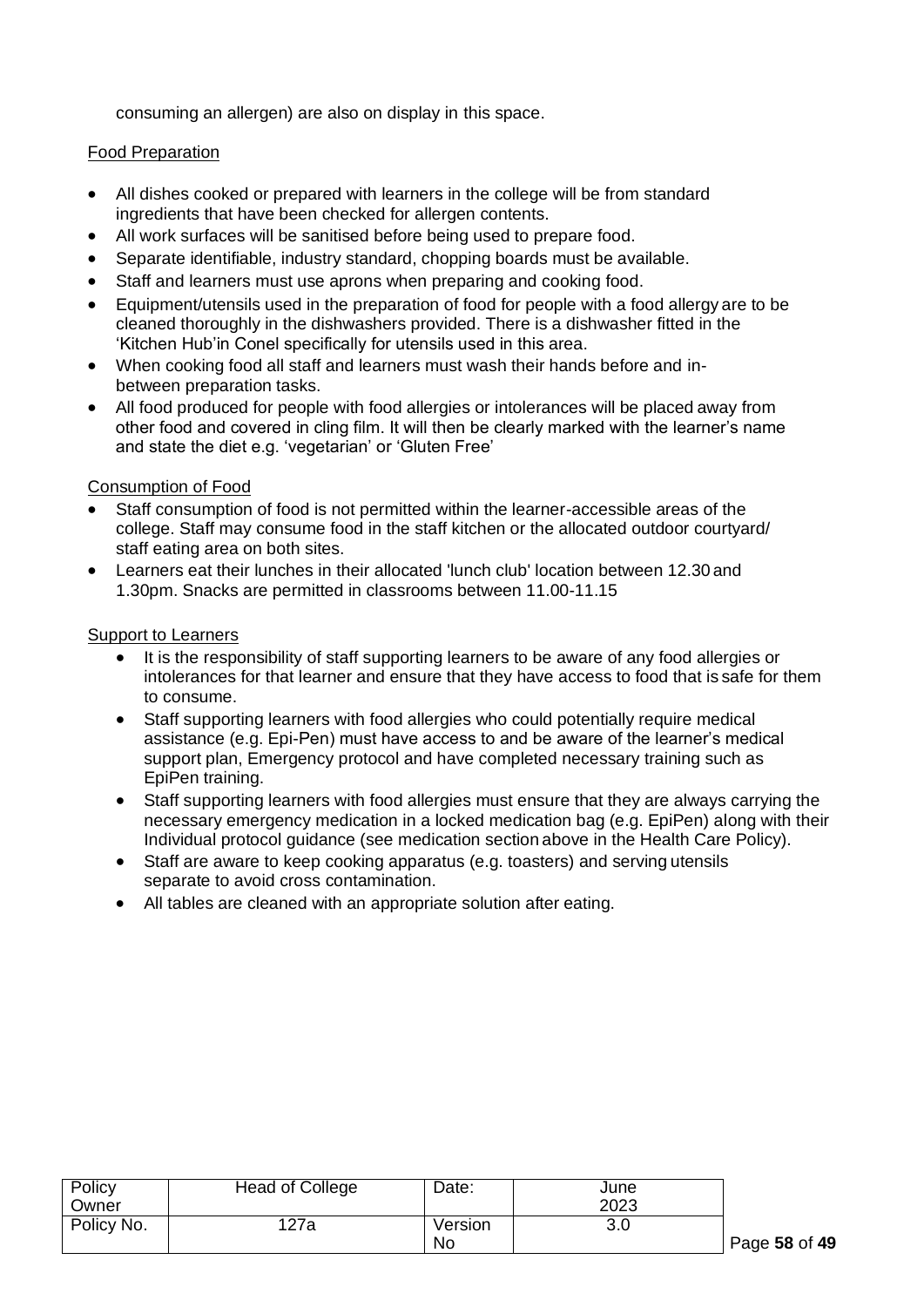# **Actions in the event of someone suffering a severe allergic reaction**

Note: Severe reactions can take place within a few minutes and in very extreme cases where prompt treatment is not sought – can be fatal. *Immediate action is vital.*

|  |  | Symptoms of a severe allergic reaction? |  |
|--|--|-----------------------------------------|--|
|  |  |                                         |  |

- $\times$  generalised flushing of the skin.
	- $\times$  nettle rash (hives) anywhere on the body.
	- $\times$  sense of impending doom.
	- $\times$  swelling of throat and mouth.
	- $\times$  difficulty in swallowing or speaking.
	- $\times$  alterations in heart rate.
	- $\times$  severe asthma.
	- $\times$  abdominal pain, nausea and vomiting.
- 1. If an allergic person becomes ill, it is likely that person or someone with them will state that they are suffering an allergic reaction. They may use the word "ANAPHYLAXIS"
- 2. If the person is known to have an allergy please follow their emergency/medical support plan details, e.g. administration of Epi-Pen.
- 3. Dial 112 for assistance and an ambulance.
- 4. Request the assistance of a First Aider until the ambulance crew arrive (if in the community this might not be possible).
- 5. Keep calm and make the individual feel comfortable.

Staff trained in First Aid will be able to identify the signs of anaphylaxis. Staff trained in Epi-Pen administration will be allocated to work with learners who may need this support. Line managers should schedule this training for new staff as soon as possible.

Staff who have allergies and are known to suffer from anaphylaxis should have a risk assessment completed prior to supporting learners 1:1 in the community. Staff should keep Emergency Medication on their person in a locked medication bag and inform their line manager of any know allergies. (See medication section within Health Care Policy for more information).

# *If a protocol is in place for the person, then this should be followed*

| Policy     | Head of College | Date:   | June |
|------------|-----------------|---------|------|
| Owner      |                 |         | 2023 |
| Policy No. | 127a            | Version | 3.0  |
|            |                 | No      |      |